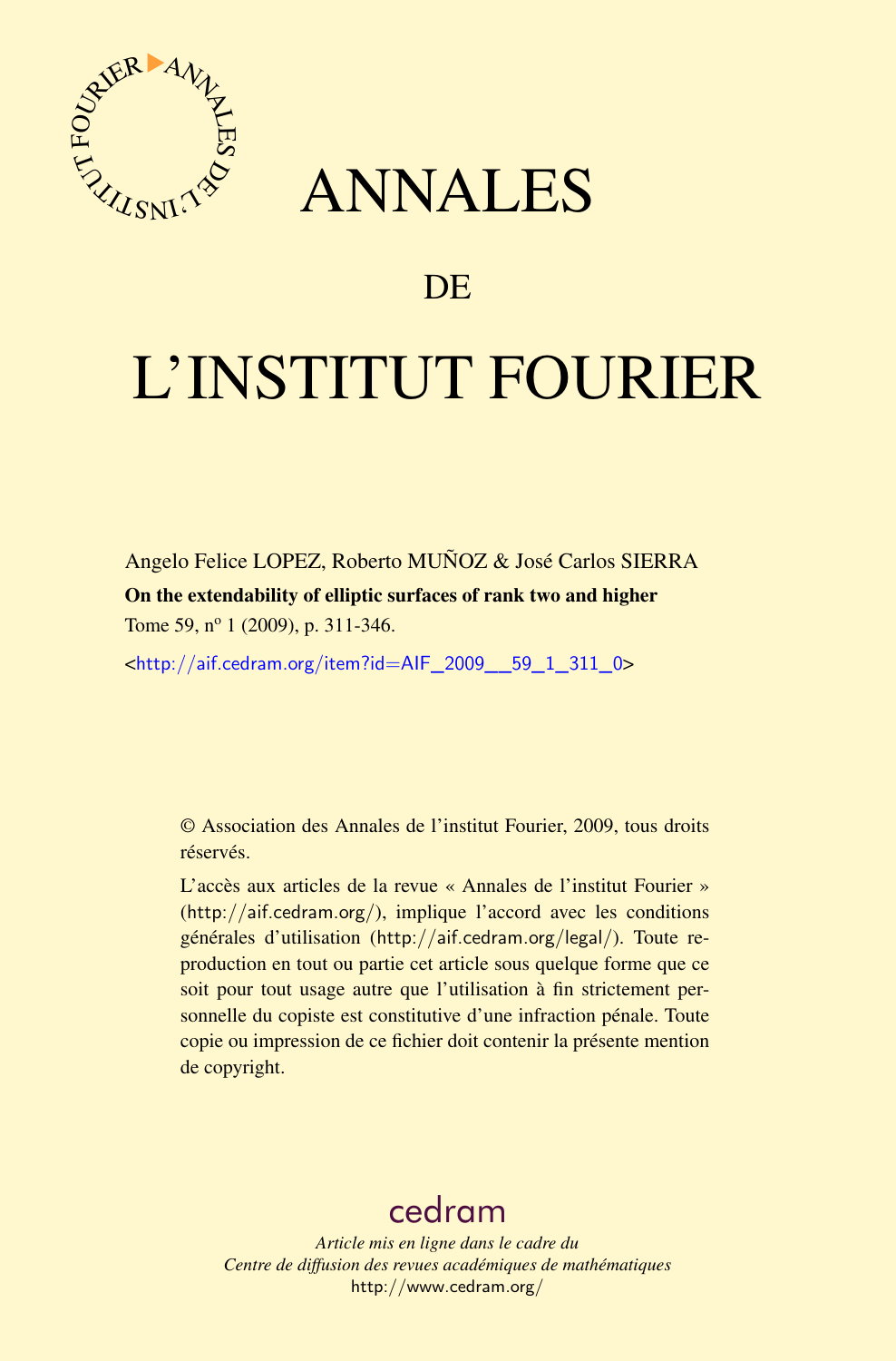### ON THE EXTENDABILITY OF ELLIPTIC SURFACES OF RANK TWO AND HIGHER

### **by Angelo Felice LOPEZ, Roberto MUÑOZ & José Carlos SIERRA (\*)**

† *Dedicated to the memory of Giulia Semproni*

ABSTRACT. — We study threefolds  $X \subset \mathbb{P}^r$  having as hyperplane section a smooth surface with an elliptic fibration. We first give a general theorem about the possible embeddings of such surfaces with Picard number two. More precise results are then proved for Weierstrass fibrations, both of rank two and higher. In particular we prove that a Weierstrass fibration of rank two that is not a K3 surface is not hyperplane section of a locally complete intersection threefold and we give some conditions, for many embeddings of Weierstrass fibrations of any rank, under which every such threefold must be a cone.

RÉSUMÉ. — On étudie les variétés de dimension trois  $X \subset \mathbb{P}^r$  qui ont comme section hyperplane une surface lisse avec une fibration elliptique. On prouve d'abord un théorème général sur les plongements possibles de ces surfaces de nombre de Picard égal à deux. Dans un deuxième temps, on prouve des résultats plus précis pour les fibrations de Weierstrass de rang supérieur ou égal à deux. En particulier, on prouve qu'une fibration de Weierstrass de rang deux qui n'est pas une surface K3 n'est pas une section hyperplane d'une variété de dimension trois localement intersection complète. On donne, de plus, des conditions sous lesquelles, pour beaucoup des plongements de fibrations de Weierstrass de rang quelconque, toute variété de dimension trois comme ci-dessus est un cône.

*Keywords:* Elliptic surfaces, hyperplane sections, Mori fiber spaces. *Math. classification:* 14J30, 14J27, 11G05.

<sup>(\*)</sup> The first author was partially supported by the MIUR national project "Geometria delle varietà algebriche" COFIN 2002-2004 and by the INdAM project "Geometria birazionale delle varietà algebriche". The author would like to thank the CIMAT (Guanajuato, Mexico) for the wonderful hospitality during part of this research. The second author was partially supported by MCYT project BFM2003-03971. The third author was also partially supported by the program "Profesores de la UCM en el extranjero. Convocatoria 2006".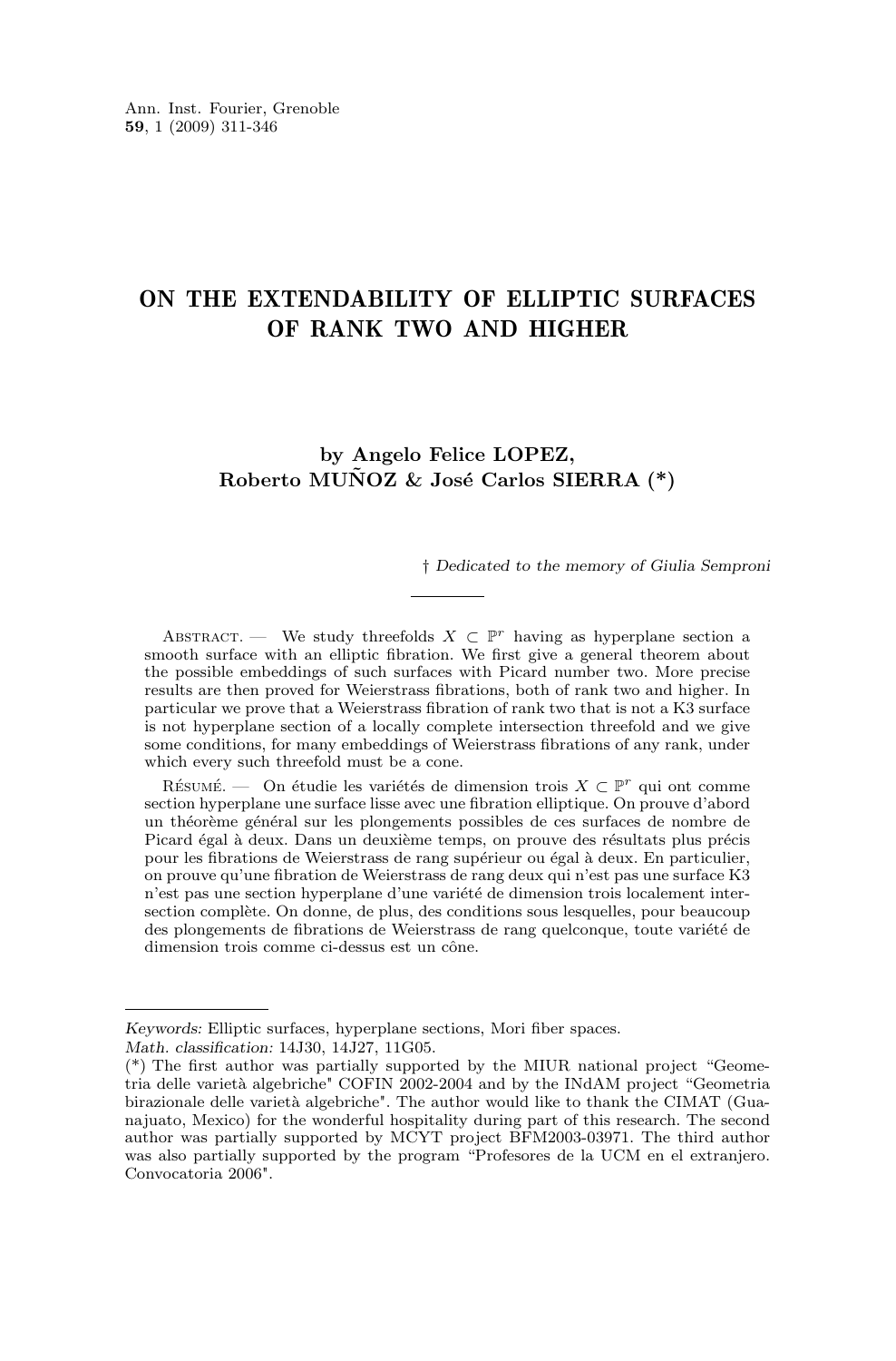#### **1. Introduction**

The minimal model program has highlighted the importance, among the basic building blocks in the study of birational equivalence classes of algebraic varieties, of Mori fiber spaces, that is morphisms  $f: X \to Y$  with connected fibers such that  $X$  is normal projective with  $\mathbb Q$ -factorial terminal singularities, Y is normal projective, dim  $Y < \dim X$ ,  $-K_X$  f-ample and  $\rho(X) - \rho(Y) = 1$ . In dimension 3, where the minimal model program has been accomplished, a lot of work has been dedicated to the study of the case when Y is a point, that is when X is a Fano variety  $(22, 23, 42, 46)$  $(22, 23, 42, 46)$  $(22, 23, 42, 46)$  $(22, 23, 42, 46)$  $(22, 23, 42, 46)$ . Perhaps the next interesting case is when  $Y$  is a curve and here also several papers have appeared (see [\[7\]](#page-34-0) and references therein).

In the present article we also study the latter case, but from a different point of view, that we wish to outline here. Given a Mori fiber space  $f$ :  $X \to Y$  with Y a curve and general fiber F, in many cases we can take a projective embedding  $X \subset \mathbb{P}^r$  with  $\mathcal{O}_X(1) \cong \mathcal{O}_X(-K_X + hF), h >> 0.$ Now a general hyperplane section  $S = X \cap H$  inherits an elliptic fibration and will often have  $\rho(S) = \rho(X) = 2$  (the latter happens, for example when X is smooth,  $h^2(\mathcal{O}_X) = 0$  and  $p_g(S) > 0$ , by a theorem of Moishezon [\[40,](#page-35-0) Thm.7.5]).

Reversing this scenery it seems therefore interesting to take a projective embedding  $S \subset \mathbb{P}^N$  of an elliptic surface S, for example with Picard number two, and study which threefolds  $X \subset \mathbb{P}^{N+1}$  can have S as hyperplane section. In the literature there is also a lot of work performed in this direction, mostly based on the following two techniques. The first one is adjunction theory (see [\[5\]](#page-34-0)), that, to say in a few words in the specific cases we are describing, aims first at extending the fibration to the threefold and then to study the properties of the threefold using the extended fibration. A nice example of this is the result of Badescu ([\[3,](#page-33-0) Thm.7]), that classifies pairs  $(X, L)$  with X a normal projective variety, L an ample line bundle on X such that there exists  $S \in |L|$  that is a  $\mathbb{P}^s$ -bundle over a curve. The second technique is more recent and is based on a theorem of Zak [\[50,](#page-36-0) page 277] and on the theory of Gaussian maps [\[49\]](#page-35-0). For this point of view we mention here the study of smooth Fano threefolds and Mukai varieties [\[9,](#page-34-0) [10\]](#page-34-0), and, more recently, of Enriques-Fano threefolds and threefolds with hyperplane sections pluricanonical surfaces of general type [\[29\]](#page-35-0).

To explain the results proved in this article, employing both techniques above, we start with a few definitions.

In the sequel all varieties are over the complex numbers.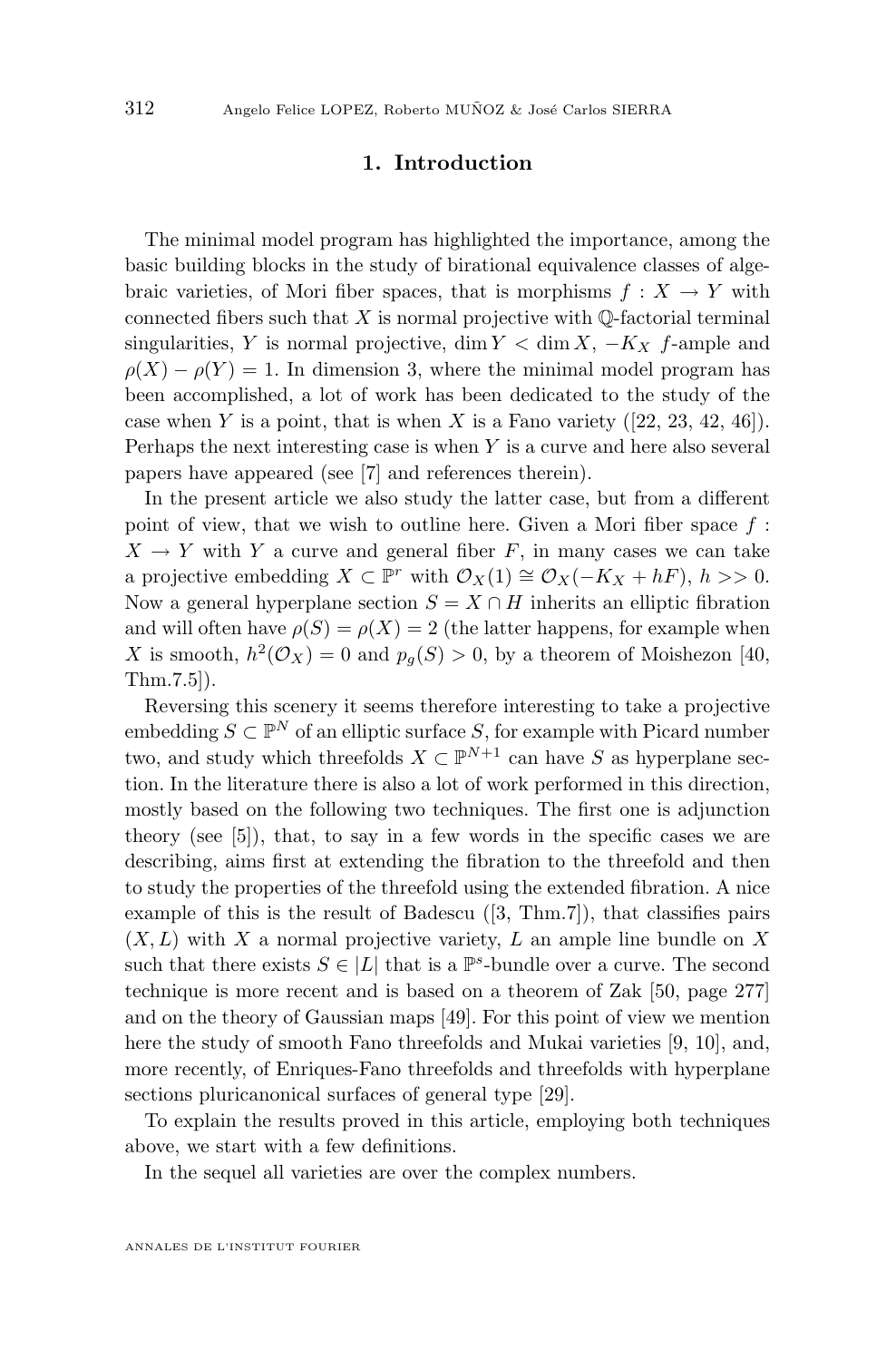<span id="page-3-0"></span>DEFINITION 1.1. — A subvariety  $Y \subset \mathbb{P}^N$  is called **extendable** if there *exists a subvariety*  $X \subset \mathbb{P}^{N+1}$  *and a hyperplane*  $H = \mathbb{P}^N \subset \mathbb{P}^{N+1}$  *such that*  $Y = X \cap H$ *, X is different from a cone over* Y *and* dim  $X = \dim Y + 1$ *. Such an* X *is called an* **extension** *of* Y *.*

*If* Y *is extendable to a variety* X *as above with locally complete intersection singularities, we will say that* Y *is* **l.c.i. extendable***. Similarly we can define* **smoothly extendable** *if* X *is smooth, or* **normally extendable** *if* X *is normal,* **l.c.i.-terminal extendable** *if* X *has terminal locally complete intersection singularities,* **l.c.i.r.s. extendable** *if* X *is locally complete intersection with rational singularities.*

We will study extensions of elliptic surfaces, as in the ensuing

Definition 1.2. — *Let* S *be a smooth irreducible projective surface and let* B *be a smooth irreducible curve. We will denote by*  $d(B)$  *the minimum degree of a very ample line bundle on* B. An **elliptic fibration**  $\pi : S \to B$ *is a surjective morphism whose general fiber is a smooth connected curve of genus one. If a smooth surface* S *has an elliptic fibration we will call* S *an* **elliptic surface***.*

A simple but important point for us is that, in many cases (see Proposition [4.7\)](#page-18-0), extensions of elliptic surfaces are in fact **Mori fiber spaces**.

Our first result, which, together with Theorem [4.8](#page-19-0) below, can be considered a more precise version of [\[41,](#page-35-0) 3.5.2], studies which embeddings can occur for some extendable elliptic surfaces  $S \subset \mathbb{P}^N$  with Picard number two.

THEOREM 1.3. — Let  $S \subset \mathbb{P}^N$  be a smooth surface having an elliptic *fibration*  $\pi : S \to B$  *with general fiber f. Suppose that*  $N^1(S) \cong \mathbb{Z}[C] \oplus \mathbb{Z}[f]$ *for some divisor* C and that the hyperplane bundle of S is  $H_S \equiv aC + bf$ , *so that we can also suppose, without loss of generality, that*  $C.f \geq 1$ *. Let*  $X \subset \mathbb{P}^{N+1}$  be any *l.c.i.* extension of S and suppose furthermore that one *of the following holds:*

- (i) X has rational singularities and  $g(B) > 0$ ;
- (ii) X has Q-factorial terminal singularities,  $B \cong \mathbb{P}^1$  and  $\kappa(S) = 1$ ;
- (iii)  $\kappa(S) = 1$  and  $H^1(S, K_S + H_S f_1 \ldots f_{d(B)}) = 0$  for every set *of smooth distinct fibers* f<sup>i</sup> *'s.*

*Then*

$$
(a, C.f) \in \{(1,3), (1,4), (1,5), (1,6), (1,7), (1,8), (1,9), (2,4), (3,3)\}.
$$

*Moreover if, in addition,* X *is locally factorial, then*  $(a, C, f) \notin \{(1, 7), (1, 8),\}$  $(1, 9)$ .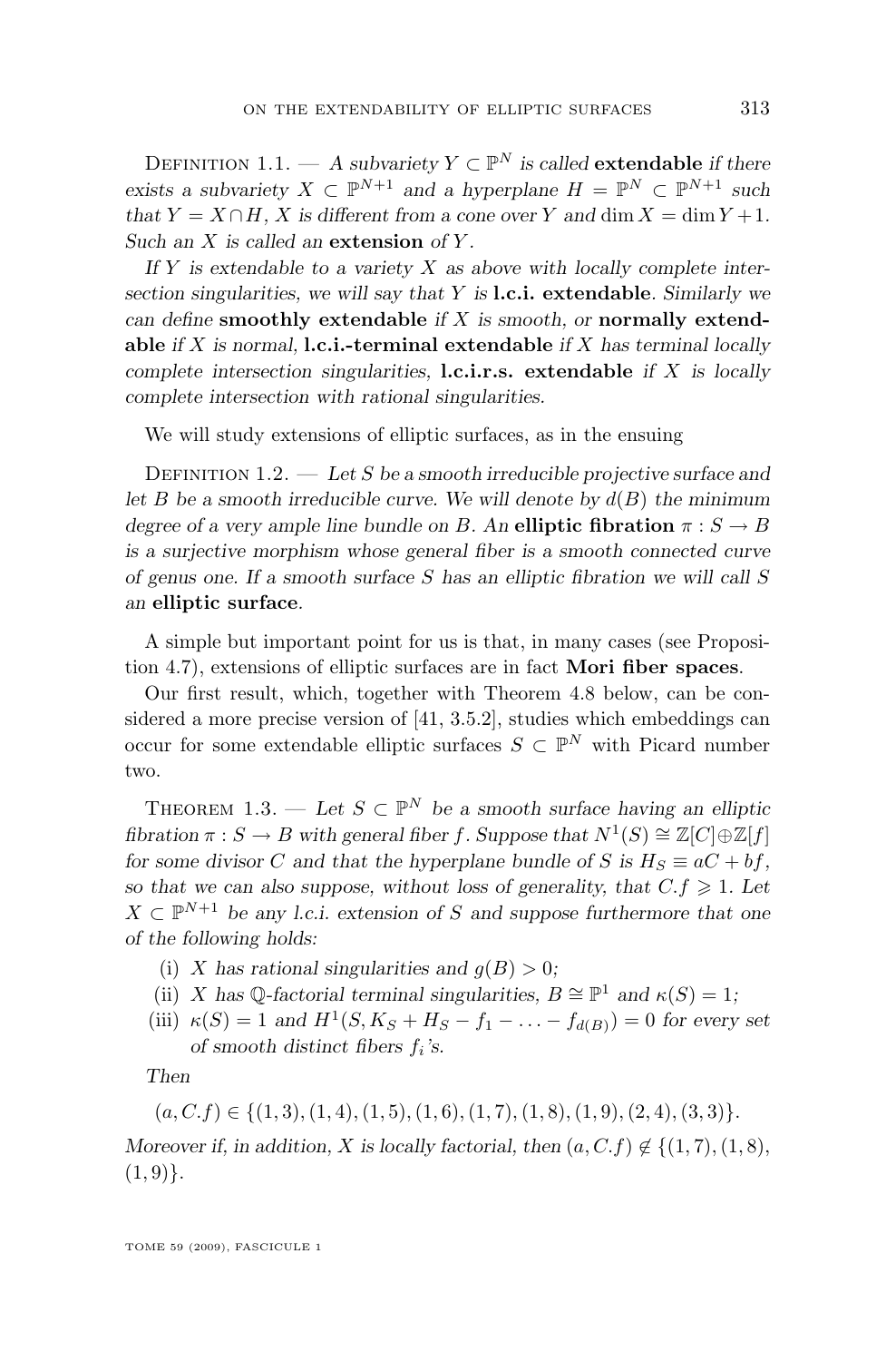<span id="page-4-0"></span>The vanishing condition in (iii) above is satisfied in many cases, see for example Remark [4.3.](#page-15-0) Moreover we observe that there are examples of smoothly extendable smooth elliptic surfaces with  $\kappa(S) = 1, N^1(S) \cong$  $\mathbb{Z}[C] \oplus \mathbb{Z}[f], H_S \equiv aC + bf$  and  $(a, C, f) \in \{(1, 3), (1, 4), (1, 5), (1, 6), (2, 4),$  $(3, 3)$ } (see examples [6.1](#page-28-0)[-6.6\)](#page-29-0).

Our results can be made a lot more precise if we assume a little bit more on the fibration: In case  $S$  has a Weierstrass fibration (see Definition [3.1\)](#page-7-0) and  $\rho(S) = 2$ , then S is often non l.c.i. extendable (but it can be extendable in higher rank, see Example [6.7\)](#page-30-0).

COROLLARY 1.4. — Let  $S \subset \mathbb{P}^N$  be a smooth surface having a Weier*strass fibration*  $\pi : S \to B$  *with general fiber* f *and section* C. Set  $n =$  $-C^2, g = g(B)$  and suppose that  $\rho(S) = 2, n \ge 1$  and  $(g, n) \ne (0, 1)$ *.* 

- (i) *If*  $(q, n) \neq (0, 2)$  *then S is not l.c.i.* extendable.
- (ii) *If*  $(g, n) = (0, 2)$  *then any possible l.c.i. extension*  $X \subset \mathbb{P}^{N+1}$  *of* S *is an anticanonically embedded Fano threefold with*  $\rho(X) = 1$  *and*  $h^1(\mathcal{O}_X) = h^2(\mathcal{O}_X) = 0.$

In the case (ii), which turns out to be exactly the  $K3$ -Weierstrass case (see Proposition [3.6\(](#page-7-0)iii)), we can be a little bit more precise.

COROLLARY 1.5. — Let  $S \subset \mathbb{P}^N$  be a smooth surface having a Weier*strass fibration*  $\pi : S \to \mathbb{P}^1$  *with general fiber* f and *section* C *such that*  $C^2 = -2$ *.* Suppose that  $\rho(S) = 2$ *. Let*  $H_S \sim aC + bf$  be the hyperplane *bundle of* S *and let* g(S) *be the sectional genus of* S*. We have:*

- (i) S *is not l.c.i.-terminal extendable.*
- (ii) *If*  $(a, b, q(S)) \notin \{(3, 7, 13), (3, 8, 16), (3, 10, 22), (3, 11, 25), (3, 13, 31),$ (3, 14, 34),(4, 9, 21),(4, 11, 29),(4, 13, 37),(5, 11, 31),(5, 12, 36)}*, then* S *is not l.c.i. extendable.*
- (iii) *If*  $(a, b, q(S)) \notin \{(3, 7, 13), (3, 8, 16), (3, 9, 19), (3, 10, 22), (3, 11, 25),$  $(3, 12, 28), (3, 13, 31), (3, 14, 34), (3, 15, 37), (4, 9, 21), (4, 10, 25), (4, 11, 25)$ 11, 29), (4, 12, 33), (4, 13, 37), (5, 11, 31),(5, 12, 36)}*, then* S *is not normally extendable.*

We end this introduction with a non extendability result (regardless of the singularities of the extension) for Weierstrass fibrations with more special assumptions on the embedding line bundle, *but with no assumption on the rank on the Picard group*.

THEOREM 1.6. — Let  $S \subset \mathbb{P}^N$  be a smooth surface having a Weierstrass *fibration*  $\pi : S \to B$  *with general fiber* f and section C. Set  $n = -C^2$  and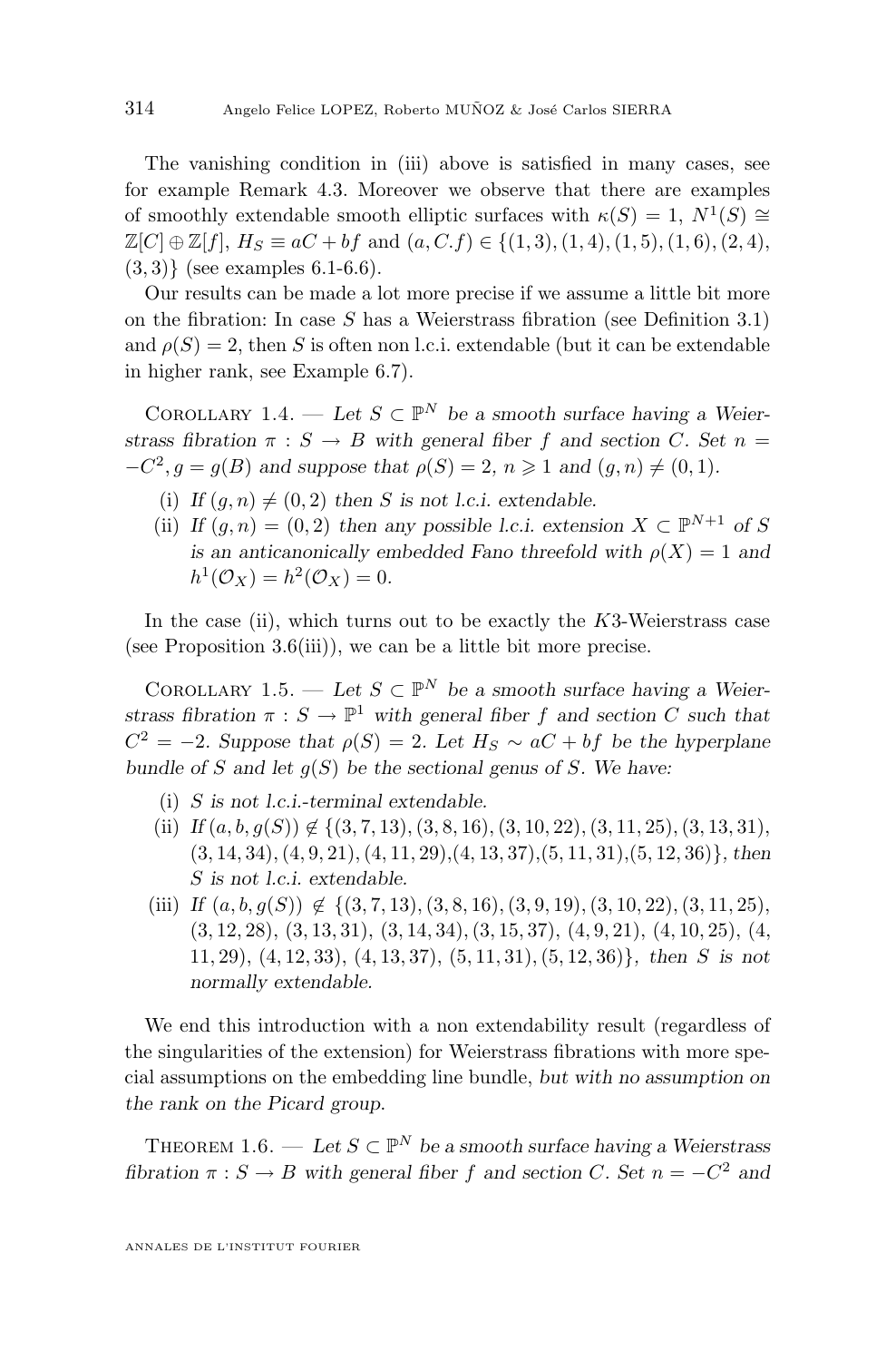<span id="page-5-0"></span> $g = g(B)$ *. Suppose that the hyperplane bundle of* S is of type  $H_S \equiv aC + bf$ *and that*  $n \geqslant 1$ *.* 

*Then* S *is not extendable if any of the following conditions is satisfied:*

- (i)  $q = 0$  and  $a \ge 6$  with  $(a, b, n) \ne (6, 7, 1)$ *, or*
- (ii)  $q \geq 1$  *and*  $a \equiv 0 \pmod{3}$ ,  $a \geq 6$ , or
- (iii)  $g \geq 1$ , S is linearly normal and either  $a \geq 7$ ,  $b \geq an + 5g 1$  or  $a = 5, b \ge 6n + 7q - 3.$

*Acknowledgments*. The authors wish to thank Mike Roth for several helpful discussions.

#### **2. Background material**

We recall in this section, for the reader's convenience, some results of adjunction theory that will be used in the sequel.

Throughout this section we will denote by  $X$  an irreducible normal  $n$ dimensional projective variety with terminal singularities,  $n \geq 2$ , by A an ample line bundle on  $X$  and by  $r$  the index of singularities of  $X$ , that is the smallest positive integer r such that  $rK_X$  is a Cartier divisor.

DEFINITION 2.1.  $-$  [\[5,](#page-34-0) Def.1.5.3] *The* **nefvalue of**  $(X, A)$  *is* 

 $\tau(X, A) = \min\{t \in \mathbb{R} : K_X + tA \text{ is nef}\}.$ 

By Kawamata's rationality theorem [\[24,](#page-34-0) Thm.4.1.1], if  $K_X$  is not nef, the nefvalue is a rational number and we can write  $r\tau = \frac{u}{v}$  for some  $u, v \in \mathbb{N}$ . By the Kawamata-Shokurov base-point free theorem [\[30,](#page-35-0) Thm.3.3], the linear system  $|m(vrK_X + uA)|$  is base-point free for  $m >> 0$  and using the Stein factorization of the morphism defined by this linear system one gets a morphism  $\phi(X, A) : X \to Y$  with connected fibers onto a normal projective variety Y. This morphism depends only on the pair  $(X, A)$  and is called the **nefvalue morphism of** (X, A).

We mention here several useful results of general adjunction theory related to the nefvalue.

PROPOSITION 2.2. — [\[5,](#page-34-0) Prop.7.2.2] Let  $\tau$  be nefvalue of  $(X, A)$ . Then *either*

- (i)  $\tau = n + 1$  and  $(X, A) \cong (\mathbb{P}^n, \mathcal{O}_{\mathbb{P}^n}(1))$ *; or*
- (ii)  $\tau = n$  and  $(X, A) \cong (Q, \mathcal{O}_Q(1)), Q \subset \mathbb{P}^{n+1}$  a quadric; or
- (iii)  $\tau = n$  and  $(X, A)$  is a  $(\mathbb{P}^{n-1}, \mathcal{O}_{\mathbb{P}^{n-1}}(1))$ *-bundle over a smooth curve under*  $\phi(X, A)$ *; or*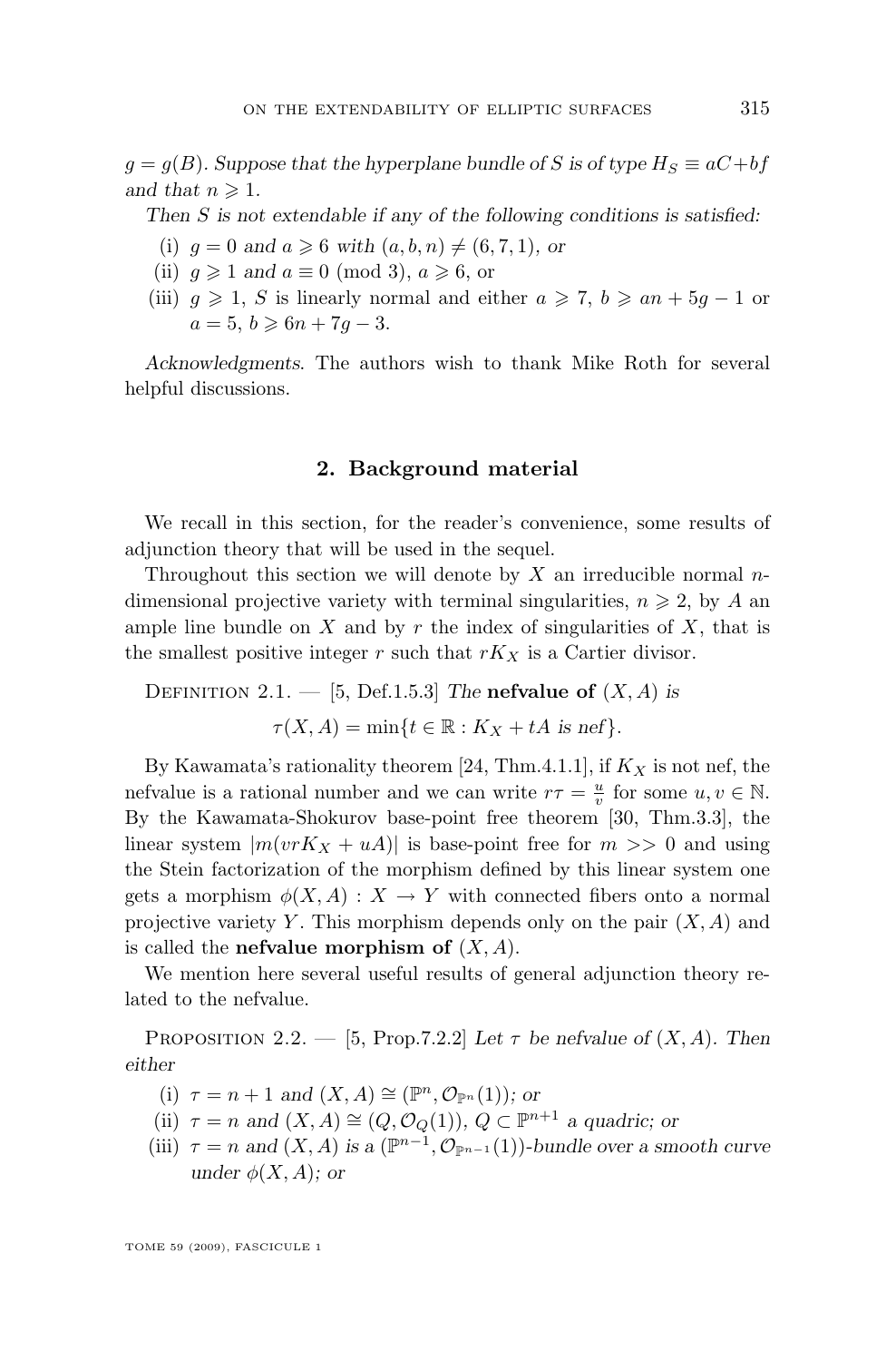<span id="page-6-0"></span>(iv)  $\tau \leq n$  and  $K_X + nA$  is nef and big.

In the range  $n - 1 < \tau < n$  we have

THEOREM 2.3.  $-$  [\[5,](#page-34-0) Thms.7.2.3 and 7.2.4] *Assume that* X is  $\mathbb{Q}$ -facto*rial and suppose that*  $K_X + nA$  *is nef and big. Then*  $K_X + nA$  *is ample and if*  $\tau$  *is the nefvalue of*  $(X, A)$  *we have*  $\tau \leq n - 1$  *unless*  $\tau = n - \frac{1}{2}$  *and*  $(X, A)$  is a generalized cone over  $(\mathbb{P}^2, \mathcal{O}_{\mathbb{P}^2}(2)).$ 

When  $\tau \leqslant n-1$  we have

THEOREM 2.4. — [\[5,](#page-34-0) Thm.7.3.2] *Suppose that*  $\tau(X, A) \leq n - 1$ *. Then*  $K_X + (n-1)A$  is ample unless  $\tau(X, A) = n-1$  and either

- (i)  $rK_X \sim -r(n-1)A$ *; or*
- (ii)  $(X, A)$  *is a quadric fibration over a smooth curve under*  $\phi(X, A)$ *; or*
- (iii)  $(X, A)$  *is a scroll over a normal surface under*  $\phi(X, A)$ *; or*
- (iv)  $\phi = \phi(X, A) : X \to Y$  *is birational. Moreover if* X *is factorial then*  $\phi(X, A)$  *is the simultaneous contraction to distinct smooth points of* divisors  $E_i \cong \mathbb{P}^{n-1}$  such that  $E_i \subset \text{Reg}(X)$ ,  $\mathcal{O}_{E_i}(E_i) \cong \mathcal{O}_{\mathbb{P}^{n-1}}(-1)$ *and*  $A_{|E_i} \cong \mathcal{O}_{\mathbb{P}^{n-1}}(1)$ *. Also*  $L := (\phi_*(A))^{**}$  *and*  $K_Y + (n-1)L$  *are ample and*  $K_X + (n-1)A \cong \phi^*(K_Y + (n-1)L)$ *.*

When  $K_X + (n-1)A$  is nef and big we can define the first reduction of  $(X, A)$ . By the Kawamata-Shokurov base-point free theorem [\[30,](#page-35-0) Thm.3.3] we have a birational morphism  $\pi : X \to X'$  with connected fibers and normal image associated to the linear system  $|mr(K_X+(n-1)A)|$  for  $m>>$ 0. Set  $A' := (\pi_*(A))^{**}$ . The pair  $(X', A')$  is called the **first reduction of**  $(X, A)$ . Then we have

Theorem 2.5. — [\[5,](#page-34-0) Thm.7.3.4] *Assume that* X *is factorial and that*  $n \geq 3$  and let  $(X', A')$  be the first reduction of  $(X, A)$ *.* Suppose that  $n-2 <$  $\tau(X', A') < n - 1$ . Then either

- (i)  $n = 4, \tau(X', A') = \frac{5}{2}$  and  $(X', A') \cong (\mathbb{P}^4, \mathcal{O}_{\mathbb{P}^4}(2))$ ; or
- (ii)  $n = 3, \tau(X', A') = \frac{3}{2}$  and  $(X', A') \cong (Q, \mathcal{O}_Q(2)), Q \subset \mathbb{P}^4$  a quadric; *or*
- (iii)  $n = 3, \tau(X', A') = \frac{4}{3}$  and  $(X', A') \cong (\mathbb{P}^3, \mathcal{O}_{\mathbb{P}^3}(3))$ ; or
- (iv)  $n = 3, \tau(X', A') = \frac{3}{2}, \phi(X, A)$  has a smooth curve as image and  $(F, A'_{|F}) \cong (\mathbb{P}^2, \mathcal{O}_{\mathbb{P}^2}(2))$  for a general fiber F of  $\phi(X, A)$ .

#### **3. Weierstrass fibrations**

We collect in this section some notation and facts about Weierstrass fibrations that will be used in the sequel.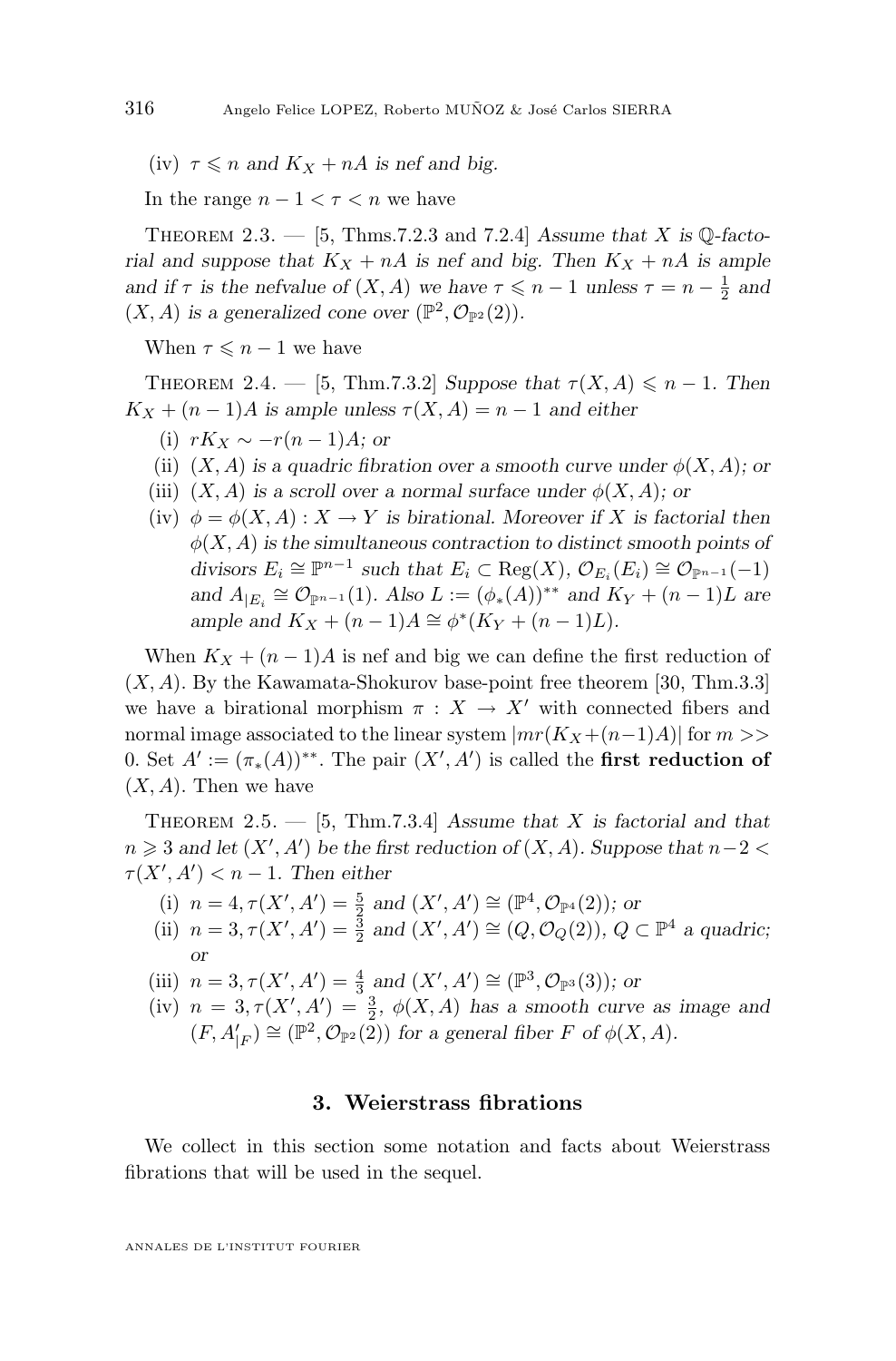<span id="page-7-0"></span>Let  $\pi : S \to B$  be a minimal elliptic surface, that is there are no (-1)curves in the fibers of  $\pi$ . Suppose moreover that  $\pi$  has a section  $s : B \to S$ . On each reducible fiber contract any irreducible component not meeting  $s(B)$ . Hence we obtain a new (singular) elliptic surface  $\pi': S' \to B$  with a section and whose fibers are all both reduced and irreducible. In this context a global Weierstrass equation can be given and the following concept appears (see [\[39\]](#page-35-0)).

Definition 3.1. — *Let* S *be a surface and let* B *be a smooth curve. A* **Weierstrass fibration**  $\pi : S \to B$  *is a flat and proper map such that every geometric fiber has arithmetic genus one (so that it is either a smooth genus one curve, or a rational curve with a node, or a rational curve with a cusp), with general fiber smooth and such that there is given a section of* π *not passing through the singular point of any fiber.*

*We will say that a Weierstrass fibration*  $\pi : S \to B$  *is* **smooth** *if* S *is smooth.*

*Remark 3.2. —* By the above discussion the notions of **Weierstrass fibration** and **elliptic surface with section** can be freely interchanged when S is smooth and  $\rho(S) = 2$ .

We recall from [\[39\]](#page-35-0) some well-known facts about Weierstrass fibrations (see also [\[38\]](#page-35-0)).

DEFINITION 3.3. — Let  $\pi : S \rightarrow B$  be a Weierstrass fibration with *section*  $C \subset S$ *. We define the* **fundamental line bundle**  $\mathcal{L}$  *of*  $\pi$  *as the dual line bundle of*  $\pi_* N_{C/S}$  *on B.* We will set  $n = \deg \mathcal{L}$ .

*Remark 3.4.* — As  $\mathcal{L} = (R^1 \pi_* \mathcal{O}_S)^*$ , the fundamental line bundle  $\mathcal{L}$  does not depend on the given section C. Moreover  $n = -C^2 \geq 0$  and  $\mathcal{L} \cong \mathcal{O}_B$  if and only if S is a product  $B \times F$ , with F an elliptic curve [\[39,](#page-35-0) (II.3.6) and  $(III.1.4)$ ].

LEMMA 3.5. — [\[39,](#page-35-0) (II.3.5), (II.3.7) and (II.4.3)] *Let*  $\pi : S \to B$  *be a Weierstrass fibration with section* C *and fundamental line bundle* L*. We have:*

(i)  $\pi_* \mathcal{O}_S \cong \pi_* \mathcal{O}_S(C) \cong \mathcal{O}_B$ ,  $R^1 \pi_* \mathcal{O}_S(uC) = 0$  for every  $u \geq 1$ .

(ii)  $\pi_*\mathcal{O}_S(mC) \cong \mathcal{O}_B \oplus \mathcal{L}^{-2} \oplus \mathcal{L}^{-3} \oplus \ldots \oplus \mathcal{L}^{-m}$  for every  $m \ge 2$ .

The invariants and Kodaira type of a smooth Weierstrass fibration are given as follows.

Proposition 3.6. — [\[39,](#page-35-0) (III.1.1), (III.4), (IV.1.1) and (VII.1.3)] *Let*  $\pi : S \to B$  be a smooth Weierstrass fibration with section C, general fiber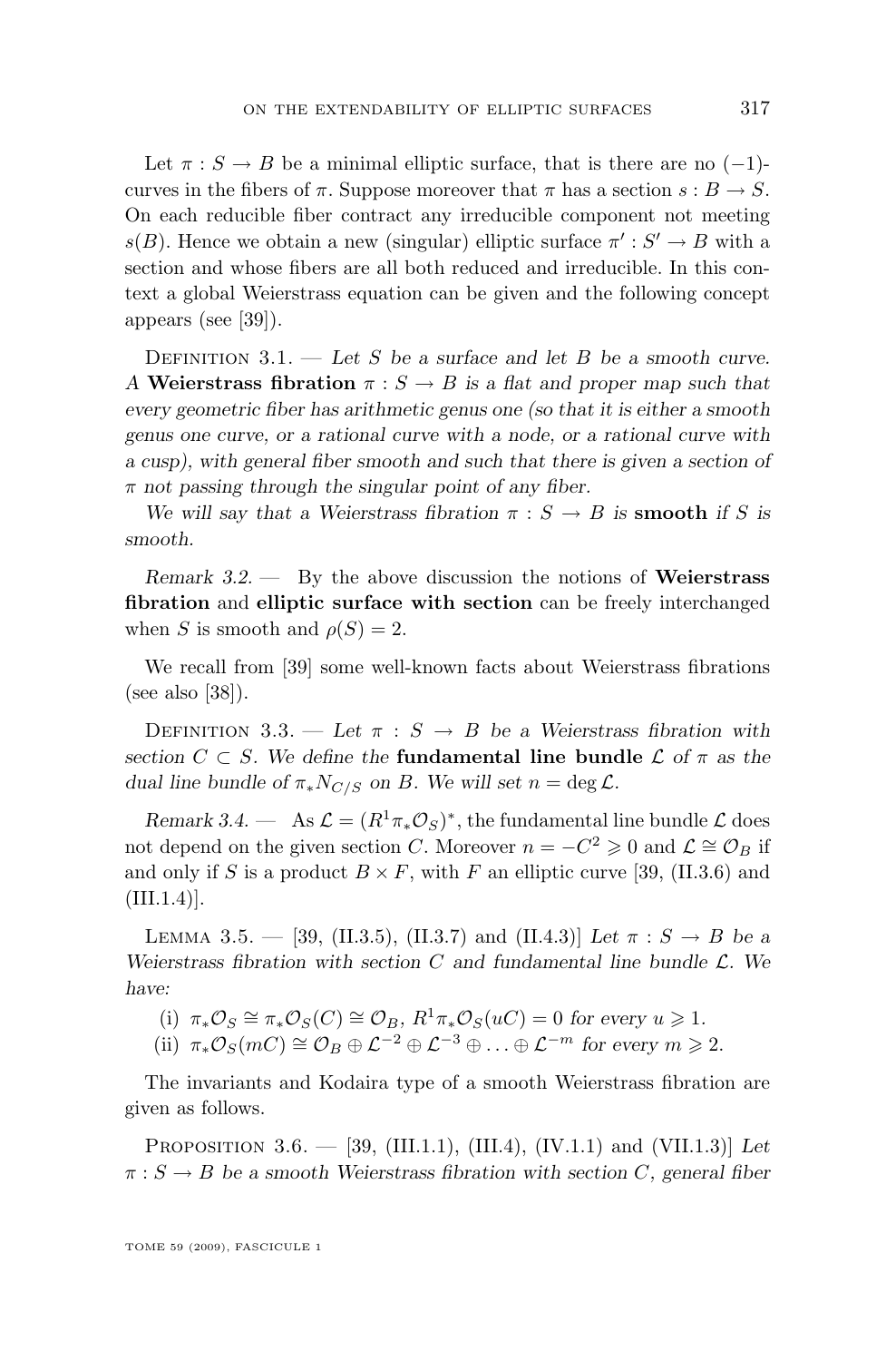f and fundamental line bundle L with  $n = \deg \mathcal{L} \geq 1$  and  $g = g(B)$ . We *have:*

- (i)  $K_S \equiv (n+2g-2)f, q(S) = h^1(\mathcal{O}_S) = g, p_g(S) = h^0(K_S) = n-1+g$ and  $h^{1,1}(S) = 10n + 2g$ .
- (ii)  $\kappa(S) = -\infty$  *if and only if* S *is a rational surface if and only if*  $g = 0$ and  $n = 1$ .
- (iii)  $\kappa(S) = 0$  *if and only if* S *is a* K3 *surface if and only if*  $g = 0$  *and*  $n = 2.$
- (iv)  $\kappa(S) = 1$  *if and only if*  $(q, n) \notin \{(0, 1), (0, 2)\}.$
- (v) Let  $A \in \text{Pic } S$ . Then  $A \equiv \alpha C + \beta f$  if and only if  $A \cong \mathcal{O}_S(\alpha C) \otimes \pi^* M$ , *for some*  $M \in Pic^{\beta} B$ .

By the above Proposition, the rank of the Picard group of a smooth Weierstrass fibration satisfies

$$
2 \leq \rho(S) \leq h^{1,1}(S) = 10n + 2g.
$$

On the other hand, for surfaces with  $p_q > 0$  the Picard number  $\rho$  is in general strictly less than  $h^{1,1}$  and by Hodge theory one expects at least  $p_q$  independent conditions for a given cycle to be algebraic. The typical picture one conjectures is that the generic surface in its moduli space has low Picard number (as it is for general surfaces in  $\mathbb{P}^3$ ).

For Weierstrass fibrations over  $\mathbb{P}^1$  this prediction turns out to be true. In the latter case Miranda [\[38\]](#page-35-0) constructed a moduli space for such fibrations and Cox [\[11,](#page-34-0) MainThm.] (see also [\[26,](#page-34-0) Cor.1.2]) proved that a general (in the countable Zariski topology) Weierstrass fibration  $\pi : S \to \mathbb{P}^1$  with  $n \geqslant 2$ , satisfies  $\rho(S) = 2$ .

*Remark 3.7. —* It is likely that there exist smooth Weierstrass fibrations  $\pi : S \to B$  with  $\rho(S) = 2$ , where B is a smooth curve of genus g, for every  $q \geq 1$ . According to a suggestion of R. Kloosterman they should be constructed as follows. Let  $E$  be the elliptic curve with J-invariant zero and, for any  $n \geq 1$ , let  $P_1, \ldots, P_{6n} \in B$  and let C be a cyclic covering of degree 6 ramified at  $P_1, \ldots, P_{6n}$ . If C does not have a nonconstant morphism to E then  $\rho(S) = 2$ . To see this note that there is a line bundle L of degree n on B such that  $\mathcal{L}^6 \cong \mathcal{O}_B(P_1 + ... + P_{6n})$ . We have therefore a nonzero section  $s \in H^0(\mathcal{L}^6)$  giving rise to the Weierstrass data  $(\mathcal{L}, 0, s)$  on B and, by [\[39,](#page-35-0) II.5], to a smooth Weierstrass fibration  $\pi : S \to B$ . By "Tate's algorithm" [\[39,](#page-35-0) IV.3.1] all fibers of  $\pi$  are irreducible (the singular ones being cuspidal). By Shioda-Tate's formula [\[39,](#page-35-0) Cor.VII.2.4], we have that  $\rho(S) = 2$  if the Mordell-Weil group of sections of  $\pi$  has rank zero, that is if all sections are of finite order. But a section of infinite order gives, as in [\[26,](#page-34-0) section 6],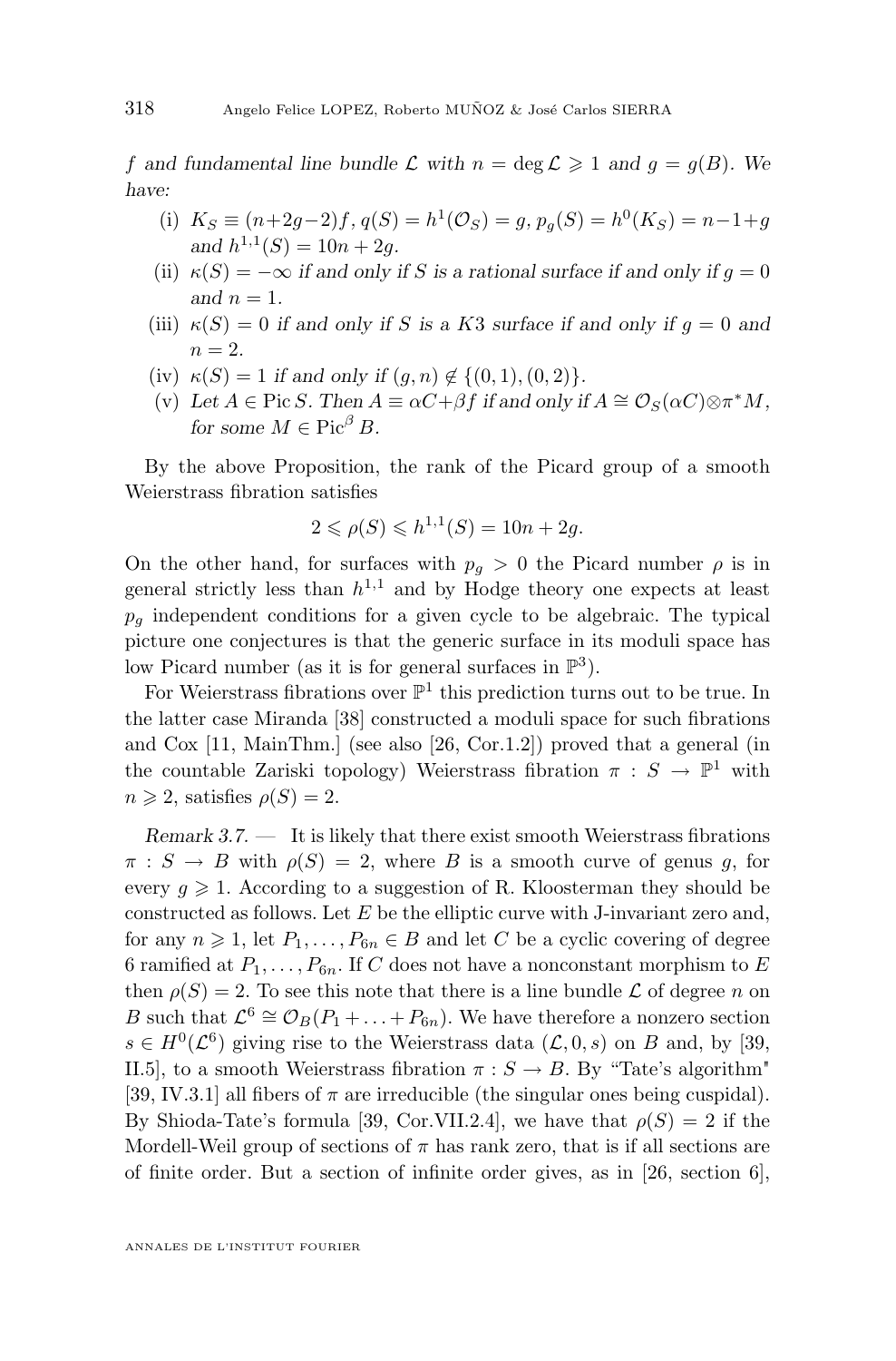<span id="page-9-0"></span>a nonconstant morphism from  $C$  to the elliptic curve  $E$  with J-invariant zero.

The following remark will be useful.

*Remark 3.8.* — Let  $\pi : S \to B$  be a smooth Weierstrass fibration with section C and general fiber f. If  $\rho(S) = 2$  then  $N^1(S) \cong \mathbb{Z}[C] \oplus \mathbb{Z}[f]$ . To see this note that, since  $N^1(S)$  is torsion free, we have  $N^1(S) \cong \mathbb{Z}[A] \oplus \mathbb{Z}[A']$  for some  $A, A' \in \text{Pic } S$ . On the other hand  $\mathbb{Z}[C] \oplus \mathbb{Z}[f]$  has rank two, therefore there are integers  $a \geq 1$ ,  $a' \geq 1$ ,  $u, v, u', v'$  such that  $aA \equiv uC + vf$  and  $a'A' \equiv u'C + v'f$ . Now  $aA.f = u$ , whence a divides both u and v and we get  $A \equiv u_1 C + v_1 f$  for some integers  $u_1, v_1$ . Similarly  $A' \equiv u_1' C + v_1' f$ .

To study the extendability of Weierstrass fibrations we will need the following simple results.

LEMMA 3.9. — Let  $\pi : S \to B$  be a smooth Weierstrass fibration with *section* C, general fiber f and fundamental line bundle  $\mathcal{L}$  with  $n = \deg \mathcal{L} \geq$ 1 and  $g = g(B)$ *. Let*  $D \equiv \alpha C + \beta f$ *. For*  $g \ge 1$  and  $\mathcal{P} \in \text{Pic}^0 B$  we will set  $D_{\mathcal{P}} = D \otimes \pi^* \mathcal{P}$ *. We have:* 

- (i)  $H^1(D) = 0$  if either  $\alpha = 1$  and  $\beta \geq 2g 1$  or  $\alpha \geq 2$  and  $\beta \geq 1$  $\alpha n + 2q - 1.$
- (ii) *If*  $g \ge 1$  *and*  $P \in Pic^0 B$  *is general, then*  $H^1(D_P) = 0$  *if either*  $\alpha = 1$ *and*  $\beta \geqslant q - 1$  *or*  $\alpha \geqslant 2$  *and*  $\beta \geqslant \alpha n + q - 1$ *.*
- (iii) If  $H \equiv aC + bf$ ,  $g \ge 1$  and  $\mathcal{P} \in \text{Pic}^0 B$  is general, then  $H^1(H (2D_{\mathcal{P}}) = 0$  *if either*  $a - 2\alpha = 1$  *and*  $b - 2\beta \geq g - 1$  *or*  $a - 2\alpha \geq 2$  *and*  $b - 2\beta \geq \alpha n + q - 1.$
- (iv) |D| *is base-point free if*  $\alpha \geq 2$  *and*  $\beta \geq \alpha n + 2g$ .
- (v) D is very ample if  $\alpha \geq 3$  and  $\beta \geq \alpha n + 2q + 1$ .
- (vi) If D is very ample then  $\alpha \geqslant 3$  and  $\beta \geqslant \alpha n + 1$ .

*Proof.* — To see (i) note that, by Proposition [3.6\(](#page-7-0)v), we have  $D \cong$  $\mathcal{O}_S(\alpha C) \otimes \pi^*M$  for some  $M \in \operatorname{Pic}^{\beta} B$ . By Lemma [3.5\(](#page-7-0)i) and the Leray spectral sequence we deduce that  $H^1(S, D) \cong H^1(B, \pi_* D) = 0$  for degree reasons.

We now show (ii) and (iii). Let  $d \geq g - 1$  be an integer. Since  $g \geq 1$ we know that there is a nonempty open subset  $\mathcal{V}_d \subset \text{Pic}^d B$  such that  $H^1(L) = 0$  for any  $L \in \mathcal{V}_d$ . Given any  $N \in \text{Pic}^d B$  consider the isomorphism  $\phi_N : Pic^0 B \to Pic^d B$  given by tensoring with N. Then we get a nonempty open subset  $\mathcal{U}_N := \phi_N^{-1}(\mathcal{V}_d) \subset \text{Pic}^0 B$  such that  $H^1(N \otimes \mathcal{P}) = 0$  for any  $P\in\mathcal{U}_N$ .

As above we have  $D \cong \mathcal{O}_S(\alpha C) \otimes \pi^*M$  for some  $M \in Pic^{\beta}B$  and  $D_{\mathcal{P}} \cong \mathcal{O}_{S}(\alpha C) \otimes \pi^*(M \otimes \mathcal{P})$ . Since  $\alpha \geq 1$ , Lemma [3.5\(](#page-7-0)i) and the Leray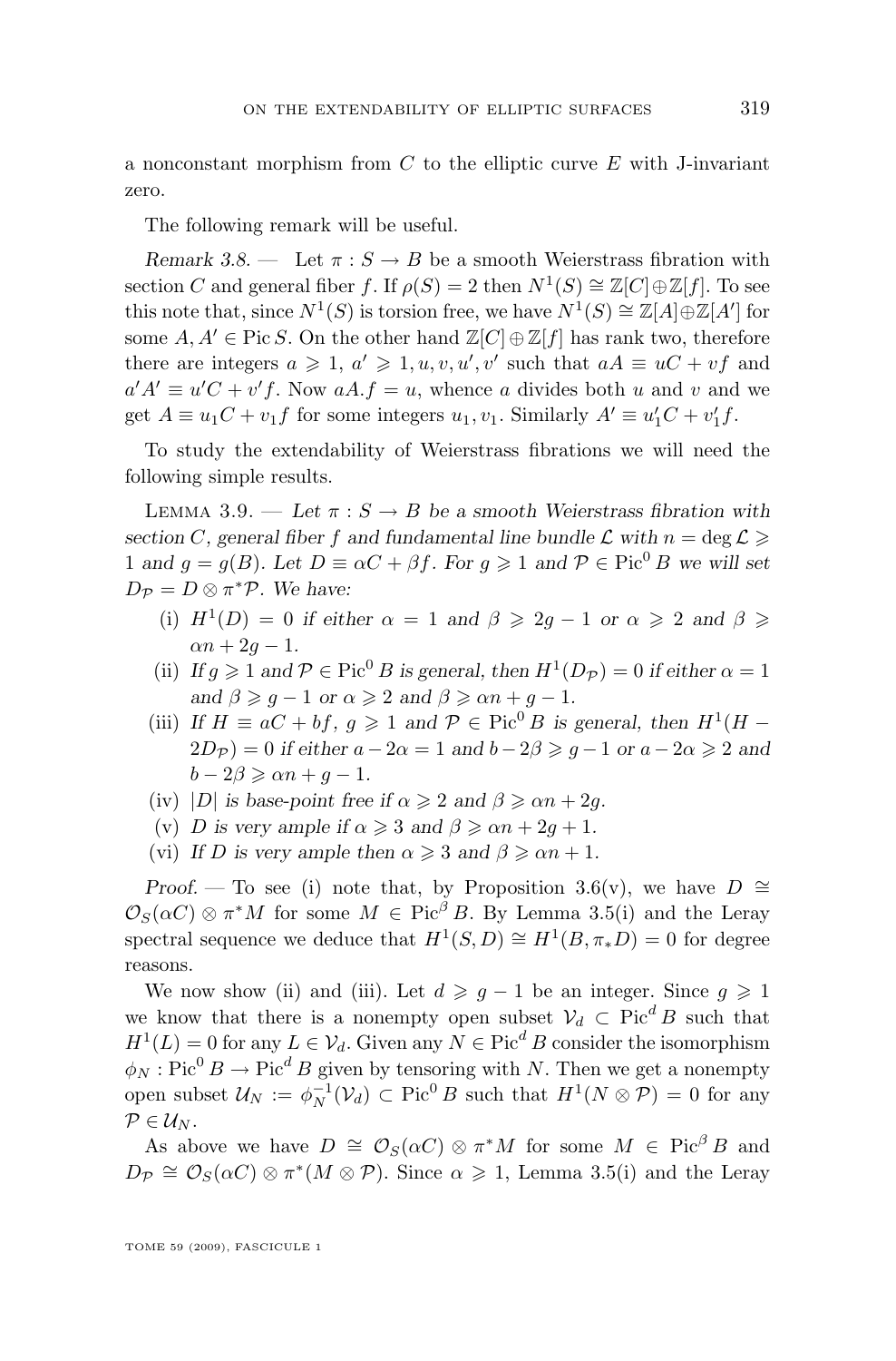<span id="page-10-0"></span>spectral sequence imply that  $H^1(S, D_{\mathcal{P}}) \cong H^1(B, \pi_* D_{\mathcal{P}})$ . By Lemma [3.5\(](#page-7-0)i) and (ii) we have  $\pi_* D_{\mathcal{P}} = M \otimes \mathcal{P}$  when  $\alpha = 1$  and  $\pi_* D_{\mathcal{P}} = (M \otimes \mathcal{P}) \oplus \bigoplus^{\alpha} (M \otimes$  $\mathcal{L}^{-i}\otimes \mathcal{P}$ ) when  $\alpha\geqslant 2$ . Hence, to prove (ii), we can choose  $\mathcal{P}\in\mathcal{U}_D:=\mathcal{U}_M$ when  $\alpha = 1$  and  $\mathcal{P} \in \mathcal{U}_D := \mathcal{U}_M \cap \bigcap_{\alpha=1}^{\alpha} \mathcal{U}_{M \otimes \mathcal{L}^{-i}}$  when  $\alpha \geq 2$ .

Now to see (iii) consider, using additive notation for line bundles on  $B$ , the surjective morphism  $h_2$ : Pic<sup>0</sup> B → Pic<sup>0</sup> B defined by  $h_2(\mathcal{P}) = -2\mathcal{P}$ . Hence, given any  $N \in Pic^d B$ , we deduce a surjective morphism  $\psi_N :=$  $\phi_N \circ h_2 : \text{Pic}^0 B \to \text{Pic}^d B$ . Therefore  $H^1(N - 2\mathcal{P}) = 0$  for any  $\mathcal{P} \in \mathcal{A}_N :=$  $\psi_N^{-1}(\mathcal{V}_d)$ . Now by Proposition [3.6\(](#page-7-0)v), we have  $H \cong \mathcal{O}_S(aC) \otimes \pi^* M_H$  for some  $M_H \in \text{Pic}^b B$ , whence  $H - 2D_{\mathcal{P}} \cong \mathcal{O}_S((a-2\alpha)C) \otimes \pi^*(M_H - 2M - 2\mathcal{P})$ . Since  $a-2\alpha \geq 1$ , Lemma [3.5\(](#page-7-0)i) and the Leray spectral sequence imply that  $H^1(S, H - 2D_{\mathcal{P}}) \cong H^1(B, \pi_*(H - 2D_{\mathcal{P}})).$  By Lemma [3.5\(](#page-7-0)i) and (ii) we have  $\pi_*(H - 2D_{\mathcal{P}}) = M_H - 2M - 2\mathcal{P}$  when  $a - 2\alpha = 1$  and  $\pi_*(H - 2D_{\mathcal{P}}) =$  $(M_H - 2M - 2P) \oplus \bigoplus^{a-2\alpha}$  $\bigoplus_{i=2}^{\infty} (M_H - 2M - i\mathcal{L} - 2\mathcal{P})$  when  $a - 2\alpha \geq 2$ . Hence, to prove (iii), we can choose  $\mathcal{P} \in \mathcal{U}_{H,D} := \mathcal{A}_{M_H-2M}$  when  $a - 2\alpha = 1$  and  $\mathcal{P} \in \mathcal{U}_{H,D} := \mathcal{A}_{M_H-2M} \cap \bigcap^{a-2\alpha}$  $\bigcap_{i=2}^{\infty}$   $\mathcal{A}_{M_H-2M-i\mathcal{L}}$  when  $a-2\alpha \geqslant 2$ .

To prove (iv) note that  $H^1(D - f) = 0$  by (i). Let F be any fiber of  $\pi$ . We will be done if we prove that  $|D_{|F}|$  is base-point free. Now this follows by [\[8,](#page-34-0) Prop.2.3,I] since we have  $\alpha = D.F \geq 2 = 2p_a(F)$ .

Similarly to see (v) note that, for any fiber F, we have  $H^1(D - F) = 0$ by (i) and  $|D - F|$  is base-point free by (iv). Let  $x, y \in S$  be two distinct points. If x and y belong to the same fiber  $F$ , we can separate them with sections in |D| since  $|D_{|F}|$  is very ample by [\[8,](#page-34-0) Thm.3.1] (because we have  $\alpha = D.F \geq 3 = 2p_a(F)+1$ . If x and y belong to two different fibers  $F_x$  and  $F_y$  respectively, then to separate them just use the fact that  $|D-F_x|$  is basepoint free. On the other hand suppose that  $x \in S$ ,  $y \in T_xS$  and  $d\varphi_D(y) = 0$ , where  $d\varphi_D$  is the differential of the morphism  $\varphi_D : S \to \mathbb{P}H^0(D)$ . Arguing as above we deduce that y must be tangent to  $F_x$ , contradicting the fact that  $|D_{|F_x}|$  is very ample.

Finally (vi) is a consequence of the fact that  $\alpha = D.f$  and  $\beta - \alpha n =$  $D.C.$ 

LEMMA 3.10. — Let  $\pi : S \to B$  be a smooth Weierstrass fibration with *section* C, general fiber f and fundamental line bundle  $\mathcal{L}$  with  $n = \deg \mathcal{L} \geq$ 1 and  $g = g(B)$ . Let  $D_0 \in \text{Pic } S$  *such that either*  $D_0 \equiv 3C + \beta f$  *with*  $\beta \geq 3n$ *if*  $g = 0$  *or*  $D_0 \equiv 2C + \beta f$  *with*  $\beta \geq 2n + 2g$  *if*  $g \geq 1$ *. Then a general curve*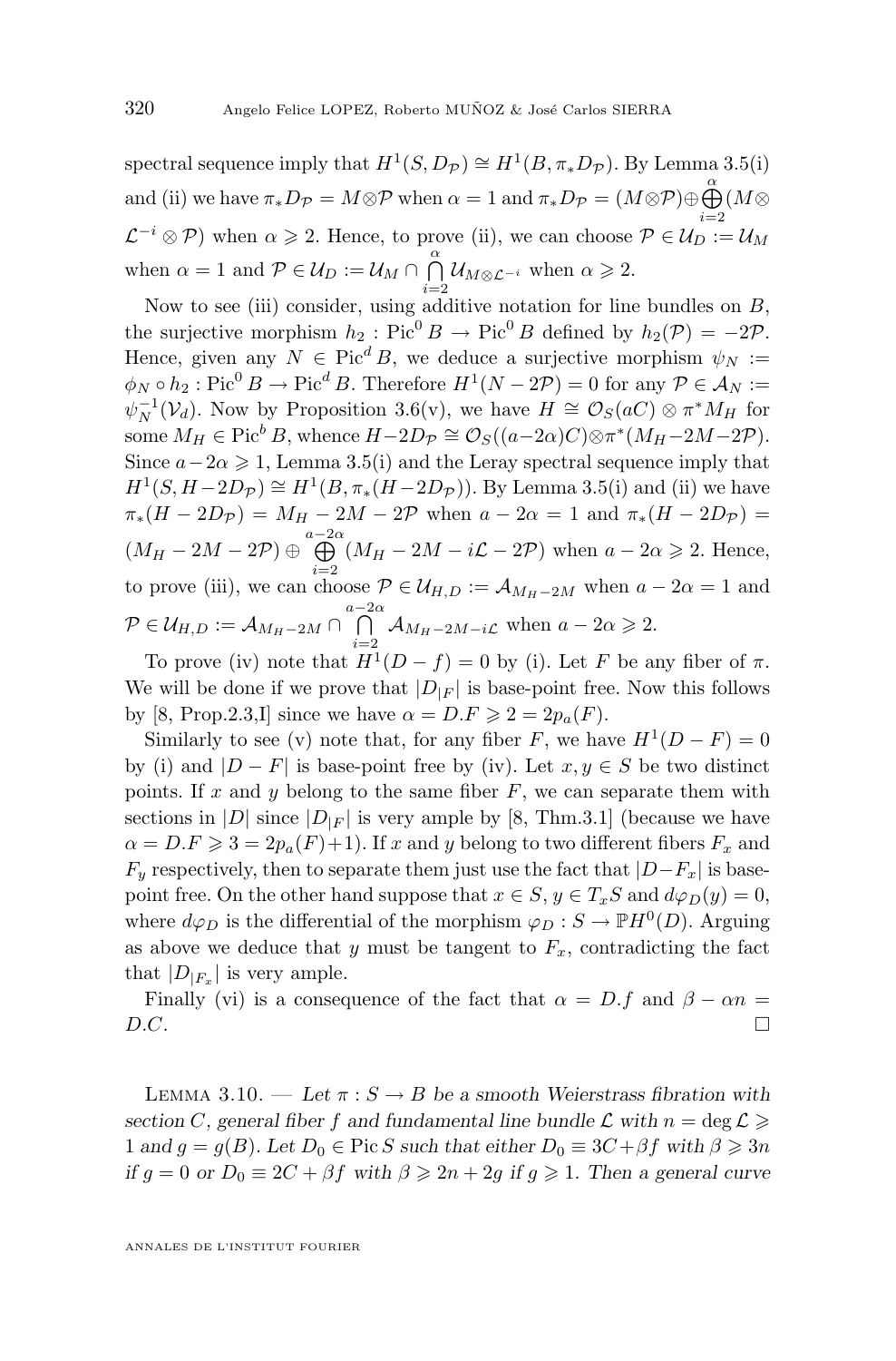<span id="page-11-0"></span> $D \in |D_0|$  is smooth irreducible and nonhyperelliptic. Moreover, if  $g \geq 1$ , *then* D *is nontrigonal.*

*Proof.* — By Lemma [3.9\(](#page-9-0)iv) we know that  $|D_0|$  is base-point free, whence D is smooth and irreducible by Bertini's theorems.

First consider the case  $g = 0$ . Note that  $f_{|D}$  gives a  $g_3^1$  on D. If D is hyperelliptic then D has a morphism  $D \to \mathbb{P}^1 \times \mathbb{P}^1$  which is (necessarily) birational onto its image  $\overline{D}$ . Therefore we get the contradiction

$$
4 \leqslant 6n - 2 \leqslant 3\beta - 3n - 2 = g(D) \leqslant p_a(\overline{D}) = 2.
$$

Next consider the case  $g \geq 1$ , so that  $D_0^2 = 4\beta - 4n \geq 12$ , with equality only if  $n = q = 1$  and  $\beta = 4$ .

If equality holds and D is trigonal, using the 2 : 1 morphism  $\pi_{|D} : D \to B$ , we get a morphism  $D \to B \times \mathbb{P}^1$  which is (necessarily) birational onto its image  $\overline{D}$ . But this gives the contradiction  $8 = g(D) \leq p_a(\overline{D}) = 4$ .

To deal with the remaining cases, let A be a base-point free  $g_k^1$  on D, with  $k = 2, 3$ . By the above, we know that it cannot be  $k = 3, n = g = 1$ and  $\beta = 4$ .

Let  $\mathcal{F} = \text{Ker}\{H^0(A) \otimes \mathcal{O}_S \to A\}$  and define  $\mathcal{E} = \mathcal{F}^*$ . As is well known  $([33]), \mathcal{E}$  $([33]), \mathcal{E}$  $([33]), \mathcal{E}$  is a rank two vector bundle sitting in an exact sequence

$$
(3.1) \t 0 \longrightarrow H^0(A)^* \otimes \mathcal{O}_S \longrightarrow \mathcal{E} \longrightarrow N_{D/S} \otimes A^{-1} \longrightarrow 0
$$

and moreover  $c_1(\mathcal{E}) = D$  and  $c_2(\mathcal{E}) = k$ , so that  $\Delta(\mathcal{E}) := c_1(\mathcal{E})^2 - 4c_2(\mathcal{E}) =$  $D^2 - 4k > 0$ . Therefore  $\mathcal E$  is Bogomolov unstable ([\[33\]](#page-35-0)), so that, if M is the maximal destabilizing subbundle (with respect to some fixed ample line bundle  $H$  on  $S$ ), we have an exact sequence

(3.2) 
$$
0 \longrightarrow M \longrightarrow \mathcal{E} \longrightarrow \mathcal{J}_{Z/S} \otimes L \longrightarrow 0
$$

where  $L$  is another line bundle on  $S$  and  $Z$  is a zero-dimensional subscheme of S.

We now claim that these line bundles satisfy:

- (i)  $D \sim M + L$ ;
- (ii)  $k = M.L + \text{length}(Z) \geq M.L \geq L^2 \geq 0;$
- (iii) there exists an effective divisor  $Z_1$  on C of degree  $M.L+L^2-k \geq 0$ such that  $A \cong L_{|D}(-Z_1);$
- $(iv)$  L is base-component free and nontrivial;
- (v) if  $L^2 = 0$  then  $M.L = k$  and  $A \cong L_{|D}$ .

To see this claim note that computing Chern classes in (3.2) we get (i) and the equality in (ii). Since the destabilizing condition reads  $(M - L)H \geq 0$ and since  $(M - L)^2 = \Delta(\mathcal{E}) + 4 \operatorname{length}(Z) > 0$ , we see that  $M - L$  belongs to the closure of the positive cone of S.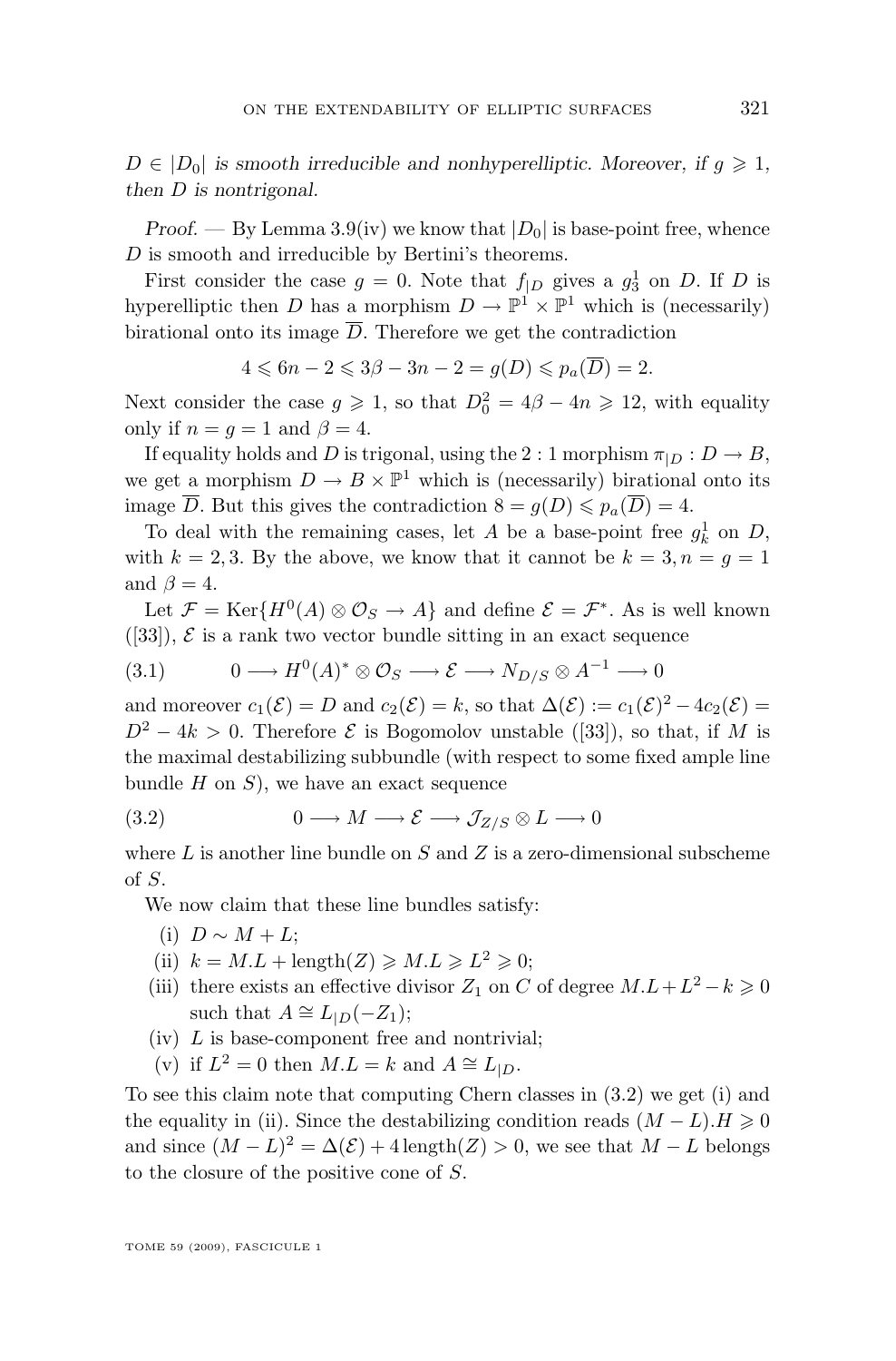We want to prove that  $\mathcal E$  is globally generated off a finite set.

To this end observe that we just need to prove that  $h^0(N_{D/S} \otimes A^{-1}) \geqslant$  $2g + 1 = 2h^1(\mathcal{O}_S) + 1$ , since then the map  $\psi : H^0(\mathcal{E}) \to H^0(N_{D/S} \otimes A^{-1})$ in [\(3.1\)](#page-11-0) is nonzero and this gives that  $\mathcal E$  is globally generated off a finite set. Now the exact sequence

$$
0 \longrightarrow \mathcal{O}_S \longrightarrow \mathcal{O}_S(D) \longrightarrow N_{D/S} \longrightarrow 0
$$

shows that  $h^0(N_{D/S} \otimes A^{-1}) \geq h^0(N_{D/S}) - k = g - 1 + h^0(\mathcal{O}_S(D)) - k$ , since  $H^1(\mathcal{O}_S(D)) = 0$  by Lemma [3.9\(](#page-9-0)i). Using Lemma [3.5](#page-7-0) we find  $h^0(\mathcal{O}_S(D)) =$  $2\beta - 2n - 2q + 2$ , so that the desired inequality is satisfied and E is globally generated off a finite set.

Since  $\mathcal E$  is globally generated off a finite set then so is  $L$ . It follows that  $L \geqslant 0, L$  is base-component free and  $L^2 \geqslant 0$ . Now the signature theorem [\[4,](#page-33-0) VIII.1] implies that  $(M - L) L \geq 0$  thus proving (ii). To see (iii) and (iv) note that if  $M.L > 0$  then the nefness of L implies that  $H^0(-M) = 0$ . On the other hand if  $M.L = 0$  then  $L^2 = D.L = 0$ , whence  $L \equiv 0$  by the Hodge index theorem and therefore  $D \equiv M$ . Then  $M.H = D.H > 0$ , whence again  $H^0(-M) = 0$ . Twisting [\(3.1\)](#page-11-0) and [\(3.2\)](#page-11-0) by  $-M$  we deduce that  $h^0(L_{|D} \otimes A^{-1}) \geq h^0(\mathcal{E}(-M)) \geq 1$ . This proves (iii) and (iv). Moreover it gives  $\deg(L_{|D} \otimes A^{-1}) \geq 0$ , whence, if  $L^2 = 0$ , we get that  $M.L \geq k$ . By (ii) it follows that  $M.L = k$  and therefore  $deg(L_{|D} \otimes A^{-1}) = 0$ , whence  $L_{|D} \cong A$  and also (v) is proved.

By the Hodge index theorem we now have

$$
(3.3) \qquad L^2(D^2 - 4k) \leq L^2(M - L)^2 \leq (L(M - L))^2 = (M.L - L^2)^2
$$

and it is easily seen that (3.3) gives  $L^2 \leq 1$  and that  $L^2 = 1$  holds precisely when  $k = 3, q = 1$  and either  $n = 2, \beta = 6$  or  $n = 1, \beta = 5$  (recall that we have excluded the case  $k = 3, n = g = 1$  and  $\beta = 4$ ). Moreover, in both cases above with  $L^2 = 1$ , we have equality in (3.3), whence  $M \equiv 3L$  and  $D \equiv 4L$  by (i) above. On the other hand, in both cases,  $2 = f.D$  is not divisible by 4.

Therefore  $L^2 = 0, M.L = k$  and  $A \cong L_{|D}$  by (v) above. Hence  $L.D = k$ and, since L is nef (by (iv) above), we must have  $L.f = 0$ , whence  $L.C = 1$ and  $k = 2$ . But (iv) above also gives that L is effective, whence  $L \equiv f$ . From the exact sequence

$$
0 \longrightarrow L - D \longrightarrow L \longrightarrow L_{|D} \longrightarrow 0
$$

and Lemma [3.9\(](#page-9-0)i) we get that  $h^0(D, L_{|D}) = h^0(S, L)$ . By Proposition [3.6\(](#page-7-0)v) and Lemma [3.5\(](#page-7-0)i) we also know that  $h^0(S, L) = h^0(B, \mathcal{M})$  for some line

ANNALES DE L'INSTITUT FOURIER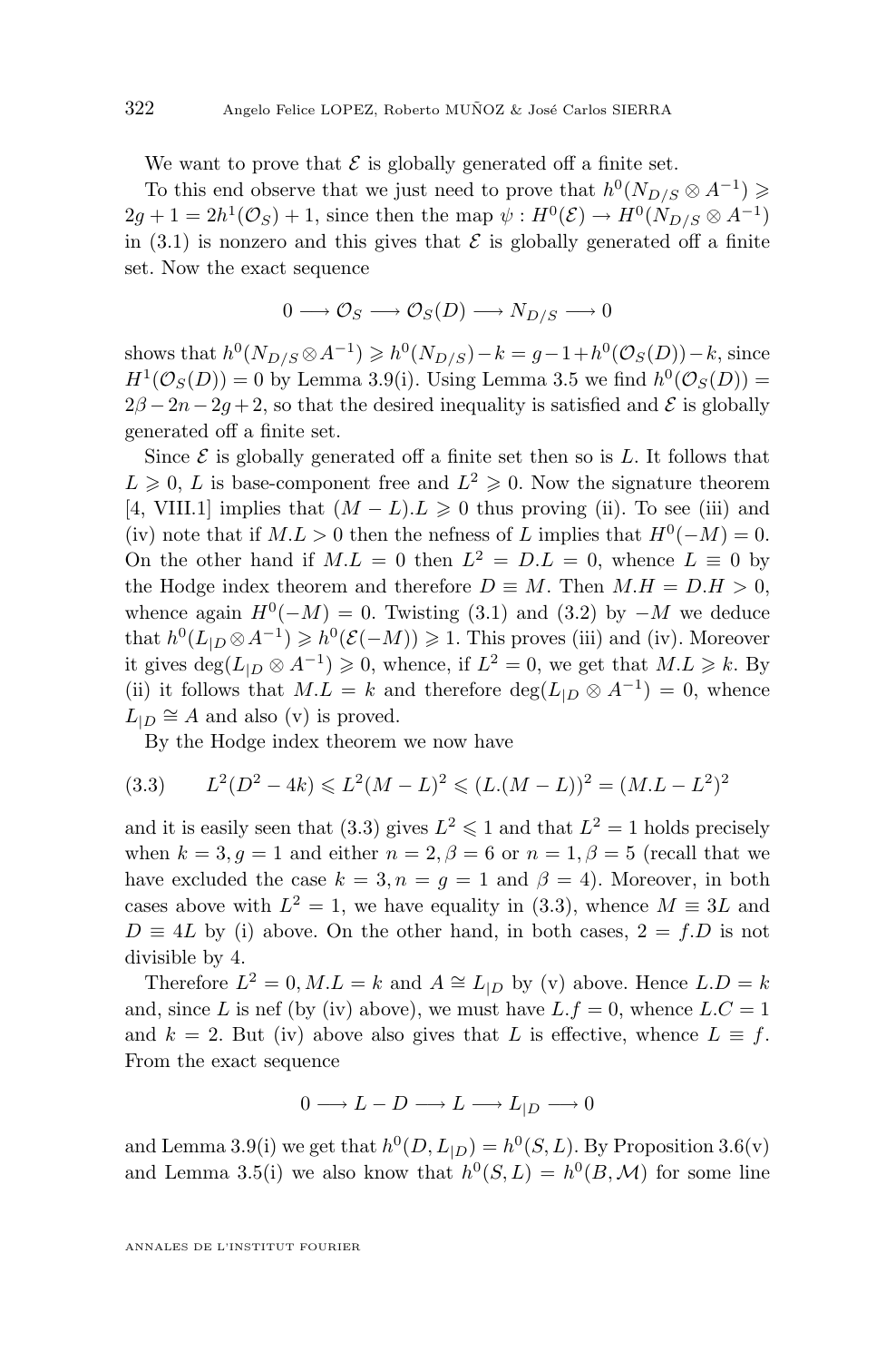<span id="page-13-0"></span>bundle M of degree 1 on B. Since  $g \geq 1$  we get the contradiction

$$
2 = h^{0}(A) = h^{0}(D, L_{|D}) = h^{0}(S, L) = h^{0}(B, \mathcal{M}) \leq 1.
$$

#### **4. Extending the morphism to the threefold**

An elliptic surface has a surjective morphism onto a smooth curve with fibers elliptic curves. The goal of this section will be to give some sufficient conditions, both on  $S$  and on the singularities of  $X$ , to insure that this morphism extends to a threefold containing the elliptic surface as an ample divisor.

Extendability results for morphisms abound in the literature. We reproduce here the one of [\[5,](#page-34-0) Thm.5.2.1] in a form that will be convenient for us.

Proposition 4.1. — *Let* X *be a projective irreducible threefold with Cohen-Macaulay singularities, let* L *be an ample line bundle on* X *and let*  $A \in |L|$  be a normal divisor. Suppose that the restriction map Pic  $X \to$ Pic A is an isomorphism and that there is a surjective morphism  $p: A \to Y$ *onto a projective variety* Y *such that* dim  $Y \leq \dim A - 1$ .

*If there exists a very ample line bundle*  $\mathcal L$  *on* Y *such that*  $H^1(A, p^*\mathcal L$  $tL_{\vert A}$  = 0 for every  $t \geq 1$ , then p extends to a morphism  $\overline{p} : X \to Y$ .

*Proof.* — By hypothesis there is a line bundle  $\mathcal{H} \in \text{Pic } X$  such that  $\mathcal{H}_{|A} \cong p^*\mathcal{L}$ . We claim that the natural restriction map  $H^0(X,\mathcal{H}) \to$  $H^0(A, \mathcal{H}_{|A})$  is surjective.

To this end it is of course enough to prove that  $H^1(\mathcal{H}-L)=0$ . Now, for each  $t \geqslant 1$ , we have an exact sequence

$$
0 \longrightarrow \mathcal{H} - (t+1)L \longrightarrow \mathcal{H} - tL \longrightarrow p^*\mathcal{L} - tL_{|A} \longrightarrow 0,
$$

whence, by hypothesis, we have that  $h^1(\mathcal{H}-tL) \leq h^1(\mathcal{H}-(t+1)L)$  for every  $t \geq 1$ . Let  $\omega_X^0$  be a dualizing sheaf for X. Since  $h^1(\mathcal{H} - jL) = h^2(\omega_X^0 \otimes$  $(-\mathcal{H} + jL)$  = 0 for large j by Serre vanishing, we get that  $h^1(\mathcal{H} - tL) = 0$ for every  $t \geqslant 1$ .

Therefore  $H^0(X, \mathcal{H}) \to H^0(A, \mathcal{H}_{|A})$  is surjective, whence, since  $\mathcal{H}_{|A}$  is globally generated, we get  $A \cap \text{Bs}|\mathcal{H}| = \emptyset$ . Let  $m = \dim Y$  and choose, for  $1 \leq i \leq m+1, \Delta_i \in |\mathcal{L}|$  such that  $\Delta_1 \cap \ldots \cap \Delta_{m+1} = \emptyset$ . Pulling back to A and using the above surjection we therefore find divisors  $D_i \in |\mathcal{H}|$ such that  $D_1 \cap ... \cap D_{m+1} \cap A = \emptyset$ . Since A is ample we have that either  $D_1 \cap \ldots \cap D_{m+1} = \emptyset$  or dim  $D_1 \cap \ldots \cap D_{m+1} = 0$ . But in the latter case we get

TOME 59 (2009), FASCICULE 1

 $\Box$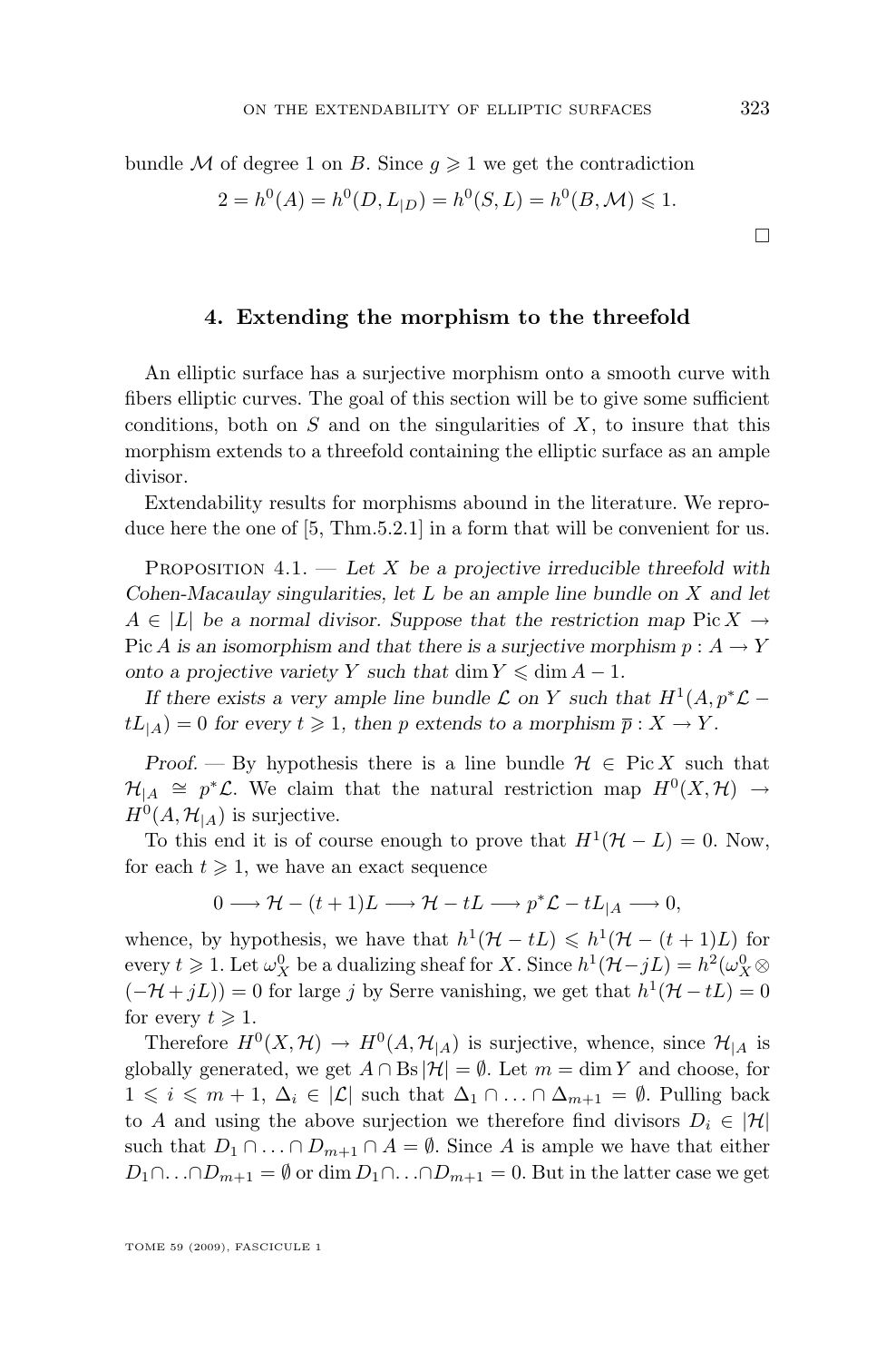<span id="page-14-0"></span>the contradiction  $0 = \dim D_1 \cap \ldots \cap D_{m+1} \geq \dim X - m - 1 = \dim A - m \geq 1$ . Therefore  $D_1 \cap ... \cap D_{m+1} = \emptyset$  and  $|\mathcal{H}|$  is base-point free and defines a morphism  $\bar{p}: X \to \bar{p}(X) \subset \mathbb{P}H^0(\mathcal{H})$  such that  $\bar{p}_{|A} = p$ . Let us show that  $\overline{p}(X) = Y$ . Of course we have  $Y = p(A) = \overline{p}(A) \subseteq \overline{p}(X)$ . On the other hand if there exists  $x_0 \in X$  such that  $\overline{p}(x_0) \notin Y$  then  $A \cap \overline{p}^{-1}(\overline{p}(x_0)) = \emptyset$ , whence, as A is ample, we get  $\dim \overline{p}^{-1}(\overline{p}(x_0)) = 0$ , and therefore  $\dim \overline{p}^{-1}(\overline{p}(x)) = 0$ for a general  $x \in X$ . Hence  $\dim \overline{p}(X) = \dim X$ . Now  $D_1 \cap \ldots \cap D_{m+1} = \emptyset$ implies that there are hyperplanes  $H_i$  in  $\mathbb{P}H^0(\mathcal{H})$  such that  $H_1 \cap \ldots \cap H_{m+1} \cap$  $\overline{p}(X) = \emptyset$ , whence dim  $X = \dim \overline{p}(X) \leq m \leq \dim A - 1 \leq \dim X - 2$ , a contradiction.

Here is an effective way to apply this to elliptic surfaces.

Corollary 4.2. — *Let* X *be a projective irreducible threefold with Cohen-Macaulay singularities, let* L *be a very ample line bundle on* X and let  $S \in |L|$  be a smooth surface. Suppose that the restriction map Pic  $X \to \text{Pic } S$  *is an isomorphism and that*  $\pi : S \to B$  *is an elliptic fibration.* 

*Suppose furthermore that*  $H^1(S, K_S + L_{|S} - f_1 - \ldots - f_{d(B)}) = 0$  *for* every set of distinct smooth fibers  $f_i$ 's.

*Then*  $\pi$  *extends to a morphism*  $\overline{\pi}: X \to B$ *.* 

*Proof.* — Set  $d = d(B)$  and  $F_1 = 0$ ,  $F_s = f_1 + ... + f_{s-1}$  for  $2 \le s \le d+1$ . For each  $t \geq 1$  and u such that  $1 \leq u \leq d$  we have exact sequences (4.1)  $0 \longrightarrow K_S + tL_{|S} - F_{u+1} \longrightarrow K_S + tL_{|S} - F_u \longrightarrow (K_S + tL_{|S} - F_u)_{|f_u} \longrightarrow 0.$ 

We first claim that  $H^1(K_S + L_{|S} - F_{s+1}) = 0$  for  $0 \le s \le d$ . Since the latter is true by hypothesis when  $d = s$ , we proceed by induction on  $d - s$ . Now when  $d - s \geq 1$  we have that  $H^1(K_S + L_{|S} - F_{s+2}) = 0$  by the inductive hypothesis and  $H^1((K_S + L_{|S} - F_{s+1})_{|f_{s+1}}) = 0$ , whence (4.1) with  $t = 1$ and  $u = s + 1$  gives the claim.

Now let  $W = \text{Im}\{H^0(S, L_{|S}) \to H^0(f_s, L_{|f_s})\}$ . Then W is very ample, whence dim  $W \ge 3$ . Hence we deduce, by [\[18,](#page-34-0) Thm.4.e.1], that for any  $N \in \text{Pic } B$  and for any  $t \geqslant 1$ , the multiplication maps  $\mu_{t,s}: W \otimes H^0((K_S +$  $tL_{|S} + \pi^* N|_{|f_s}) \to H^0((K_S + (t+1)L_{|S} + \pi^* N)|_{f_s})$  are all surjective.

For  $t \geq 1$  and  $1 \leq s \leq d$  consider the restriction maps

$$
\varphi_{t,s}: H^0(K_S + tL_{|S} - F_s) \to H^0((K_S + tL_{|S} - F_s)_{|f_s}).
$$

We want to prove, by induction on t, that they are all surjective. For  $t = 1$ this follows from  $(4.1)$  with  $u = s$  and the claim proved above. Now the

ANNALES DE L'INSTITUT FOURIER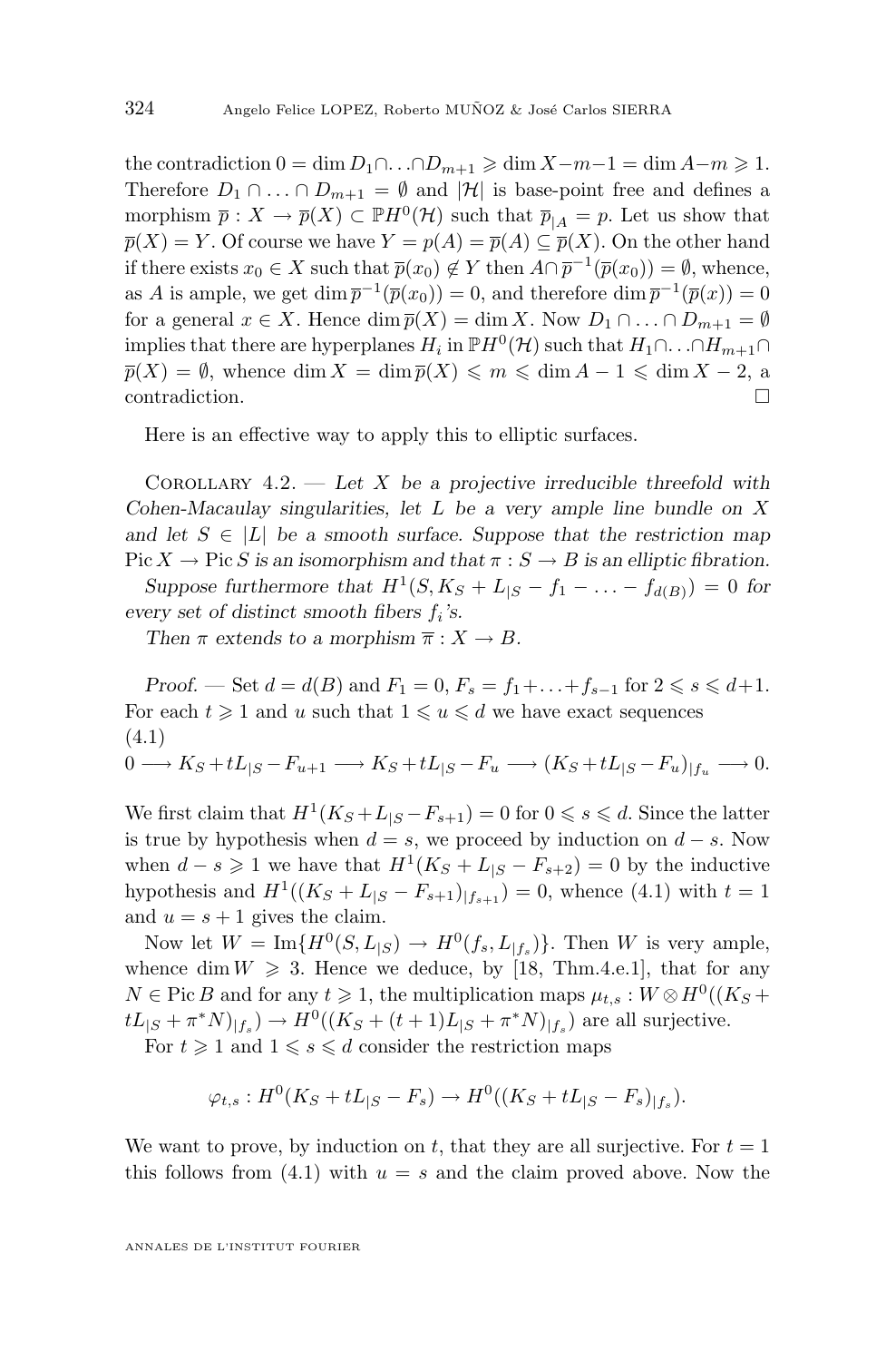<span id="page-15-0"></span>commutative diagram

$$
H^{0}(K_{S} + (t-1)L_{|S} - F_{s}) \otimes H^{0}(L_{|S}) \longrightarrow H^{0}(K_{S} + tL_{|S} - F_{s})
$$
  

$$
\downarrow \varphi_{t-1,s} \otimes r_{f_{s}} \qquad \qquad \downarrow \varphi_{t,s}
$$
  

$$
H^{0}((K_{S} + (t-1)L_{|S} - F_{s})_{|f_{s}}) \otimes W \xrightarrow{\mu_{t,s}} H^{0}((K_{S} + tL_{|S} - F_{s})_{|f_{s}})
$$

shows, by induction on t, that  $\varphi_{t,s}$  is surjective for every  $t \geq 1$ .

We now claim that  $H^1(K_S + tL_{|S} - F_{s+1}) = 0$  for  $t \ge 1$  and  $0 \le s \le d$ . Since the latter is true by Kodaira vanishing when  $s = 0$ , we proceed by induction on s. Now when  $s \geq 1$  we have that  $H^1(K_S + tL_{|S} - F_s) = 0$  by the inductive hypothesis, whence [\(4.1\)](#page-14-0) with  $u = s$  and the surjectivity of  $\varphi_{t,s}$  gives the claim.

By definition of d there is a very ample line bundle  $\mathcal L$  of degree d on B and we can obviously write  $\pi^* \mathcal{L} \sim f_1 + \ldots + f_d$ . Therefore  $H^1(S, \pi^* \mathcal{L} - tL_{|S}) = 0$ for every  $t \geq 1$  by Serre duality and the last claim. Hence  $\pi$  extends to a morphism  $\overline{\pi}: X \to Y$  by Proposition [4.1.](#page-13-0)

*Remark 4.3.* — The vanishing condition in the above corollary is satisfied in the case of smooth Weierstrass fibrations with  $n \geq 1$  and in several other cases, even when  $N^1(S) \cong \mathbb{Z}[C] \oplus \mathbb{Z}[f]$  with  $C.f \geq 2$ . Suppose for example that  $\pi : S \to B$  is a smooth Weierstrass fibration with section C, general fiber f and fundamental line bundle  $\mathcal L$  with  $n = \deg \mathcal L \geq 1$  and  $g = g(B)$ . Suppose furthermore that  $\rho(S) = 2$ . By Remark [3.8](#page-9-0) we have  $L_{|S} \equiv aC + bf$ . Also  $L_{|C}$  is very ample on  $C \cong B$ , therefore  $d(B) \leq L.C$  $b - an$ . Then  $K_S + L_{|S} - f_1 - \ldots - f_{d(B)} \equiv aC + (b + n + 2g - 2 - d(B))f$ . Hence  $b + n + 2g - 2 - d(B) \geq n + 2g - 2 + an \geq an + 2g - 1$ , therefore  $H^1(S, K_S + L_{|S} - f_1 - \ldots - f_{d(B)}) = 0$  by Lemma [3.9\(](#page-9-0)i). The vanishing can be easily proved also in other cases, for example in the cases in [6.1,](#page-28-0) [6.2,](#page-28-0) [6.3,](#page-29-0) [6.4](#page-29-0) (either with  $B \cong \mathbb{P}^1$  or with  $\mathcal E$  sufficiently ample).

To apply Corollary [4.2](#page-14-0) to elliptic surfaces we need to verify the hypothesis on the restriction map of Picard groups. It is here that the hypothesis on the rank becomes important.

Proposition 4.4. — *Let* X *be a projective irreducible l.c.i. threefold, let* L *be an ample line bundle on* X and let  $S \in |L|$  *be a smooth surface with*  $\rho(S) = 2$  *and*  $\kappa(S) = 1$ *. Then the restriction maps* Pic  $X \to Pic S$  *and*  $N^1(X) \to N^1(S)$  are isomorphisms.

*Proof.* — Since S is smooth we have that  $\dim Sing(X) \leq 0$  and X is normal, whence  $r_S : Pic X \to Pic S$  is injective with torsion free cokernel by Lefschetz's theorem [\[5,](#page-34-0) Cor.2.3.4]. Moreover the adjunction formula  $K_S =$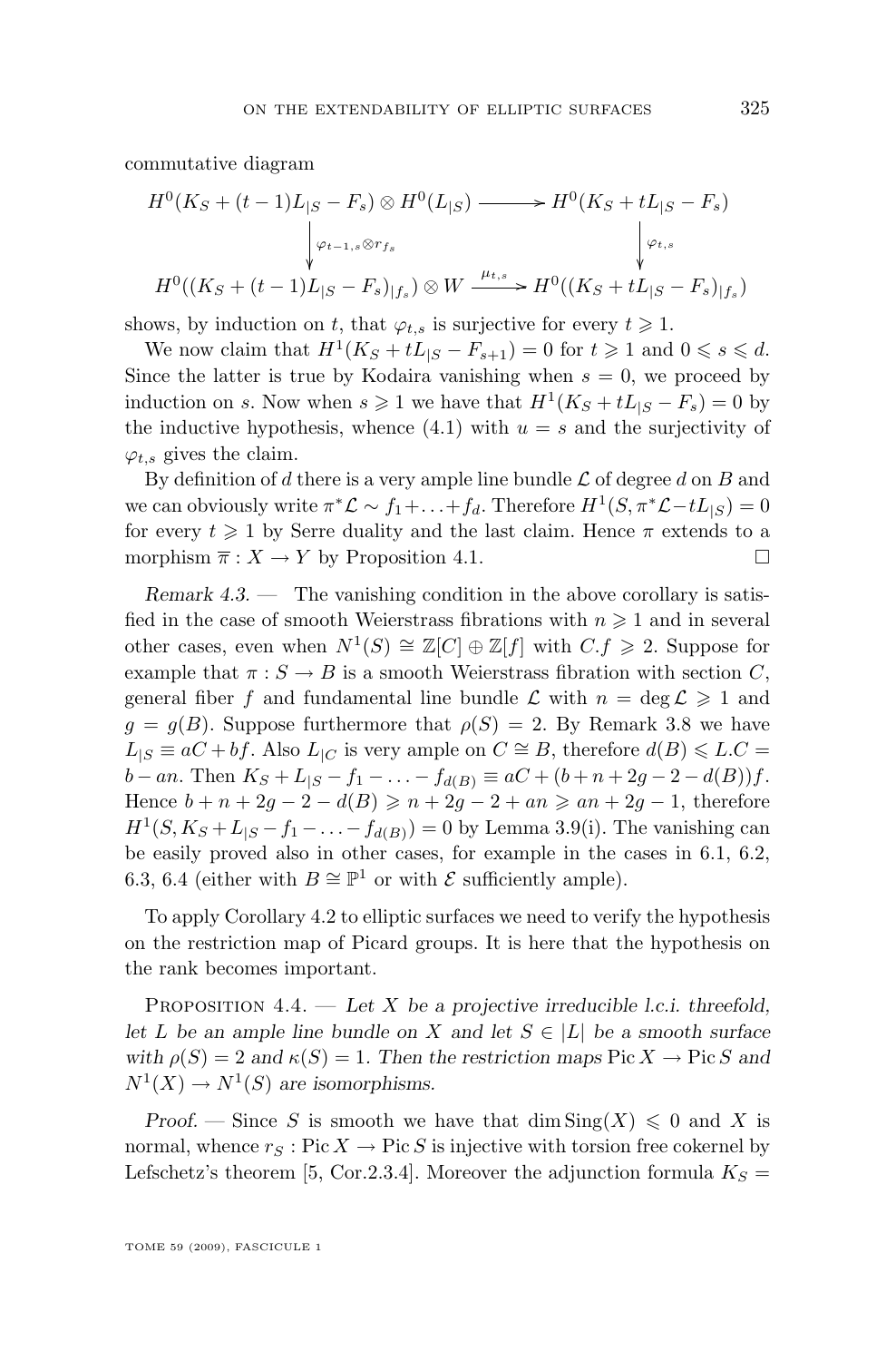<span id="page-16-0"></span> $(K_X+L)_{\text{S}}$  holds (see for example [\[1,](#page-33-0) Prop.2.3 and 2.4]). Since  $\kappa(S) = 1$  we have that  $L_{|S}$  and  $K_{X|S}$  are numerically independent and since  $\rho(S) = 2$ we get that for any line bundle  $A \in Pic S$  there are integers  $a, u, v$  with  $a \geq 1$  such that  $aA \equiv uL_{|S} + vK_{X|S}$ . Therefore we can write  $aA \sim uL_{|S}$  +  $vK_{X|S} + D$  with  $D \equiv 0$ . By [\[25,](#page-34-0) Thm.4.6] there is an integer  $m \ge 1$ such that  $mD \in Pic^0 S$  and by [\[5,](#page-34-0) Thm.2.3.1 and Thm.2.2.4] we have that  $Pic^{0} X \to Pic^{0} S$  is an isomorphism, whence  $mD \in \text{Im } r_S$ . Therefore also  $maA \in \text{Im } r_S$ , whence  $A \in \text{Im } r_S$ , since Coker  $r_S$  is torsion free.

The map  $N^1(X) \to N^1(S)$  is now clearly surjective. To see its injectivity let  $M \in Pic X$  such that  $M_{|S} \equiv 0$ . As above there is an integer  $m \geq 1$ and a line bundle  $N \in Pic^0 X$  such that  $mM_{|S} \cong N_{|S}$ , whence  $mM \cong N$ , therefore  $M \equiv 0$ .

The previous two results, together with some facts already present in the literature, allow us to give our best version of an extension theorem for elliptic fibrations.

Theorem 4.5. — *Let* X *be a projective irreducible threefold, let* L *be an ample line bundle on* X *and let*  $S \in |L|$  *be a smooth surface having an elliptic fibration*  $\pi : S \to B$  *with general fiber* f. Then  $\pi$  *extends to a morphism*  $\overline{\pi}: X \to B$  *if one of the following is satisfied:* 

- (i) X is *l.c.i.* with rational singularities and  $q(B) > 0$ .
- (ii) X *is l.c.i. with* Q*-factorial terminal singularities, not a cone over* S*,* L is very ample,  $B \cong \mathbb{P}^1$ ,  $\kappa(S) = 1$  and  $N^1(S) \cong \mathbb{Z}[C] \oplus \mathbb{Z}[f]$  for *some divisor* C *such that*  $C.f \geq 1$ *.*
- (iii) X is l.c.i., L is very ample,  $\rho(S) = 2$ ,  $\kappa(S) = 1$  and  $H^1(S, K_S +$  $L_{|S} - f_1 - \ldots - f_{d(B)}) = 0$  for every set of smooth distinct fibers fi *'s.*
- (iv) X is smooth,  $B \cong \mathbb{P}^1$ ,  $N^1(S) \cong \mathbb{Z}[C] \oplus \mathbb{Z}[f]$  for some divisor C and  $L_{|S} \equiv aC + bf$  for any  $a, b$  with  $b > \frac{aC \cdot f}{2} + 1 + \frac{1}{2aC \cdot f} - \frac{aC^2}{2C \cdot f}$ .

*Proof. —* Observe that (i) follows by [\[5,](#page-34-0) Thm.5.2.3] since, as in the beginning of the proof of Proposition [4.4,](#page-15-0)  $X$  is normal. Now (iii) is a consequence of Corollary [4.2](#page-14-0) and Proposition [4.4.](#page-15-0) To see (iv) note that  $aC.f = L<sub>1S</sub>. f \ge 1$ . Therefore the assumed inequality on b is equivalent to  $(f.L_{|S} + 1)^2 < L_{|S}^2$ , whence  $\pi$  extends by [\[45,](#page-35-0) Thm.1.4].

To prove (ii) we use first some adjunction theory to show that  $K_X + L$ is nef.

By Proposition [4.4](#page-15-0) we have that  $Pic X \to Pic S$  and  $N^1(X) \to N^1(S)$ are isomorphisms, so that  $\rho(X) = 2$ . Since  $K_S \equiv ef$  for some  $e \geq 1$ , we have that  $X$  does not admit a surjective morphism onto a variety  $Y$  in such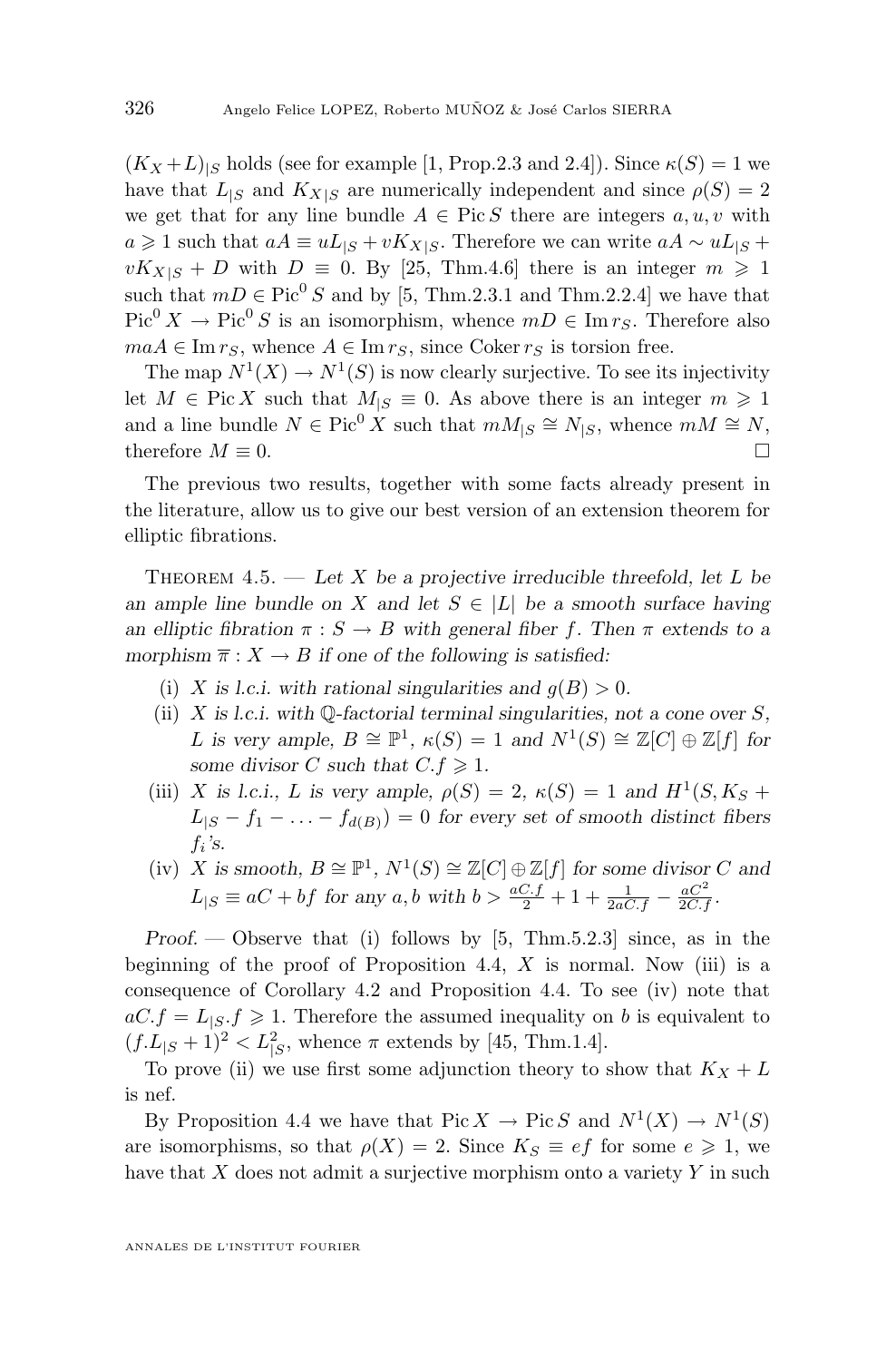a way that a general fiber F intersects S in a curve  $\gamma$  with  $p_a(\gamma) = 0$ , for otherwise we would have that  $-2 = \gamma \cdot (\gamma + K_S) = e \gamma \cdot f \geq 0$ .

Now suppose that  $K_X+L$  is not nef, so that  $K_X$  is not nef and let  $\tau$  be the nefvalue of  $(X, L)$  (see Definition [2.1\)](#page-5-0). Then  $\tau > 1$  and by Proposition [2.2](#page-5-0) we deduce that  $\tau \leq 3$  and that  $K_X + 3L$  is nef and big. By Theorem [2.3](#page-6-0) it follows that  $K_X + 3L$  is ample and that  $\tau \leq 2$ .

To go further note that we cannot have  $K_X \sim -2L$ , for otherwise  $K_S \sim$  $-L_{|S}$ , giving the contradiction  $\kappa(S) = -\infty$ . Furthermore let us show that X cannot have a surjective morphism  $\psi: X \to Y$  with connected fibers onto a variety Y of dimension  $m = 1, 2$  in such a way that  $K_X + 2L \sim \psi^* \mathcal{L}$ , for some ample line bundle  $\mathcal{L} \in \text{Pic } Y$  such that  $\psi$  is defined by the linear system  $|q(K_X+2L)|$  for  $q >> 0$ .

In fact if such a  $\psi$  exists then  $\psi_{|S}$  must be surjective and if  $m = 1$  we get the contradiction  $0 < (K_S + L_{|S})^2 = (K_X + 2L)_{|S}^2 = (\psi^* \mathcal{L})_{|S}^2 = (\psi^* \mathcal{L})^2 =$ 0. On the other hand suppose that  $m = 2$  and let  $F_{\eta}$  be a general fiber of  $\psi$ . Then  $q(K_X + 2L)_{|F_n} \sim 0$  and by [\[5,](#page-34-0) Lemma3.3.2] we get  $(K_X + 2L)_{|F_n} \sim 0$ , whence  $K_{F_{\eta}} + 2L_{|F_{\eta}} \sim 0$  and therefore  $(F_{\eta}, L_{|F_{\eta}}) \cong (\mathbb{P}^1, \mathcal{O}_{\mathbb{P}^1}(1))$ . Now let F be any fiber of  $\psi$ . Then F is a line and if  $F \subset S$  we get the contradiction  $0 \le F.K_S = F.(K_X + L)_{|S} = F.(K_X + L) = -L.F < 0$ . Now consider the Fano variety  $\mathcal{F}(X)$  of lines contained in X, which is at least 2-dimensional as the fibers of  $\psi$  are lines. Let  $\Sigma_Y \subseteq \mathcal{F}(X)$  be the irreducible subvariety of dimension two defined by the fibers of  $\psi$ . We have proved that the hyperplane  $H \subset \mathbb{P}^{N+1} = \mathbb{P}H^0(X, L)$  defining S does not contain any line in  $\Sigma_Y$ . As is well known, this implies that there is a point  $P \in \mathbb{P}^{N+1}$ belonging to all lines in  $\Sigma_Y$ , therefore X is a cone with vertex P. On the other hand, as S is smooth, we get that  $P \notin S$ , therefore X is a cone over  $S \subset \mathbb{P}^N$ , a contradiction.

Now by Theorem [2.4](#page-6-0) we have that either  $K_X + 2L$  is ample or there exists a surjective birational morphism  $\phi: X \to X'$  onto a normal projective variety X' with the following two properties: a)  $\phi$  is the simultaneous contraction to distinct smooth points  $p'_i \in X'$  of some divisors  $E_i \subset$  $X-\text{Sing}(X)$  such that  $E_i \cong \mathbb{P}^2$ ,  $\mathcal{O}_{E_i}(E_i) \cong \mathcal{O}_{\mathbb{P}^2}(-1)$  and  $L_{|E_i} \cong \mathcal{O}_{\mathbb{P}^2}(1)$ ; b) If  $L' := (\phi_* L)^{**}$  then  $K_{X'} + 2L'$  is ample.

We now claim that if such a  $\phi$  exists then it is an isomorphism.

As a matter of fact suppose that  $\phi$  is not an isomorphism, so that there is at least one contracted divisor  $E_i$ . Let  $S' = \phi(S) \in |L'|$ . As  $S \cap \text{Sing}(X) = \emptyset$ we have that  $S'$  is certainly smooth outside all  $p_i$ 's. On the other hand  $E_i^2 = E_i.E_i.L = E_i|_{E_i}.L_{|E_i} = -1$ , so that  $p'_i$  is also a smooth point of S'.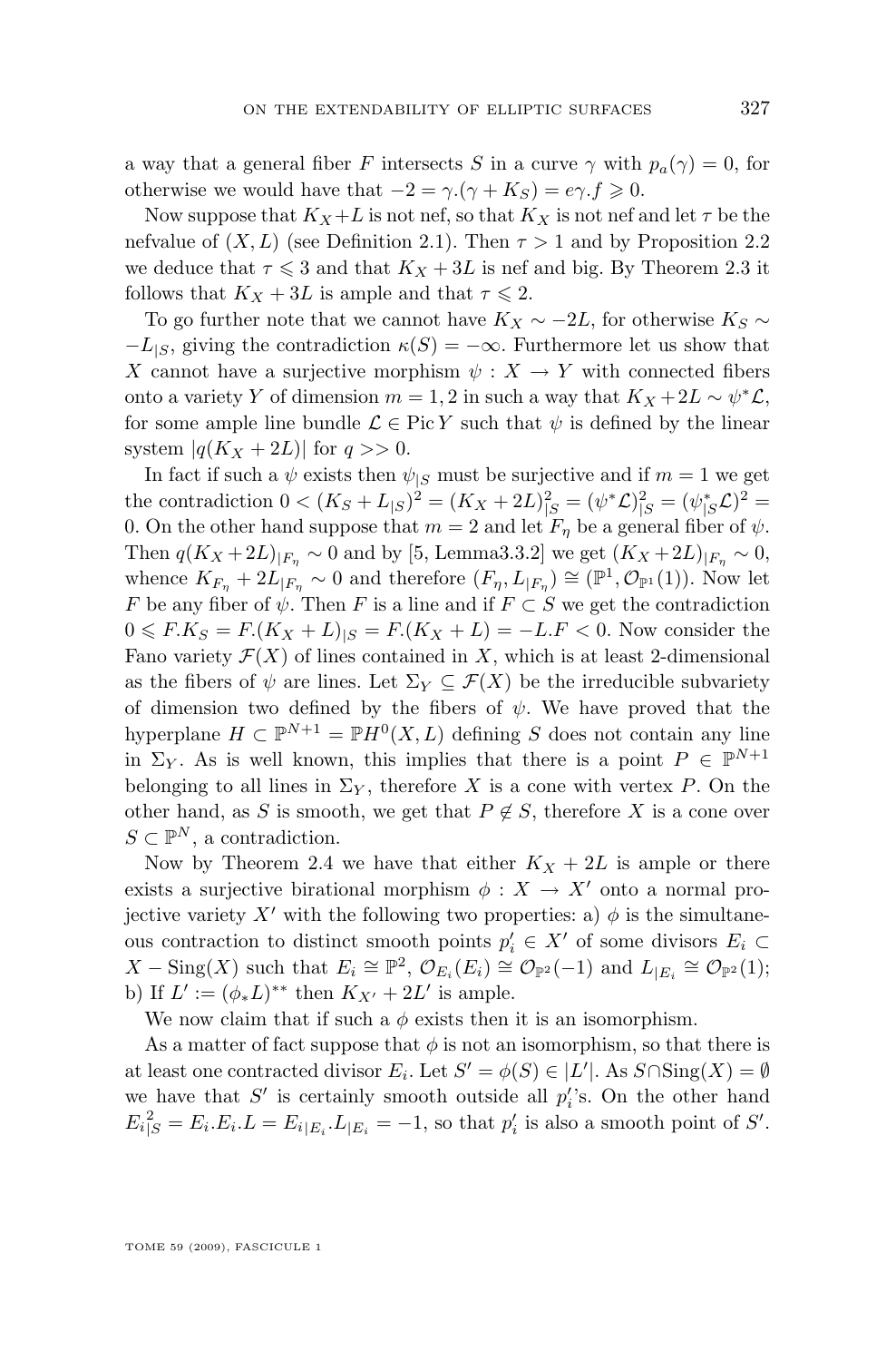<span id="page-18-0"></span>Therefore S' is birational, but not isomorphic to S, whence  $\kappa(S') = 1$  and therefore  $\rho(S') \geq 2$ . But this gives the contradiction  $2 = \rho(S) \geq \rho(S') + 1 \geq 3$ .

Hence, in any case,  $K_X + 2L$  is ample, whence  $1 < \tau < 2$  by [\[5,](#page-34-0) Lemma1.5.5]. In this context the first reduction  $(X, L)$  of  $(X, L)$  is defined (see Section [2\)](#page-5-0) and the above discussion shows that in fact  $(X, L) \cong (X, L)$ . Finally by Theorem [2.5](#page-6-0) we get that  $X$  has a surjective morphism onto a variety Y in such a way that a general fiber F intersects S in a curve  $\gamma$ with  $p_a(\gamma) = 0$ , case already excluded.

This proves that  $K_X + L$  is nef and the base-point free theorem ([\[30,](#page-35-0) Thm.3.3) gives that for  $q \gg 0$  the line bundle  $q(K_X + L)$  is base-point free. By [\[5,](#page-34-0) Lemma1.1.3] there exists a surjective morphism  $p : X \to Y$ with connected fibers onto a normal projective variety  $Y$  in such a way that  $K_X + L \sim p^* \mathcal{L}$ , for some ample line bundle  $\mathcal{L} \in \text{Pic } Y$  and p is defined by the linear system  $|q(K_X + L)|$  for  $q >> 0$ .

We now claim that Y is a smooth curve. In fact let  $F$  be a general fiber of p, so that  $q(K_X + L)|_F \sim 0$ , whence, as above,  $-K_F \sim L|_F$  by [\[5,](#page-34-0) Lemma3.3.2]. If Y is a point we find that  $-K_X \sim L$ , so that  $K_S \sim 0$ , a contradiction. On the other hand we cannot have dim  $Y \geq 2$ , for otherwise picking two general divisors  $D_1, D_2 \in |q(K_X+L)|$  we have dim  $D_1 \cap D_2 = 1$ , giving the contradiction

$$
0 = q^2 K_S^2 = q^2 (K_X + L)^2 . L = D_1 . D_2 . L > 0.
$$

Therefore Y is a smooth curve and the general fiber  $F$  of  $p$  is a smooth connected surface. The restriction  $p_{|S}: S \to Y$  is clearly surjective and a general fiber  $f = F \cap S$  is therefore a smooth connected curve with  $f \in |-K_F|$ , that is an elliptic curve. Therefore  $p_{|S}: S \to Y$  is an elliptic fibration and, as the latter is unique, we deduce that  $Y = B$ ,  $p_{|S} = \pi$  and that  $\pi$  extends to X, as required.

*Remark 4.6.* — The proof of the extension of  $\pi$  under hypothesis (ii) is inspired by  $[32]$ . In case X is smooth it has been proved first by Ionescu [\[21\]](#page-34-0) (see also [\[12\]](#page-34-0), [\[14\]](#page-34-0)).

The above theorem gives that most threefolds studied in this article, provided that they have the appropriate singularities, are Mori fiber spaces.

Proposition 4.7. — *Let* X *be a projective irreducible* Q*-factorial terminal l.c.i. threefold, let* L *be a very ample line bundle on* X and let  $S \in |L|$ *be a smooth surface having an elliptic fibration*  $\pi : S \to B$  *with general fiber f. Suppose that*  $\kappa(S) = 1$ ,  $N^1(S) \cong \mathbb{Z}[C] \oplus \mathbb{Z}[f]$  *for some divisor* C *such that*  $C.f \geq 1$  *and either*  $g(B) > 0$  *or*  $B \cong \mathbb{P}^1$  *and* X *is not a cone over S*. Then  $\pi$  extends to a morphism  $\overline{\pi}: X \to B$  and X is a Mori fiber space.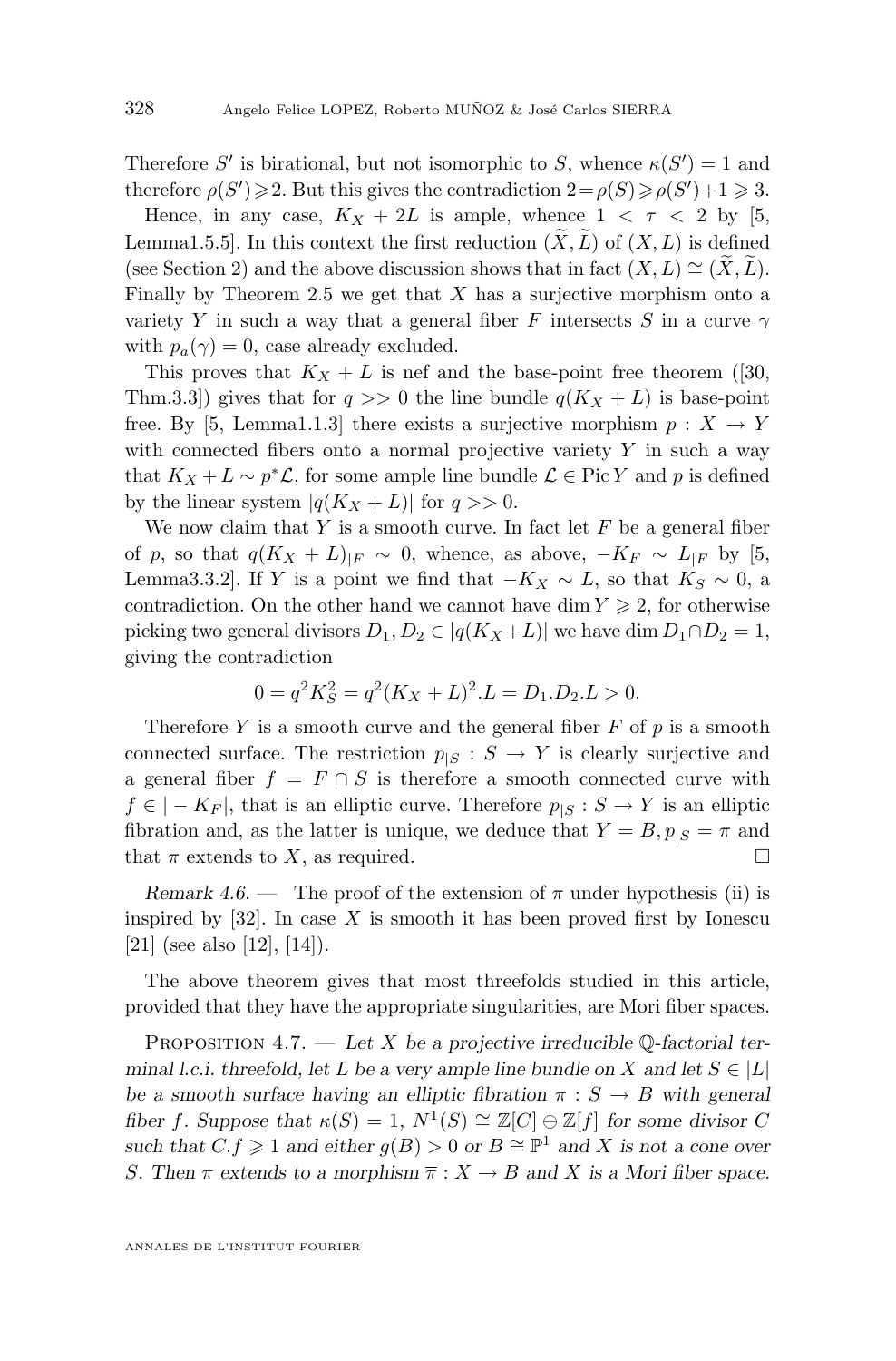<span id="page-19-0"></span>*Proof.* — Since terminal singularities are rational [\[13,](#page-34-0) Thm.1], by The-orem [4.5](#page-16-0)  $\pi$  extends to  $\overline{\pi}$  :  $X \to B$  with general fiber F and by Proposi-tion [4.4](#page-15-0) we have that  $N^1(X) \cong \mathbb{Z}[E] \oplus \mathbb{Z}[F]$  for a divisor E on X such that  $C = E_{|S}$ . Hence we can write  $K_X \equiv uE + vF$  and  $L \equiv aE + bF$ , for some integers u, v, a and b. Since L is very ample we get  $0 < L<sub>|S</sub>$ .  $f = aC$ .  $f =$  $aE_{|S}.F_{|S} = aE.F.(aE + bF) = a^2E^2.F$ , so that  $a \neq 0$  and  $E^2.F \neq 0$ . Now  $0 = K_S.f = ((u+a)E + (v+b)F) \cdot F.L = a(u+a)E^2 \cdot F$  implies that  $u = -a$ and therefore  $-K_{X|F} \equiv aE_{|F} \equiv L_{|F}$  is ample, whence X is a Mori fiber space.  $\Box$ 

We now study the fibers of the extended morphism.

THEOREM  $4.8.$  — Let  $S \subset \mathbb{P}^N$  be a smooth surface having an elliptic *fibration*  $\pi : S \to B$  *with general fiber f.* Let  $X \subset \mathbb{P}^{N+1}$  *be a l.c.i. extension of* S given by a very ample divisor L on X. Suppose that  $\pi : S \to B$  extends *to a morphism*  $\overline{\pi}: X \to B$  *and that*  $N^1(S) \cong \mathbb{Z}[C] \oplus \mathbb{Z}[f]$  *for some divisor* C such that  $C.f \geq 1$ . Set  $L_{|S} \equiv aC + bf$ . Then

 $(4.2)$   $(a, C, f) \in \{(1, 3), (1, 4), (1, 5), (1, 6), (1, 7), (1, 8), (1, 9), (2, 4), (3, 3)\}\$ 

*and for the general fiber*  $F$  *of*  $\overline{\pi}$ *, we have*  $L_{|F} \cong -K_F$  *and setting*  $d = K_F^2$ *,* F *is one of the following:*

- (i)  $F \cong \mathbb{P}^2$ .
- (ii)  $F \cong \mathbb{P}^1 \times \mathbb{P}^1$ .
- (iii) F is isomorphic to the blow-up of  $9 d$  distinct points in  $\mathbb{P}^2$  (no *three collinear, no six on a conic) for*  $3 \leq d \leq 8$ *.*

*Moreover if, in addition,* X is locally factorial, then  $3 \le d \le 6$  in (iii) and  $(a, C.f) \notin \{(1, 7), (1, 8), (1, 9)\}\$ in (4.2).

*Proof.* — We have  $F_{|F} \equiv 0$ , whence  $\rho(X) \geq 2$ . On the other hand, by [\[5,](#page-34-0) Cor.2.3.4], Pic  $X \to \text{Pic } S$  is injective with torsion free cokernel. Therefore also  $N^1(X) \to N^1(S)$  is injective with torsion free cokernel, whence  $N^1(X) \to N^1(S)$  is an isomorphism, since  $\rho(S) = 2$ . Let [E] and  $[F]$  be the generators of  $N^1(X)$ , restricting respectively to  $[C]$  and  $[f]$  on S, so that  $L \equiv aE + bF$  and  $aC.f = L<sub>|S</sub>.f \ge 3$ , giving  $a \ge 1$ .

We now claim that a general  $F \subset \mathbb{P}^{N+1}$  is a smooth Del Pezzo surface, that is  $\mathcal{O}_F(1) \cong \mathcal{O}_F(-K_F)$ .

A general F is certainly smooth by Bertini's theorem. Moreover  $F \cap S = f$ is a smooth irreducible elliptic curve, whence also  $F$  is irreducible and it follows from [\[5,](#page-34-0) Thm.8.9.3] that  $F \subset \mathbb{P}^{N+1}$  embedded by  $L_{|F}$  is either a Del Pezzo surface or  $(F, L_{|F}) \cong (\mathbb{P}{\mathcal{E}}, \xi)$ , where  $\mathcal E$  is a rank two vector bundle on an elliptic curve and  $\xi$  is the tautological line bundle.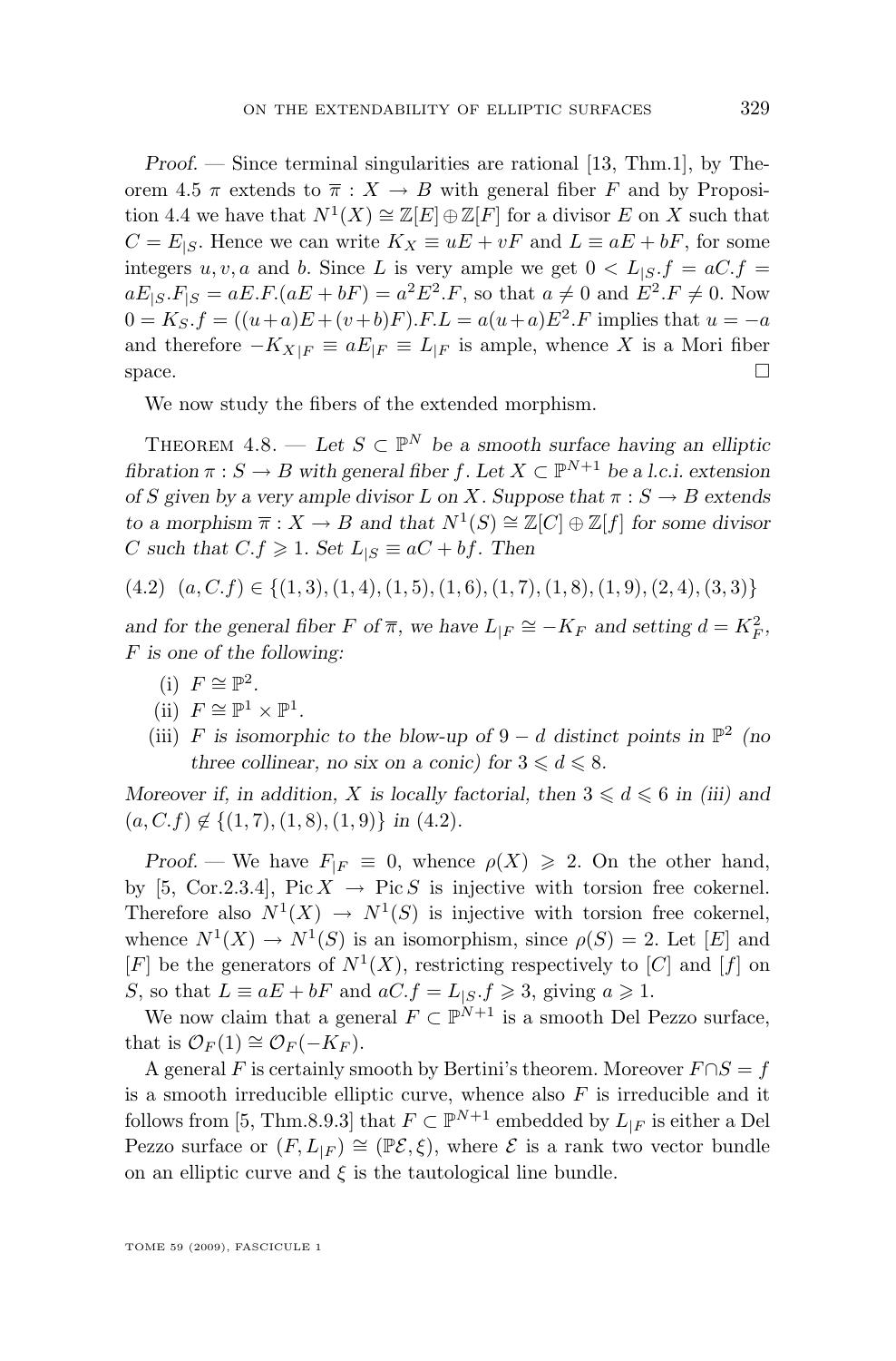Suppose we are in the latter case and let  $\gamma$  be a fiber of  $\mathbb{P}\mathcal{E}$ , so that  $K_F \equiv -2\xi + e\gamma$  for some  $e \in \mathbb{Z}$ . We have  $\xi = L_{|F|} \equiv aE_{|F|}$ , whence  $1 = \xi \cdot \gamma = aE_{\mid F} \cdot \gamma$  gives  $a = 1$  and  $\xi \equiv E_{\mid F}$ . Note that X is Gorenstein, whence  $K_X$  is a line bundle and we can write  $K_X \equiv uE + vF$ . Now

$$
0 = K_S.f = (K_X + L)_{|S}.f = (u + 1)C.f
$$

therefore  $u = -1$ , giving the contradiction  $-2 = K_F \gamma = (K_X)_{|F} \gamma =$  $-E_{|F} \cdot \gamma = -\xi \cdot \gamma = -1.$ 

This proves the claim and henceforth  $F$  is a smooth Del Pezzo surface with  $-K_F \sim L_{|F} \equiv aE_{|F}$ . Now  $d = K_F^2 = L_{|F}^2 = L^2.F = L_{|S}.f = aC.f$ and by [\[43,](#page-35-0) Thm.8] we have that  $3 \leq d \leq 9$ .

By [\[43,](#page-35-0) Thm.8] we deduce that either  $a = 3$  and  $F \cong \mathbb{P}^2$ , so that  $C.f = 3$ or  $a = 2$  and  $F \cong \mathbb{P}^1 \times \mathbb{P}^1$ , so that  $C.f = 4$  or  $a = 1$  and  $3 \leqslant C.f \leqslant 9$ . Thus [\(4.2\)](#page-19-0) is proved.

Moreover, again by [\[43,](#page-35-0) Thm.8], when  $a = 1$ , we have that either  $L_{|F}$  is divisible, leading to  $C.f = 9$ ,  $F \cong \mathbb{P}^2$  and  $C.f = 8$ ,  $F \cong \mathbb{P}^1 \times \mathbb{P}^1$  or  $L_{|F}$  is not divisible.

Suppose we are in the latter case. By [\[43,](#page-35-0) Thm.8] we get  $3 \le d \le 8$  and F is the anticanonical embedding of the blow-up of  $\mathbb{P}^2$  in  $9-d$  points. Note that, as  $F$  is smooth, the blown-up points cannot be infinitely near, there is no line containing three of them and there is no conic containing six of them.

This proves that  $F$  is as in (i), (ii) or (iii).

For the rest of the proof suppose that  $X$  is also locally factorial.

If F is as in (iii), there is a nonempty open subset  $U \subset B$  such that each fiber over U is as in (iii). This gives rise to an irreducible curve  $B' \subset \mathcal{F}(X)$ , the Fano variety of lines contained in  $X$ . Let  $T$  be the union of all the lines in  $B'$ . By [\[19,](#page-34-0) Exa.6.19 and Prop.6.13] we have that T is a Weil divisor on X and by [\[20,](#page-34-0) Prop.II.6.11] it follows that T is also a Cartier divisor on X. Hence  $T \equiv rE + sF$  for some integers r and s. Therefore, using the convention that  $\binom{m}{n} = 0$  if  $m < n$ , we have

$$
9 - d + {9 - d \choose 2} + {9 - d \choose 5} = \deg T_{|F} = L_{|F} \cdot T_{|F} = L \cdot T \cdot F = T_{|S} \cdot F_{|S}
$$

$$
= (rC + sf) \cdot f = rd,
$$

giving  $3 \leq d \leq 6$ .

Finally we exclude the cases  $(a, C, f) \in \{(1, 7), (1, 8), (1, 9)\}\$ in  $(4.2)$ . If  $(a, C.f) = (1, 7)$  we have  $d = aC.f = 7$ , contradicting what we have just proved. Now assume that either  $(a, C.f) = (1, 9)$ , so that  $F \cong \mathbb{P}^2$ or  $(a, C.f) = (1, 8)$  and  $F \cong \mathbb{P}^1 \times \mathbb{P}^1$ . Let  $k(B)$  be the quotient field of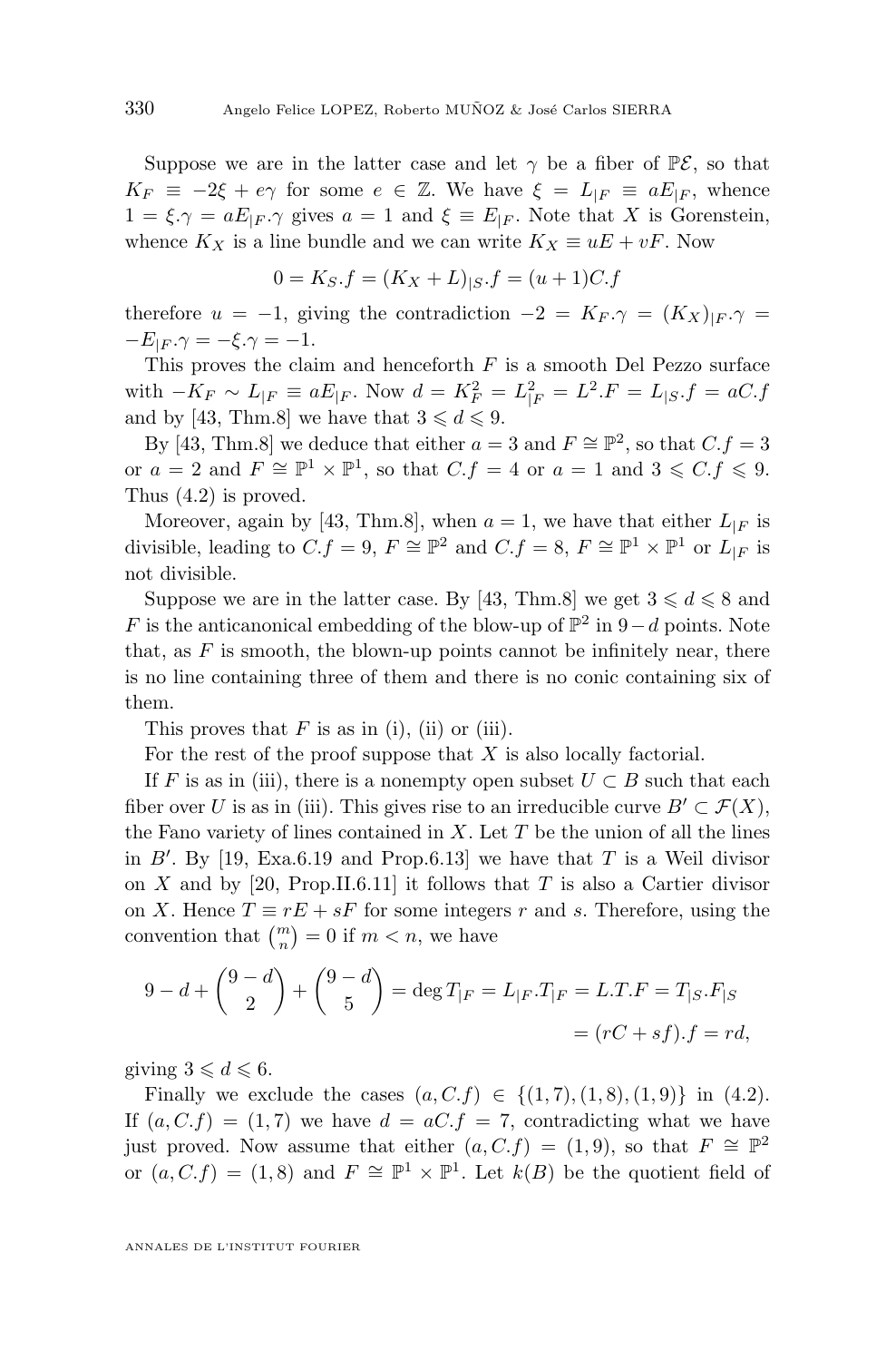<span id="page-21-0"></span>B and  $\overline{k(B)}$  its algebraic closure, so that the base changes of X,  $X_{k(B)}$ to  $k(B)$  and  $X_{\overline{k(B)}}$  to  $\overline{k(B)}$  are defined. Now either  $X_{\overline{k(B)}} \cong \mathbb{P}^2_{\overline{k}}$  $\frac{2}{k(B)}$  or  $X_{\overline{k(B)}} \cong \mathbb{P}^1_{\overline{k}}$  $\frac{1}{k(B)} \times \mathbb{P}_{\overline{k}}^1$  $\frac{1}{k(B)}$ , and, as in [\[41,](#page-35-0) Proof of 3.5.2, page 162], we have  $Pic X_{k(B)} \cong (Pic X_{\overline{k(B)}})^G$ , where  $G = Gal(\overline{k(B)}/k(B))$  is the Galois group. This implies that the canonical bundle  $K_{X_{k(B)}}$  is r divisible for  $r=3$  in the case  $F \cong \mathbb{P}^2$  and  $r = 2$  in the case  $F \cong \mathbb{P}^1 \times \mathbb{P}^1$ . Therefore we can find a nonempty open subset  $U \subset B$  and a line bundle  $\mathcal L$  on  $\overline{\pi}^{-1}(U)$  such that  $\mathcal{L}_{|F_u} \cong \mathcal{O}_{\mathbb{P}^2}(1)$  if  $F_u \cong \mathbb{P}^2$  and  $\mathcal{L}_{|F_u} \cong \mathcal{O}_{\mathbb{P}^1 \times \mathbb{P}^1}(1,1)$  if  $F_u \cong \mathbb{P}^1 \times \mathbb{P}^1$  on every fiber  $F_u$  over U. Since X is locally factorial,  $\mathcal L$  extends to a line bundle  $\overline{\mathcal L}$ having the same restriction property as  $\mathcal L$  on a general fiber  $F$ . But now  $\overline{\mathcal{L}} \equiv \alpha E + \beta F$ , for some  $\alpha, \beta \in \mathbb{Z}$  and therefore

$$
\mathcal{L}_{|F}\equiv \overline{\mathcal{L}}_{|F}\equiv \alpha E_{|F}\equiv \alpha L_{|F}\equiv -\alpha K_{F}
$$

which easily gives a contradiction.

With this baggage of results we are now ready to prove our main theorems.

*Proof of Theorem [1.3.](#page-3-0) —* Immediate consequence of Theorems [4.5](#page-16-0) and  $4.8.$ 

*Proof of Corollary*  $1.4.$  — If  $(q, n) \neq (0, 2)$  the Corollary follows from Proposition [3.6\(](#page-7-0)iv), Remark [3.8,](#page-9-0) Theorem [1.3\(](#page-3-0)iii) and Remark [4.3.](#page-15-0) Now suppose that  $(g, n) = (0, 2)$ , so that S is a K3 surface by Proposition [3.6\(](#page-7-0)iii). In particular any line bundle numerically equivalent to 0 on  $S$  is  $\mathcal{O}_S$ . Since S is smooth we have that X is normal and dim  $\text{Sing}(X) \leq 0$ , whence  $r_S : Pic X \to Pic S \cong N^1(S)$  is injective with torsion free cokernel by [\[5,](#page-34-0) Cor.2.3.4]. Let  $A \in \text{Pic } X$  be such that  $A \equiv 0$ . Then  $A_{|S} \equiv 0$ , whence  $A_{|S} \sim$ 0 and therefore  $A \sim 0$  by the injectivity of  $r_S$ . Hence also Pic  $X \cong N^1(X)$ . Therefore  $\rho(X) \leq 2$ . Now if  $\rho(X) = 2$  then necessarily Pic  $X = N^1(X) \cong$  $N^1(S) = \text{Pic } S$ , therefore the morphism  $\pi : S \to B$  extends to a morphism  $\overline{\pi}$ :  $X \to B$  by Corollary [4.2](#page-14-0) and Remark [4.3.](#page-15-0) Now we get a contradiction by Theorem [4.8.](#page-19-0)

Hence  $\rho(X) = 1$ . By [\[5,](#page-34-0) Thm.5.3.1] we also get that  $-K_X \in |\mathcal{O}_X(1)|$  and that  $h^1(\mathcal{O}_X) = h^2(\mathcal{O}_X) = 0.$ 

*Remark 4.9. —* In the case (ii) of Corollary [1.4,](#page-4-0) if X is smooth, the surface S must belong to some proper closed subset of the linear system |L|: In fact, for a general  $S' \in |L|$  we have  $1 = h^2(\mathcal{O}_{S'}) > h^2(\mathcal{O}_X) = 0$ , whence Pic  $X \cong \text{Pic } S'$  by a theorem of Moishezon [\[40,](#page-35-0) Thm.7.5].

We now consider the extendability of K3 Weierstrass fibrations.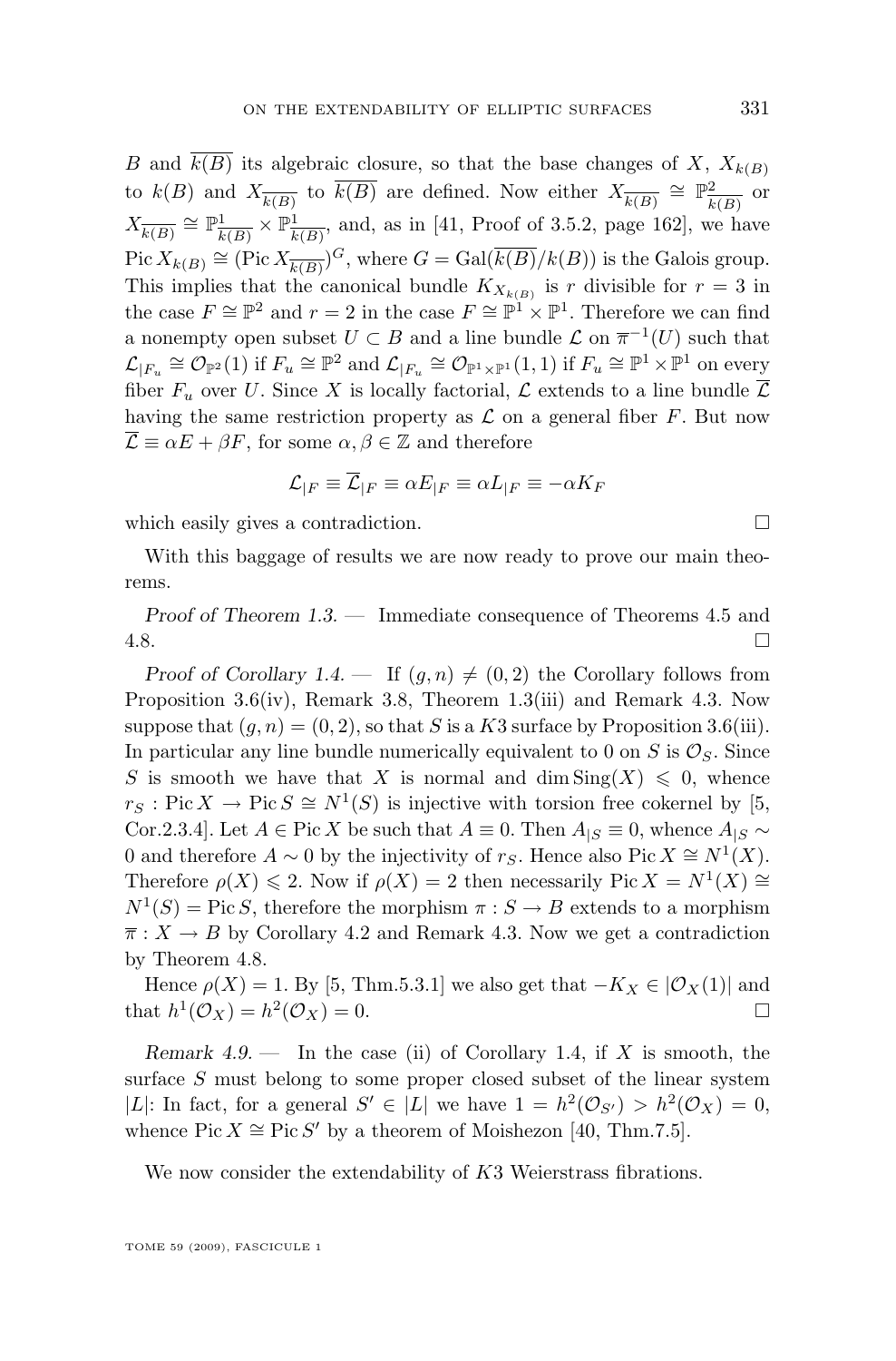LEMMA  $4.10.$  — Let  $S \subset \mathbb{P}^N$  be a smooth Weierstrass fibration with  $\kappa(S) = 0$  and  $\rho(S) = 2$ . Then the sectional genus  $g(S)$  of S satisfies  $g(S) \geq$ 13*.*

*Proof.* — As usual let C be the section and f be the general fiber. Recall that, by Proposition [3.6\(](#page-7-0)iii) we have  $C^2 = -2$ . If  $H_S$  is the hyperplane bundle of S we have by Remark [3.8](#page-9-0) that  $H_S \sim aC + bf$  with  $a \geq 3$  and  $b \geqslant 2a + 1$  by Lemma [3.9\(](#page-9-0)vi), whence

$$
g(S) = \frac{1}{2}H_S^2 + 1 = -a^2 + ab + 1 \geqslant a(a+1) + 1 \geqslant 13.
$$

 $\Box$ 

*Proof of Corollary* [1.5.](#page-4-0) — Let  $X \subset \mathbb{P}^{N+1}$  be an extension of  $S \subset \mathbb{P}^N$ . If X is normal we have by Lemma [4.10](#page-21-0) and [\[46,](#page-35-0) Cor.1.6], that  $13 \le g(S) =$  $a(b-a)+1 \leqslant 37$ . Using Lemma [3.9\(](#page-9-0)vi) we get (iii).

To see (i) and (ii) suppose that X is l.c.i.. By Corollary [1.4](#page-4-0) we have that X is an anticanonically embedded Fano threefold with Picard number one. Set  $H = -K_X$ . Moreover, as in the proof of Corollary [1.4,](#page-4-0) we know that  $Pic X \to Pic S$  is injective with torsion free cokernel.

To show (ii) we will exclude from the list in (iii) the five cases

$$
(a, b, g(S)) \in \{(3, 9, 19), (3, 12, 28), (3, 15, 37), (4, 10, 25), (4, 12, 33)\}.
$$

As a matter of fact in the above cases we have that  $H<sub>S</sub>$  is r-divisible in Pic S with  $r = 3$  in the first three cases,  $r = 2$  in the fourth case and  $r = 4$  in the fifth case. Hence  $H \sim r\Delta$  for some ample  $\Delta \in \text{Pic } X$ . By the generalized Kobayashi-Ochiai theorem [\[5,](#page-34-0) Thm.3.1.6] we deduce that  $(X, \Delta) \cong (\mathbb{P}^3, \mathcal{O}_{\mathbb{P}^3}(1))$  when  $r = 4$ , while  $(X, \Delta) \cong (Q, \mathcal{O}_Q(1))$ , where  $Q \subset \mathbb{P}^4$  is a quadric when  $r = 3$ . If  $r = 2$  we know that  $\Delta_{|S} \sim 2C + 5f$  and  $(X, \Delta)$  is a Del Pezzo variety. In the above case we claim that  $H^{i}(t\Delta) = 0$ for  $0 < i < 3$  and for every  $t \in \mathbb{Z}$ . To see this consider the exact sequence

(4.3) 
$$
0 \longrightarrow (t-2)\Delta \longrightarrow t\Delta \longrightarrow t\Delta_{|S} \longrightarrow 0.
$$

By Lemma [3.9\(](#page-9-0)i), Serre duality and the fact that  $S$  is a K3 surface we know that  $H^1(t\Delta_{|S}) = H^1(2tC+5tf) = 0$  for every  $t \in \mathbb{Z}$  and  $H^2(t\Delta_{|S}) =$  $H^2(2tC+5tf)=0$  for every  $t\geqslant 1$ . Therefore we deduce from (4.3) that (a)  $h^1(t\Delta) \leq h^1((t-2)\Delta)$  for every  $t \in \mathbb{Z}$  and (b)  $h^2((t-2)\Delta) = h^2(t\Delta)$ for every  $t \geq 1$ . Since  $h^2(t\Delta) = 0$  for  $t >> 0$ , using (b), we find that  $h^2(t\Delta) = 0$  for every  $t \geqslant -1$  and therefore  $h^1(t\Delta) = 0$  for every  $t \leqslant -1$ . This, together with (a), gives that  $h^1(t\Delta) = 0$  for every  $t \in \mathbb{Z}$  and also  $h^2(t\Delta) = 0$  for every  $t \in \mathbb{Z}$  by Serre duality. This proves the claim and it follows from [\[15,](#page-34-0) Cor.1.5] that, also in this case,  $\Delta$  is very ample.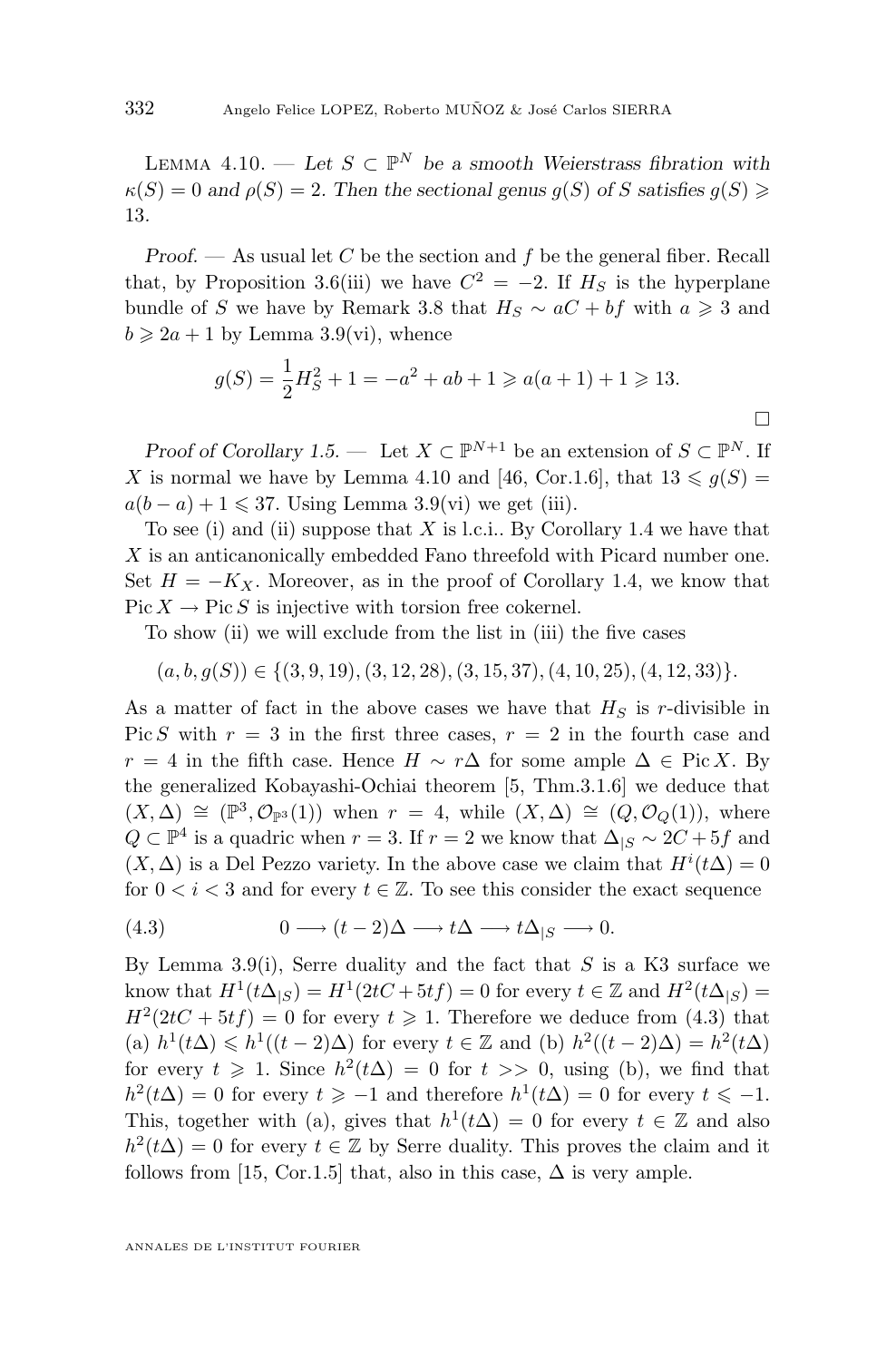<span id="page-23-0"></span>Hence, in all cases,  $\Delta_{|S}$  is very ample and therefore, by Lemma [3.9\(](#page-9-0)vi), we get that  $a \geqslant 3r \geqslant 6$ , a contradiction. This proves (ii).

Finally, to prove  $(i)$ , suppose that  $X$  is also with terminal singularities. By  $[44, Thm.11]$  $[44, Thm.11]$  we have that X is smoothable, whence a general deformation  $X_n$  of X is a smooth Fano threefold with Picard number one and with  $-K_{X_n}$  very ample. Moreover  $X_n$  has genus  $g = g(S) \geq 13$  by Lemma [4.10.](#page-21-0) By [\[9,](#page-34-0) Thm.6] and [\[10,](#page-34-0) Thm.3.2] or by [\[22,](#page-34-0) Thm.4.2], [\[23,](#page-34-0) Thm.6.1] (together with [\[47,](#page-35-0) [48\]](#page-35-0)), we find that

$$
g(S) = a(b - a) + 1 = 13, 17, 21, 28, 33
$$

and also that  $-K_{X_{\eta}}$  is 2-divisible in the first three cases. Therefore also  $H = -K_X$  has the same divisibility properties, whence so does  $aC + bf \equiv$  $H_S = H_{\{S\}}$ . By Lemma [3.9\(](#page-9-0)vi) we know that  $a \geqslant 3$  and  $b \geqslant 2a+1$ , whence, using (ii), we get the two possibilities  $(a, b, g(S)) \in \{(3, 7, 13), (4, 9, 21)\}.$ As we said above,  $H<sub>S</sub>$  is 2-divisible, contradicting  $H<sub>S</sub>$ . $C = 1$  in the case  $(4, 9, 21)$  and  $H_S.f = 3$  in the case  $(3, 7, 13)$ . This proves (i).

### **5. Nonextendability of many embeddings of Weierstrass fibrations**

In [\[17\]](#page-34-0) and [\[29\]](#page-35-0) a new technique to deal with the extendability of a surface was introduced. It is the purpose of this section to recall it and then use it to prove a nonextendability result (regardless of the singularities) for many very ample line bundles on a Weierstrass fibration.

We first recall the definition and notation for multiplication maps and Gaussian maps.

NOTATION 5.1. — Let L, M be two line bundles on a smooth projective *variety* X. Given  $V \subseteq H^0(L)$  *we will denote by*  $\mu_{V,M} : V \otimes H^0(M) \longrightarrow$  $H^0(L \otimes M)$  the multiplication map of sections,  $\mu_{L,M}$  when  $V = H^0(L)$ , by  $R(L, M)$  the kernel of  $\mu_{L,M}$  and by  $\Phi_{L,M}: R(L, M) \longrightarrow H^0(\Omega^1_X \otimes L \otimes M)$ *the Gaussian map (that can be defined locally by*  $\Phi_{L,M}(s \otimes t) = sdt - tds$ , *see* [\[49,](#page-35-0) 1.1]*).*

Let us also recall, for the reader's convenience, a couple of results about Gaussian maps that will be used in the sequel.

Proposition 5.2. — [\[49,](#page-35-0) Prop.1.10] *Let* L *be a very ample line bundle on a smooth irreducible variety* X giving an embedding  $X \subset \mathbb{P}^r$  and let M *be another line bundle. Then*

TOME 59 (2009), FASCICULE 1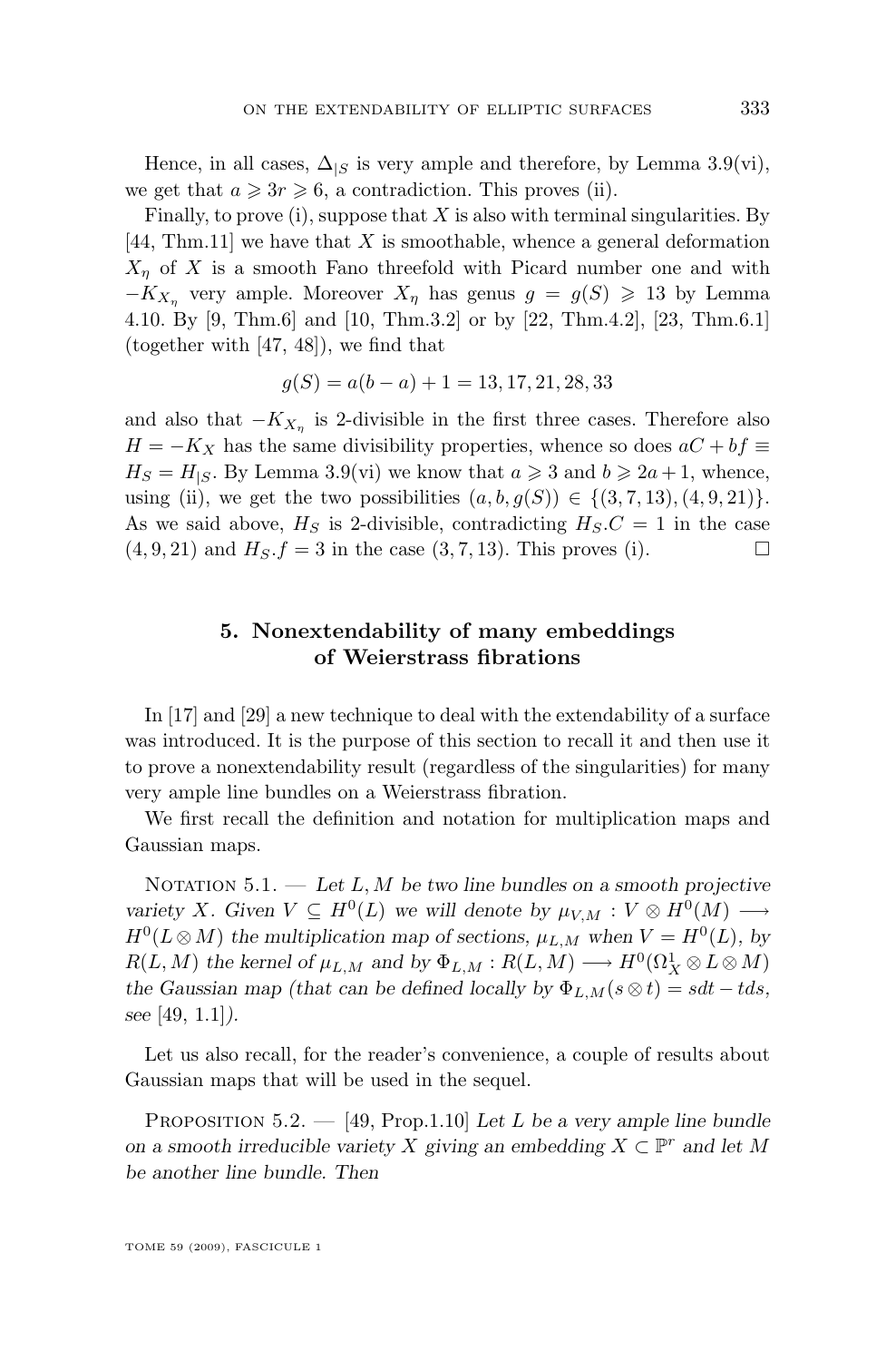- (i) the Gaussian map  $\Phi_{L,M}$  is the restriction map  $H^0(X, \Omega^1_{\mathbb{P}^r} \otimes \mathcal{O}_X \otimes$  $L \otimes M$ )  $\rightarrow H^0(X, \Omega_X^1 \otimes L \otimes M);$
- (ii) Coker  $\Phi_{L,M} = \text{Ker}\{H^1(X,N^*_{X/\mathbb{P}^r} \otimes L \otimes M) \to H^1(X,\Omega^1_{\mathbb{P}^r} \otimes \mathcal{O}_X \otimes$  $L \otimes M$  $\}$ :
- (iii) if  $\mu_{L,M}$  is surjective and  $H^1(M) = 0$  then Coker  $\Phi_{L,M} \cong H^1(X, \mathbb{R})$  $N^*_{X/\mathbb{P}^r} \otimes L \otimes M$ ).

THEOREM 5.3. — [\[6,](#page-34-0) Thm.2] Let L be a line bundle on a smooth irre*ducible curve* C *of genus g.* If Cliff $(C) \geq 2$  *and* deg  $L \geq 4g + 1 - 2$  Cliff $(C)$ *or if* Cliff(C)  $\geq 3$  *and* deg  $L \geq 4g + 1 - 3$  Cliff(C) *then*  $\Phi_{\omega_C, L}$  *is surjective.* 

The way these maps are used to prove nonextendability is explained in the following

PROPOSITION 5.4. — [\[29,](#page-35-0) Cor.2.4] Let  $Y \subset \mathbb{P}^r$  be a smooth irreducible surface which is either linearly normal or regular (that is,  $h^1(\mathcal{O}_Y) = 0$ ) *and let* H *be its hyperplane bundle. Assume there is a base-point free and big line bundle*  $D_0$  *on* Y *with*  $H^1(H - D_0) = 0$  *and such that the general element*  $D \in |D_0|$  *is not rational and satisfies* 

- (i) the Gaussian map  $\Phi_{H_D,\omega_D}$  is surjective;
- (ii) the multiplication maps  $\mu_{V_D,\omega_D}$  and  $\mu_{V_D,\omega_D(D_0)}$  are surjective, where  $V_D := \text{Im}\{H^0(Y, H - D_0) \to H^0(D, (H - D_0)_{|D})\}.$

*Then* Y *is nonextendable.*

Now, on a Weierstrass fibration, we can translate the hypotheses of Proposition 5.4 into (essentially) purely numerical conditions.

PROPOSITION 5.5. — Let  $S \subset \mathbb{P}^N$  be a smooth surface having a Weier*strass fibration*  $\pi : S \to B$  *with general fiber* f *and section* C *and with*  $n = -C^2 \geq 1$  and  $g = g(B)$ *. Suppose that either*  $g = 0$  or S is linearly *normal and that the hyperplane bundle of* S *is of type*  $H \equiv aC + bf$ .

*Given integers*  $\alpha$  *and*  $\beta$  *let*  $D_0 = \alpha C + \beta f$ *. Set*  $\mathcal{P} = 0$  *when*  $q = 0$  *and*  $P \in Pic^0 B$  general (with respect to  $D_0$ ) when  $g \geq 1$ . Let  $D_{0,\mathcal{P}} = D_0 \otimes \pi^* \mathcal{P}$ and suppose that the general  $D \in |D_0, p|$  is not hyperelliptic and satisfies

- (a)  $10 \neq D_0$ . $(D_0 + K_S) \geq 6;$
- (b)  $\alpha \geqslant 2$  *and*  $\beta \geqslant \alpha n + 2g$ ;
- (c) *either*  $a 2\alpha \ge 2$  *and*  $b 2\beta \ge (a 2\alpha)n + g 1$  *or*  $a 2\alpha = 1$  *and*  $b - 2\beta \geqslant q - 1$ ;
- (d)  $(H D_0) \cdot D_0 \ge D_0 \cdot (D_0 + K_S) + 3;$
- (e) If D is not trigonal then  $H.D_0 \geq 2D_0.(D_0 + K_S) + 1;$
- (f) *If*  $D_0$ . $(D_0 + K_S) \ge 8$  *and D is trigonal then*  $H.D_0 \ge \frac{3}{2}D_0$ . $(D_0 +$  $K_S$ ) + 10;

<span id="page-24-0"></span>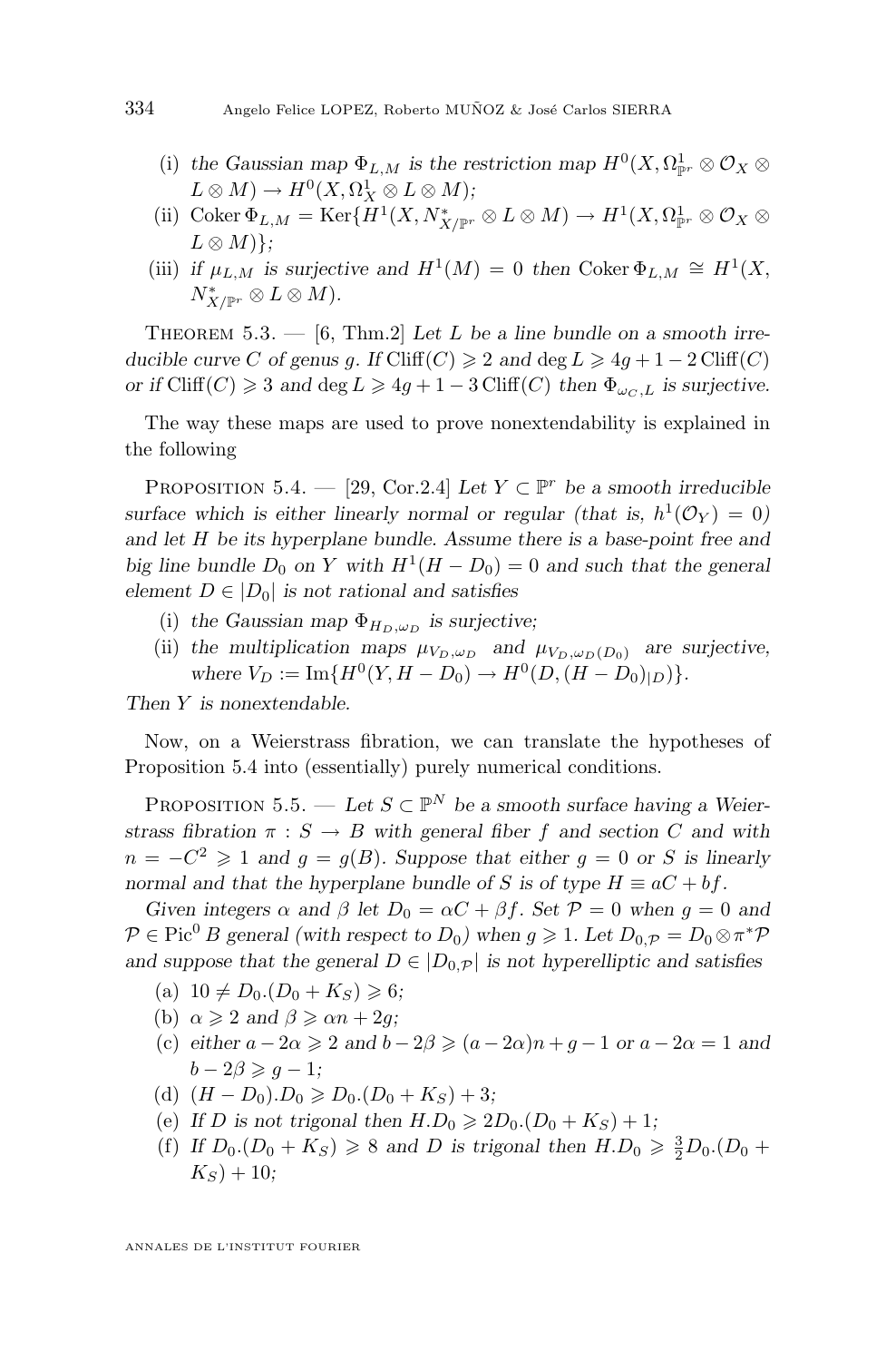<span id="page-25-0"></span>(g) If  $D_0$ .  $(D_0 + K_S) = 6$  then  $H.D_0 \ge 17$ .

*Then* S *is not extendable.*

*Proof.* — Since  $D_{0,\mathcal{P}}^2 = D_0^2 = \alpha(2\beta - \alpha n)$ , by (b) it follows that  $D_{0,\mathcal{P}}^2 \geqslant$  $\alpha(\alpha n + 4g) > 0$ . By Lemma [3.9\(](#page-9-0)iv) and again (b) we know that  $|D_{0,p}|$  is base-point free, whence  $D$  is smooth and irreducible by Bertini's theorems. By (a) we have that  $6 \neq g(D) \geq 4$ , in particular D is not isomorphic to a plane quintic.

By (c) and Lemma [3.9\(](#page-9-0)iii) we deduce that  $H^1(H - 2D_{0,\mathcal{P}}) = 0$  and therefore that  $V_D = H^0((H - D_{0,\mathcal{P}})|_D)$ . Now (d) is just  $(H - D_{0,\mathcal{P}}) \cdot D \geq$  $2g(D) + 1$ , whence  $H^1((H - D_{0,\mathcal{P}})|_D) = 0$  and  $(H - D_{0,\mathcal{P}})|_D$  is very ample. Therefore  $\mu_{V_D,\omega_D} = \mu_{(H-D_0,p)|_D,\omega_D}$  is surjective by [\[2,](#page-33-0) Thm.1.6] and the exact sequence

$$
0 \longrightarrow H - 2D_{0,\mathcal{P}} \longrightarrow H - D_{0,\mathcal{P}} \longrightarrow (H - D_{0,\mathcal{P}})|_{D} \longrightarrow 0
$$

shows that also  $H^1(H - D_{0,\mathcal{P}}) = 0$ .

The multiplication map  $\mu_{V_D,\omega_D(D_{0,\mathcal{P}})} = \mu_{(H-D_{0,\mathcal{P}})|_D,\omega_D(D_{0,\mathcal{P}})}$  is surjective by Green's  $H^0$ -lemma [\[18,](#page-34-0) Thm.4.e.1]: In fact we just need to verify that

$$
h^{0}((H - D_{0,\mathcal{P}})|_{D} - D_{0,\mathcal{P}}|_{D}) = h^{1}(\omega_{D}(D_{0,\mathcal{P}}) - (H - D_{0,\mathcal{P}})|_{D})
$$
  
\$\leq h^{0}((H - D\_{0,\mathcal{P}})|\_{D}) - 2\$,

which holds since  $(H - D_{0,\mathcal{P}})|_D$  is very ample and  $D_{0,\mathcal{P}}|_D$  is effective of degree at least 2.

To apply Proposition [5.4](#page-24-0) it remains to check that the Gaussian map  $\Phi_{H_D,\omega_D}$  is surjective. Now if  $g(D) = 4$  this follows by (g) and Proposition [5.2](#page-23-0) (or by [\[28,](#page-35-0) Prop. 2.9 ]). If  $g(D) \ge 5$  and D is trigonal, this follows by (f) and [\[28,](#page-35-0) Cor.2.10]. Finally if  $D$  is not trigonal this follows by (e) and Theorem [5.3.](#page-24-0)  $\Box$ 

We can also use the standard scroll containing any Weierstrass fibration to compute the cohomology of the normal bundle.

LEMMA 5.6. — Let  $S \subset \mathbb{P}^N$  be a smooth surface having a Weierstrass *fibration*  $\pi : S \to B$  *with general fiber* f and section C. Set  $n = -C^2$  and  $g = g(B)$ *. Suppose that the hyperplane bundle of* S is of type  $H_S \equiv aC + bf$ *and that*  $n \geqslant 1$ *.* 

*If*  $a = 3u$  *for some*  $u \ge 2$  *and*  $b \ne a + 1$  *if*  $(n, g) = (1, 0)$ *, then*  $H<sup>1</sup>(T<sub>S</sub>(-H<sub>S</sub>)) = 0$ , where  $T<sub>S</sub>$  is the tangent bundle of S.

*Proof.* — Let  $\mathcal{L}$  be the fundamental line bundle of the fibration and let  $\mathcal{E} = \pi_* \mathcal{O}_S(3C) \cong \mathcal{O}_B \oplus \mathcal{L}^{-2} \oplus \mathcal{L}^{-3}$  and  $Y = \mathbb{P}\mathcal{E}$  be the threefold scroll with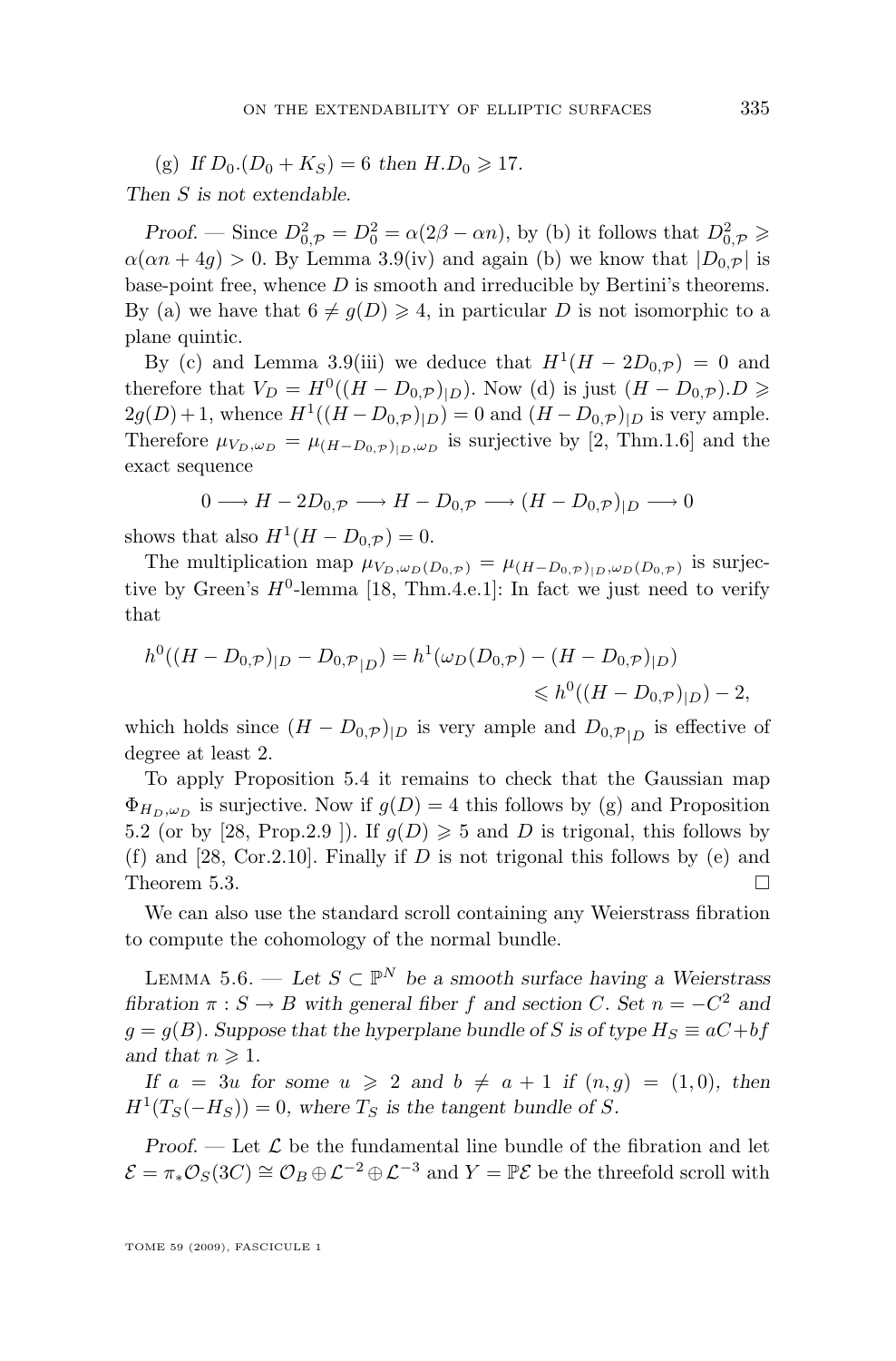<span id="page-26-0"></span>projection morphism  $p: Y \to B$ . By [\[39,](#page-35-0) III.1] S can be embedded as a divisor linearly equivalent to  $3\xi + 6p^*\mathcal{L}$  in Y. As  $\xi_{|S} \equiv 3C$  we have that  $H_S \sim A_{|S}$  for some line bundle  $A \equiv u\xi + bF$  on Y. Therefore there exists a line bundle  $M \in \text{Pic}^b B$  such that  $A \sim u\xi + p^*M$ . We will often use the fact that, as  $H_S$  is very ample, we have  $H_S.C \geq 1$ , whence

$$
(5.1) \t\t b \geqslant an + 1.
$$

The goal will be to use the scroll Y to compute cohomology on  $S$ .

CLAIM 5.7. — With notation as above we have  $H^0(N_{S/Y}(-H_S))=0$ .

*Proof.* — We have  $N_{S/Y}(-H_S) \equiv (9-3u)C + (6n-b)f$ , so that the required vanishing is obvious if  $u \ge 4$ , while it follows by pushing down to B and using Lemma [3.5\(](#page-7-0)ii) when  $u = 2, 3$  since, in this case,  $b \ge 6n + 1$  by  $(5.1).$ 

CLAIM 5.8. — With notation as above we have  $H^1(p^*(-K_B)(-A)) = 0$  $and H^2(p^*(-K_B)(-A-S)) = 0.$ 

*Proof.* — We have  $p^*(-K_B)(-A) \sim -u\xi + p^*(-K_B-M)$ . Since  $R^i p_*(-u\xi)$  $= 0$  for  $i = 0, 1$  we get the first vanishing by the Leray spectral sequence. As for the second, by Serre duality, we need to show that  $H^1(p^*(K_B)(K_Y +$  $(A + S)$  = 0. Since  $p^*(K_B)(K_Y + A + S) \sim u\xi + p^*(2K_B + \mathcal{L} + M)$ and  $R^1p_*(u\xi) = 0$ , we deduce, again by the Leray spectral sequence, that  $H^1(Y, p^*(K_B)(K_Y+A+S)) \cong H^1(B, Sym^u \mathcal{E}(2K_B+\mathcal{L}+M)) = 0$  for degree reasons (here we use (5.1) and the hypothesis  $b \neq a+1$  if  $(n, g) = (1, 0)$ .  $\Box$ 

CLAIM 5.9. — With notation as above we have  $H^1(p^*\mathcal{E}^*(\xi - A)) = 0$ *and*  $H^2(p^* \mathcal{E}^*(\xi - A - S)) = 0$ *.* 

*Proof.* — By Serre duality we have  $H^1(p^*\mathcal{E}^*(\xi - A)) \cong H^2(p^*\mathcal{E}(K_Y - A))$  $(\xi + A)$ ) and  $p^* \mathcal{E}(K_Y - \xi + A) \cong p^* (\mathcal{E}(K_B + M - 5\mathcal{L}))((u - 4)\xi)$ . Since  $R^i p_*(u-4)\xi = 0$  for  $i = 1, 2$  we get the first vanishing by the Leray spectral sequence. As for the second, by Serre duality, we need to show that  $H^1(p^*\mathcal{E}(K_Y - \xi + A + S)) = 0$ . Since  $p^*\mathcal{E}(K_Y - \xi + A + S) \cong p^*(\mathcal{E}(K_B +$  $\mathcal{L} + M$ ))( $(u - 1)\xi$ ) and  $R^1p_*(u - 1)\xi$ ) = 0, we deduce, again by the Leray spectral sequence, that  $H^1(Y, p^*\mathcal{E}(K_Y - \xi + A + S)) \cong H^1(B, Sym^{u-1}\mathcal{E} \otimes$  $\mathcal{E}(K_B + \mathcal{L} + M)) = 0$  for degree reasons (using (5.1)).

CLAIM 5.10. — With notation as above we have  $H^2(\mathcal{O}_Y(-A)) = 0$ .

*Proof.* — By Serre duality we have  $H^2(\mathcal{O}_Y(-A)) \cong H^1(K_Y+A)$  and  $K_Y + A \cong p^*(K_B + M - 5\mathcal{L}))((u - 3)\xi)$ . Since  $R^1p_*(u - 3)\xi) = 0$  and  $p_*(-\xi) = 0$  we get, by the Leray spectral sequence, that  $H^1(K_Y + A) = 0$ 

ANNALES DE L'INSTITUT FOURIER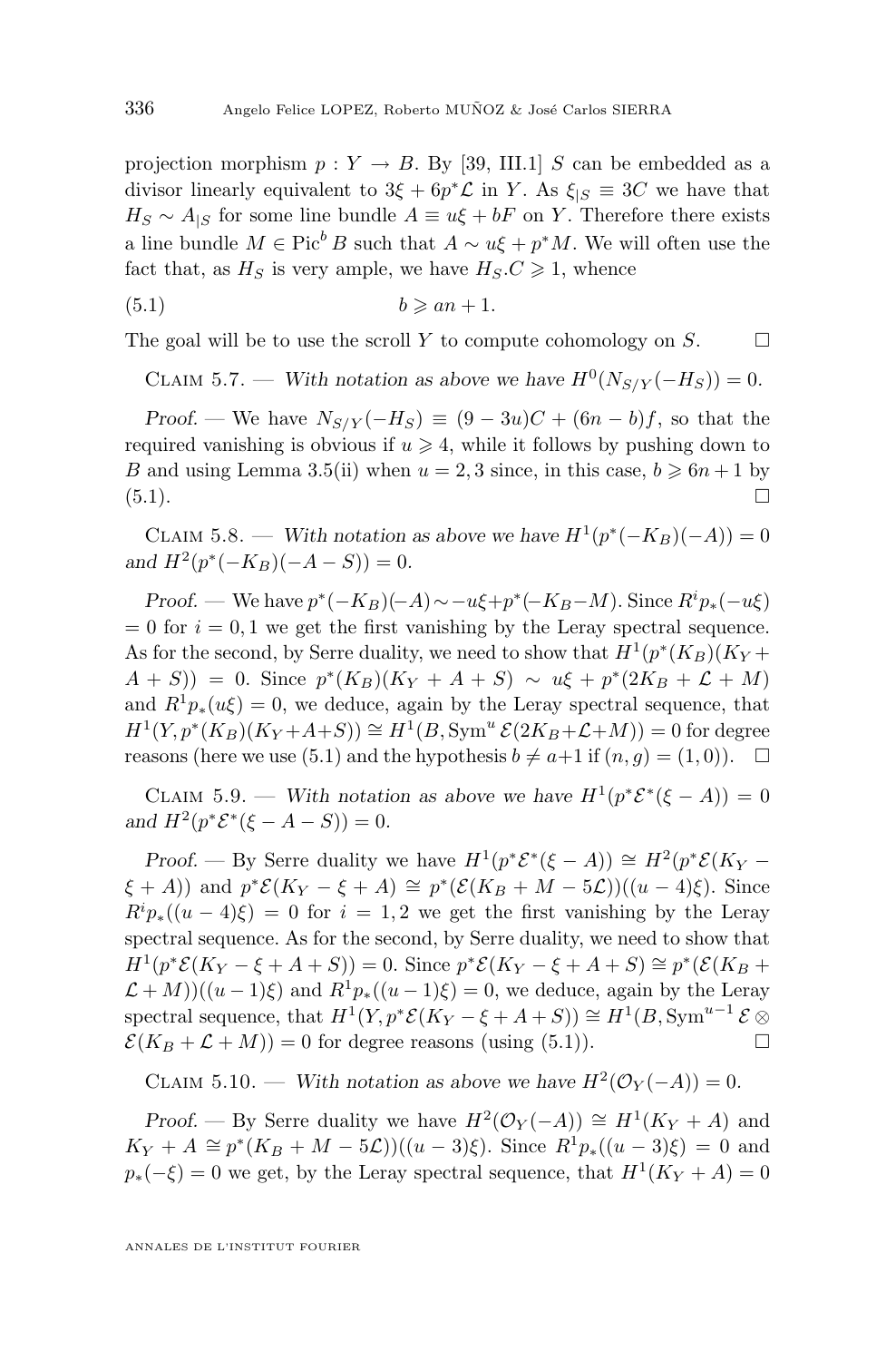for  $u = 2$  and  $H^1(K_Y + A) \cong H^1(B, Sym^{u-3} \mathcal{E}(K_B + M - 5\mathcal{L})) = 0$  for degree reasons (using [\(5.1\)](#page-26-0)) for  $u \ge 3$ .

For the sequel we will let  $T_{Y/B}$  be the relative tangent bundle and use the two standard exact sequences

(5.2) 
$$
0 \longrightarrow T_{Y/B} \longrightarrow T_Y \longrightarrow p^*(-K_B) \longrightarrow 0
$$

and

(5.3) 
$$
0 \longrightarrow \mathcal{O}_Y \longrightarrow p^* \mathcal{E}^*(\xi) \longrightarrow T_{Y/B} \longrightarrow 0.
$$

CLAIM 5.11. — With notation as above we have  $H^1(T_{Y/B}(-A)) = 0$  $and H^2(T_{Y/B}(-A - S)) = 0.$ 

*Proof.* — Tensoring (5.3) with  $\mathcal{O}_Y(-A)$  we get the first vanishing by Claims [5.9](#page-26-0) and [5.10.](#page-26-0) Tensoring (5.3) with  $\mathcal{O}_Y(-A-S)$  we get a map

$$
\varphi: H^3(\mathcal{O}_Y(-A-S)) \to H^3(p^*\mathcal{E}^*(\xi-A-S)).
$$

By Claim [5.9](#page-26-0) and Serre duality we find that

$$
H^2(T_{Y/B}(-A - S)) \cong \text{Ker}\,\varphi \cong \text{Coker}\,\varphi^*
$$

and we need to prove that  $\varphi^*: H^0(p^*\mathcal{E}(K_Y - \xi + A + S)) \to H^0(K_Y + A +$  $S$ ) is surjective. Pushing down to B we see that this is equivalent to the surjectivity of the natural multiplication map  $H^0(B, \text{Sym}^{u-1} \mathcal{E} \otimes \mathcal{E}(K_B +$  $\mathcal{L}+M$ )  $\to H^0(B, \text{Sym}^u \mathcal{E}(K_B+\mathcal{L}+M)).$  Now the latter is surjective since, as  $\mathcal E$  is split, Sym<sup>u</sup>  $\mathcal E$  is a direct summand of Sym<sup>u-1</sup>  $\mathcal E \otimes \mathcal E$  and the map is given by projection.

*Conclusion of the proof of Lemma [5.6.](#page-25-0)* — Tensoring (5.2) with  $\mathcal{O}_Y(-A-$ S) we see by Claims 5.11 and [5.8](#page-26-0) that

$$
H^2(T_Y(-A-S)) = 0.
$$

Tensoring (5.2) with  $\mathcal{O}_Y(-A)$  we see by Claims 5.11 and [5.8](#page-26-0) that

$$
H^1(T_Y(-A)) = 0.
$$

Now from the exact sequence

$$
0 \longrightarrow T_Y(-A-S) \longrightarrow T_Y(-A) \longrightarrow T_{Y|S}(-H_S) \longrightarrow 0
$$

we deduce that  $H^1(T_{Y|S}(-H_S)) = 0$ . Finally Claim [5.7](#page-26-0) and the exact sequence

$$
0 \longrightarrow T_S(-H_S) \longrightarrow T_{Y|S}(-H_S) \longrightarrow N_{S/Y}(-H_S) \longrightarrow 0
$$

prove the Lemma.  $\Box$ 

We are now ready to prove nonextendability.

TOME 59 (2009), FASCICULE 1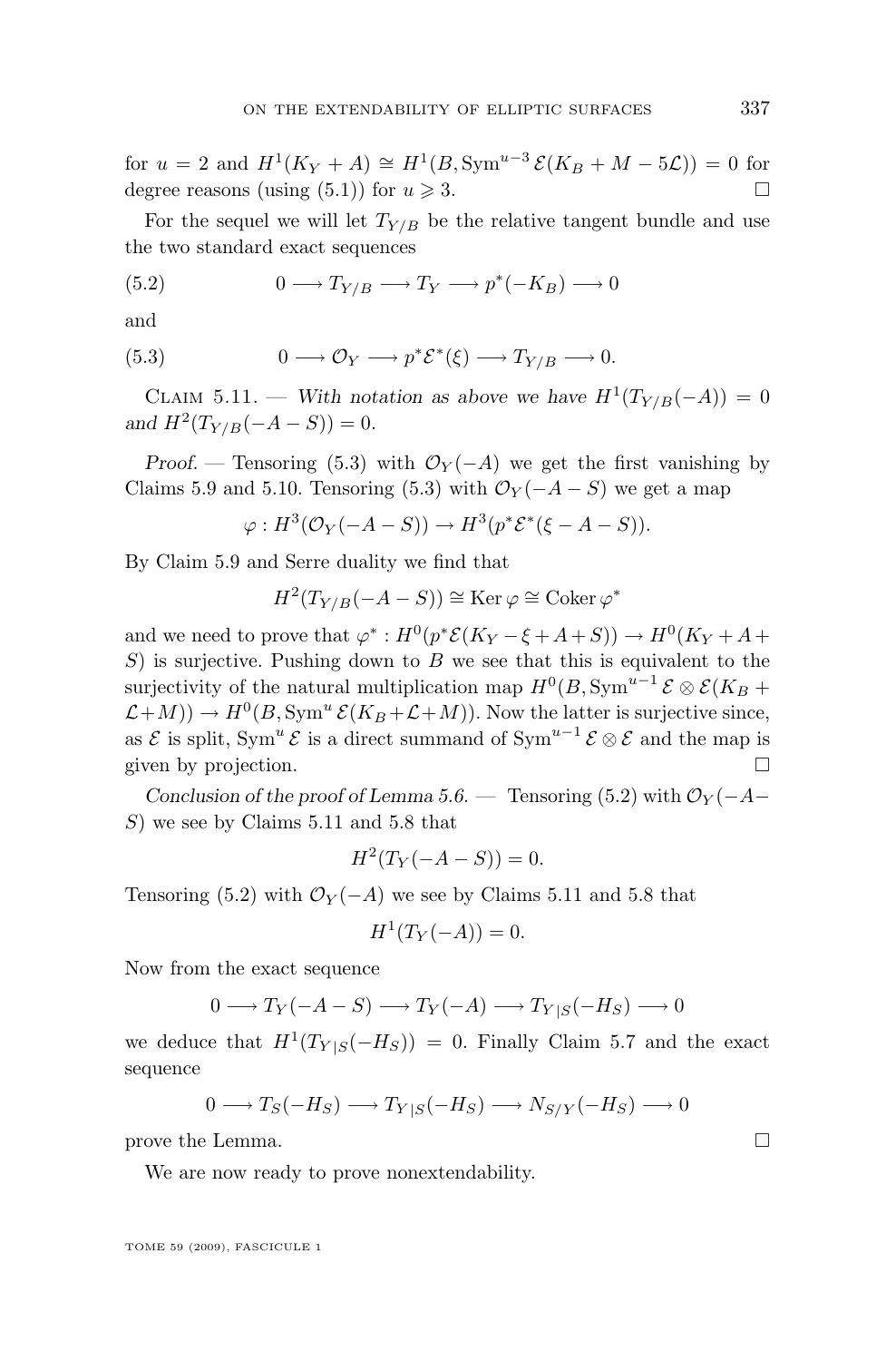<span id="page-28-0"></span>*Proof of Theorem [1.6.](#page-4-0)* — We first apply Proposition [5.5](#page-24-0) with  $D_0 =$  $3C + 3nf$  if  $g = 0$  and  $D_0 = 2C + (2n + 2g)f$  if  $g \ge 1$ . The fact that D is not hyperelliptic is a consequence of Lemma [3.10.](#page-10-0) When  $q = 0$  we know that D is trigonal, while if  $q \geq 1$ , we have, again by Lemma [3.10,](#page-10-0) that D is not trigonal. A straightforward calculation now proves that  $S$  is not extendable if any of the following conditions is satisfied:

- $(5.4) \bullet q = 0 \text{ and } a \geqslant 7,$
- $(5.5)$   $g \ge 1$ , S is linearly normal and either  $a \ge 7$ ,  $b \ge an + 5g 1$  or,  $a=6, b \geq \max\{6n+5g-1, 6n+6g-3\}$  or  $a=5, b \geq 6n+7g-3$ .

On the other hand we know by Lemma [5.6](#page-25-0) that if

(5.6) •  $a = 3u$  for some  $u \ge 2$  and  $b \ne a+1$  if  $(n, q) = (1, 0)$ ,

then  $H^1(T_S(-1)) = 0$ . Now the Euler sequence of  $S \subset \mathbb{P}^N$  implies that  $h^0(T_{\mathbb{P}^N | S}(-1)) = N + 1$  and therefore also  $h^0(N_{S/\mathbb{P}^N}(-1)) = N + 1$ . We deduce by Zak's theorem [\[50,](#page-36-0) page 277] (see also [\[36,](#page-35-0) Thm.0.1]) that  $S$  is not extendable under condition (5.6). Putting this together with (5.4) and  $(5.5)$ , the theorem is proved.

#### **6. Examples of extendable elliptic surfaces**

In this section we will exhibit some simple examples of smoothly extendable elliptic surfaces S with  $\rho(S) = 2$  and some examples of smoothly extendable Weierstrass fibrations S with  $\rho(S) = 3, 4$ .

Let B be a smooth curve and let  $\mathcal E$  be a very ample vector bundle on B. We denote by  $\xi$  the tautological line bundle on  $\mathbb{P}\mathcal{E}$  and by F a fiber of  $\pi: \mathbb{P}{\mathcal{E}} \to B$ . We recall that  $N^1(\mathbb{P}{\mathcal{E}}) \cong \mathbb{Z}[\xi] \oplus \mathbb{Z}[F]$ . Given a surface  $S \subset \mathbb{P}{\mathcal{E}}$ we denote by  $C = \xi_{|S}$  and by  $f = F_{|S}$ .

*Example 6.1.* — Suppose  $\mathcal E$  has rank 3, let  $X = \mathbb{P}{\mathcal E}$ , let  $L \cong \mathcal O_X(3\xi)$  and consider the embedding  $X \subset \mathbb{P}H^0(L) = \mathbb{P}^{N+1}$ . Let  $S \in |L|$  be a general hyperplane section (in the countable Zariski topology). Then  $\pi_{|S}: S \to B$ is an elliptic fibration and  $N^1(S) \cong \mathbb{Z}[C] \oplus \mathbb{Z}[f]$  by [\[40,](#page-35-0) Thm.7.5] since  $p_g(S) = h^2(\mathcal{O}_S) > h^2(\mathcal{O}_X) = 0.$  Here  $L_{|S} \equiv 3C, C.f = 3$  and  $L_{|S}.f = 9.$ With the notation of Theorem [1.3,](#page-3-0) this is the case  $(a, C.f) = (3, 3)$ .

*Example 6.2.* — Suppose  $\mathcal{E}$  has rank 4, let  $Y = \mathbb{P}\mathcal{E}$  and consider the embedding  $Y \subset \mathbb{P}H^0(\xi) = \mathbb{P}^{N+1}$ . Take a general divisor  $X \in (3\xi]$ . Then, by Gherardelli-Lefschetz's theorem [\[16\]](#page-34-0), [\[5,](#page-34-0) Cor.2.3.4], we have  $N^1(X) \cong$  $\mathbb{Z}[\xi_{|X}]\oplus\mathbb{Z}[F_{|X}]$ . For the embedding  $X\subset Y\subset\mathbb{P}^{N+1}$ , the general hyperplane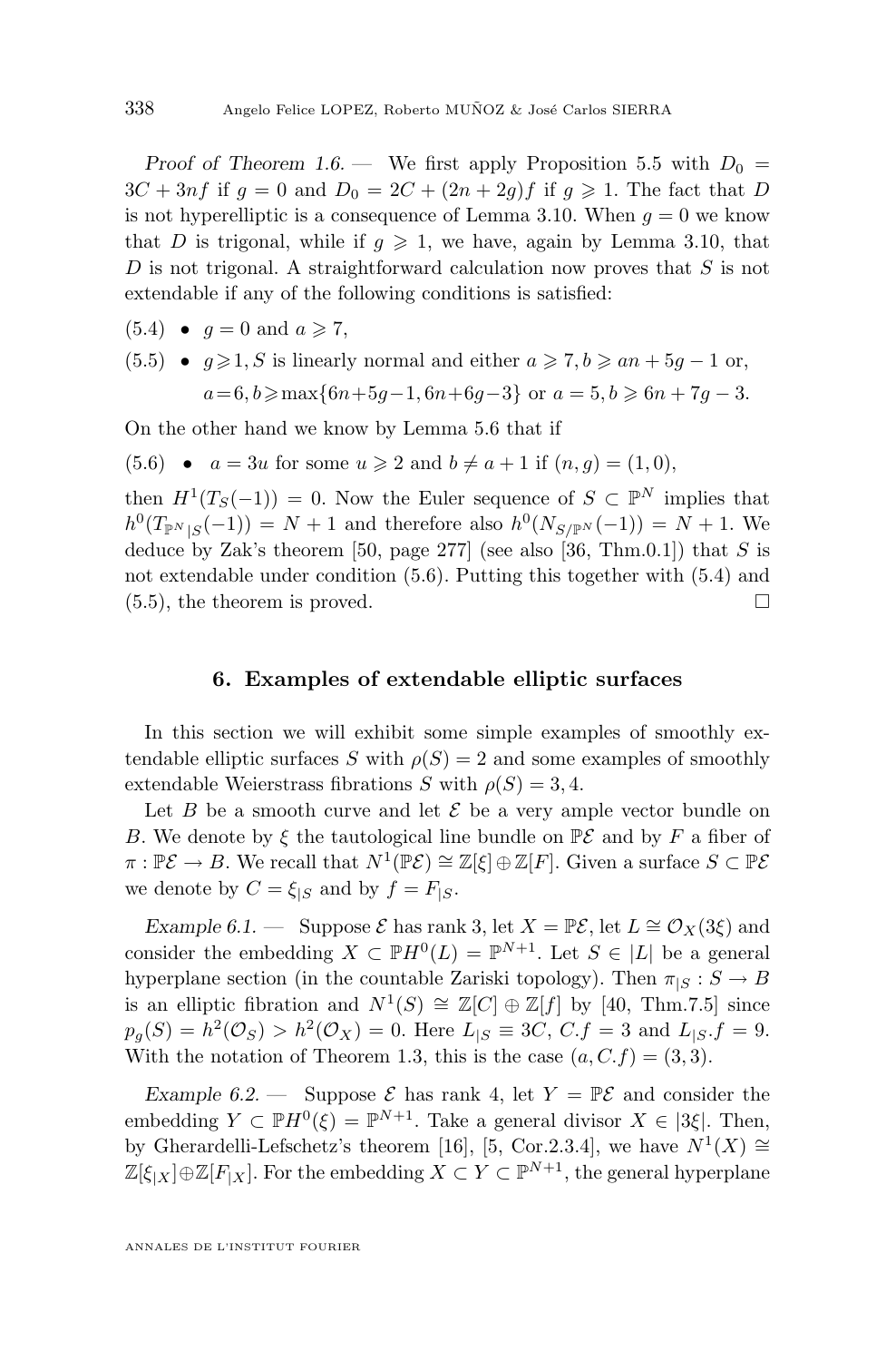<span id="page-29-0"></span>section (in the countable Zariski topology)  $S \subset \mathbb{P}^N$  of X is an extendable elliptic surface over B and, as in Example [6.1,](#page-28-0) we have  $N^1(S) \cong \mathbb{Z}[C] \oplus \mathbb{Z}[f]$ by [\[40,](#page-35-0) Thm.7.5]. If  $L = \mathcal{O}_X(1)$  we get  $L_{|S} \equiv C, C.f = 3$  and  $L_{|S} f = 3$ . With the notation of Theorem [1.3,](#page-3-0) this is the case  $(a, C, f) = (1, 3)$ .

*Example 6.3.* — Suppose  $\mathcal{E}$  has rank 4, let  $Y = \mathbb{P}\mathcal{E}$  and consider the embedding  $Y \subset \mathbb{P}H^0(2\xi) = \mathbb{P}^{N+2}$ . Take a general hyperplane section  $X =$  $Y \cap H \subset \mathbb{P}^{N+1}$ . As in Example [6.2](#page-28-0) we have  $N^1(X) \cong \mathbb{Z}[\xi_{|X}] \oplus \mathbb{Z}[F_{|X}]$ . For the embedding  $X \subset Y \subset \mathbb{P}^{N+1}$ , the general hyperplane section (in the countable Zariski topology)  $S \subset \mathbb{P}^N$  of X is an extendable elliptic surface over B and, as in Example [6.1,](#page-28-0) we have  $N^1(S) \cong \mathbb{Z}[C] \oplus \mathbb{Z}[f]$  by [\[40,](#page-35-0) Thm.7.5]. If  $L = \mathcal{O}_X(1)$  we get  $L_{|S} \equiv 2C$ ,  $C.f = 4$  and  $L_{|S} f = 8$ . With the notation of Theorem [1.3,](#page-3-0) this is the case  $(a, C.f) = (2, 4)$ .

*Example 6.4.* — Suppose  $\mathcal{E}$  has rank 5, let  $Y = \mathbb{P}\mathcal{E}$  and consider the embedding  $Y \subset \mathbb{P}H^0(\xi) = \mathbb{P}^{N+1}$ . Take two general quadrics  $Q_1, Q_2$  and let  $X = Y \cap Q_1 \cap Q_2$ . As in Example [6.2](#page-28-0) we have  $N^1(X) \cong \mathbb{Z}[\xi_{|X}] \oplus \mathbb{Z}[F_{|X}]$ . For the embedding  $X \subset \mathbb{P}^{N+1}$ , the general hyperplane section (in the countable Zariski topology)  $S \subset \mathbb{P}^N$  of X is an extendable elliptic surface over B and, as in Example [6.1,](#page-28-0) we have  $N^1(S) \cong \mathbb{Z}[C] \oplus \mathbb{Z}[f]$  by [\[40,](#page-35-0) Thm.7.5]. If  $L = \mathcal{O}_X(1)$  we get  $L_{|S} \equiv C, C.f = 4$  and  $L_{|S} f = 4$ . With the notation of Theorem [1.3,](#page-3-0) this is the case  $(a, C.f) = (1, 4)$ .

*Example 6.5.* — Let  $\mathbb{G}(1,4) \subset \mathbb{P}^9 = \mathbb{P}H^0(\mathbb{G}(1,4), H)$  be the Grassmannian in its Plücker embedding H and let A be a very ample line bundle of degree v on B giving an embedding  $B \subset \mathbb{P}^r = \mathbb{P}H^0(A)$ . Let  $N = 10r - 6$  and consider the Segre embedding  $Y = S(B \times \mathbb{G}(1, 4)) \subset \mathbb{P}^{N+5}$ . Let  $M \cong \mathbb{P}^{N+1}$ be a general linear space and let  $X = Y \cap M \subset \mathbb{P}^{N+1}$ , together with its two projections  $p_1: X \to B$  and  $p_2: X \to \mathbb{G}(1, 4)$ . As in Example [6.2](#page-28-0) we have  $N^1(X) \cong \mathbb{Z}[p_2^*H] \oplus \mathbb{Z}[F]$ , where F is a fiber of  $p_1$ . For the embedding  $X \subset \mathbb{P}^{N+1}$ , the general hyperplane section (in the countable Zariski topology)  $S \subset \mathbb{P}^N$  of X is an extendable elliptic surface over B and, as in Example [6.1,](#page-28-0) we have  $N^1(S) \cong \mathbb{Z}[C] \oplus \mathbb{Z}[f]$  by [\[40,](#page-35-0) Thm.7.5], where  $C = (p_2^* H)_{|S}$ . Here  $L = \mathcal{O}_X(1) \cong p_1^* A \otimes p_2^* H$ , whence  $L_{|S} \equiv C + v f$ . Moreover  $C.f = L_{|S}.f = \deg F = \deg \mathbb{G}(1, 4) = 5$ . With the notation of Theorem [1.3,](#page-3-0) this is the case  $(a, C.f) = (1, 5)$ .

*Example 6.6. —* [\[37,](#page-35-0) Exa.8.3.9] (the example is in fact due to Mori). Let E be a smooth elliptic curve together with a translation  $\tau : E \to E$ of order 6. Let T be the blow-up of  $\mathbb{P}^2$  at three general points. Then T has an automorphism  $\sigma$  of order 6. Let  $X = (T \times E)/ \langle \sigma, \tau \rangle$  and let  $\phi: X \to B = E/<\tau>$  be the natural projection. Then X is a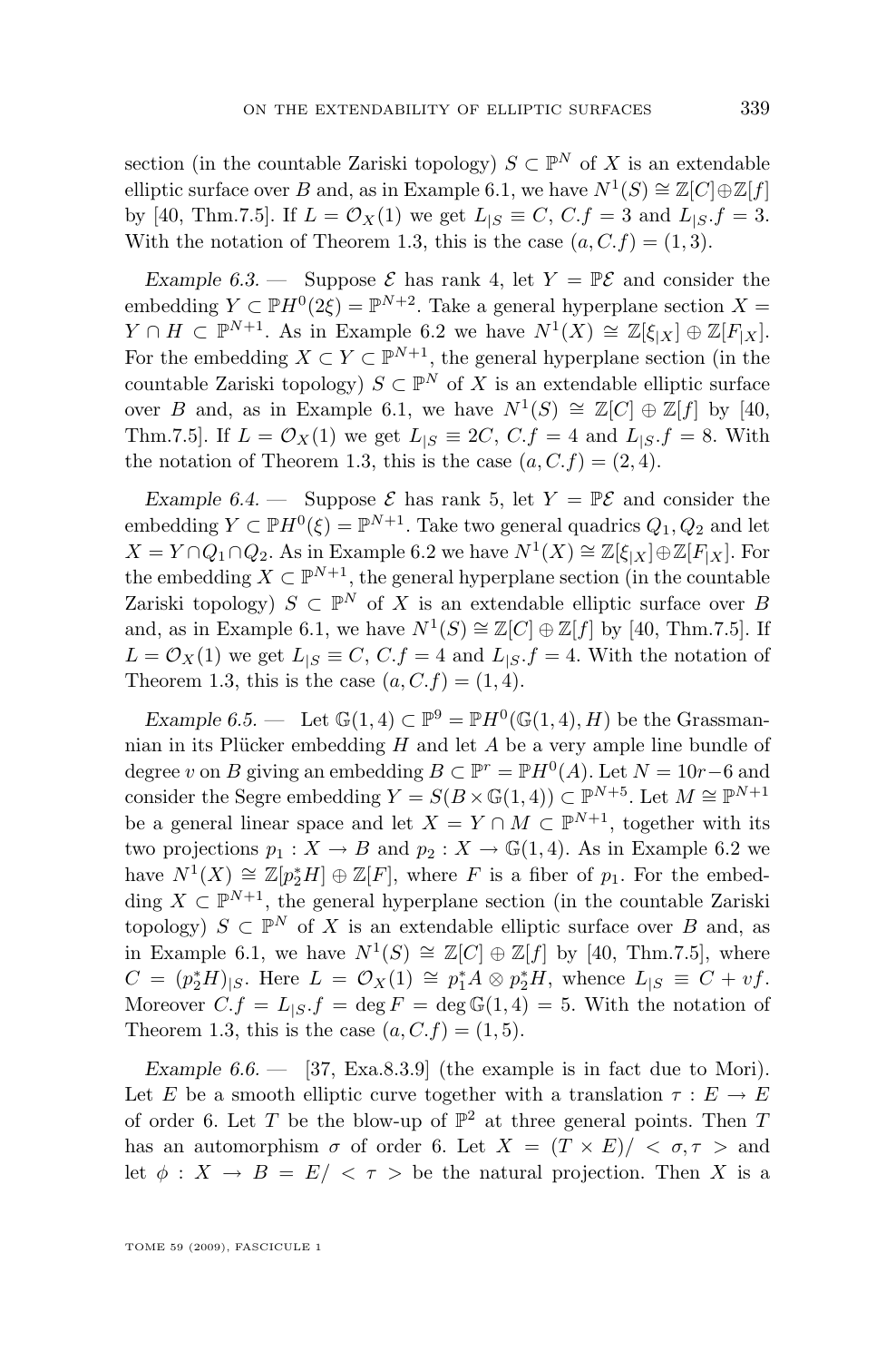<span id="page-30-0"></span>smooth threefold and  $\phi$  is a contraction of an extremal ray (arising from a (-1)-curve on T) and the fibers F are Del Pezzo surfaces with  $K_F^2 = 6$ . Moreover, by [\[41,](#page-35-0) Thm.3.2], we have  $N^1(X) \cong \mathbb{Z}[-K_X] \oplus \mathbb{Z}[F]$ . We will prove below that  $L = -K_X + hF$  is very ample for  $h >> 0$  and that  $h^2(\mathcal{O}_X) = 0$ . Now a general (in the countable Zariski topology)  $S \in |L|$ is an extendable elliptic surface over  $B$  and, as in Example [6.1,](#page-28-0) we have  $N^1(S) \cong \mathbb{Z}[C] \oplus \mathbb{Z}[f]$  by [\[40,](#page-35-0) Thm.7.5], where  $C = (-K_X)_{|S}$ . Then  $L_{|S} \equiv$  $C + hf$  and  $C.f = L_{|S}.f = L^2.F = L_{|F}^2 = K_F^2 = 6$ . With the notation of Theorem [1.3,](#page-3-0) this is the case  $(a, C, f) = (1, 6)$ . To see the claim first observe that, since the fibers of  $\phi$  are Del Pezzo surfaces, we get, by the Leray spectral sequence, that  $h^2(\mathcal{O}_X) = 0$ . Now let  $\mathcal L$  be any very ample line bundle on X, so that there exist integers  $\alpha$ ,  $\beta$  such that  $\mathcal{L} \sim \alpha(-K_X)+\beta F$ . Then  $\mathcal{L}_{|F} \sim -\alpha K_F$  is ample, so that  $\alpha > 0$ . If  $j := \lceil \frac{\beta}{\alpha} \rceil$ , we get that  $-2K_X+2jF \equiv \frac{2}{\alpha}\mathcal{L}+2(j-\frac{\beta}{\alpha})F$  is ample, and therefore  $H^1(-K_X+hF)=0$ for  $h \geq 2j$  by Kodaira vanishing, since  $-K_X + hF = K_X - 2K_X + hF$ . Also  $(-K_X + hF)_{|F} = -K_F$  is very ample on F, whence  $-K_X + hF$  is base-point free for  $h \geq 2j + 1$ . We will now prove that  $L = -K_X + hF$ is very ample for  $h \geq 2j + 2$ . Let  $x, y \in X$  be two distinct points. If x and  $y$  belong to the same fiber  $F$ , we can separate them with sections in |L| since  $|L_{|F}|$  is very ample and  $H^1(L - F) = 0$ . If x and y belong to two different fibers  $F_x$  and  $F_y$  respectively, then to separate them just use the fact that  $|L - F_x|$  is base-point free. On the other hand suppose that  $x \in X$ ,  $y \in T_xX$  and  $d\varphi_L(y) = 0$ , where  $d\varphi_L$  is the differential of the morphism  $\varphi_L : X \to \mathbb{P}H^0(L)$ . Arguing as above, y must be tangent to  $F_x$ , contradicting the fact that  $|L_{|F_x}|$  is very ample.

*Example 6.7.* — Suppose  $\mathcal E$  has rank 3, let  $Y = \mathbb{P}{\mathcal E}$  and, for  $d = 1, 2$ , let  $B_i \subset Y, 1 \leqslant i \leqslant d$  be sections of  $\pi : Y \to B$  of type  $B_i = H_i \cap H'_i$ , for general hyperplanes  $H_i, H'_i \in |\xi|$ . Let  $\varepsilon : X \to Y$  be the blow-up of Y along  $B_1, \ldots, B_d$  and denote by  $E_1, \ldots, E_d$  the corresponding exceptional divisors and by G a fiber of  $p : X \to B$ . As we will see below, the line bundle  $L = -K_X + hG$  is very ample for  $h >> 0$  and G is embedded by L as a smooth Del Pezzo surface of degree  $9-d$ . Let  $S \in |L|$  be a general hyperplane section (in the countable Zariski topology). We will show that  $p_{\mid S} : S \to B$  is a Weierstrass fibration and that  $\rho(S) = 2 + d$ . To see the assertions claimed above, let us assume that  $L$  is very ample. Since  $K_S \sim hG_{|S}$ , we have  $h^2(\mathcal{O}_S) > h^2(\mathcal{O}_X) = h^2(\mathcal{O}_Y) = 0$  by the birational invariance of  $h^{2,0}$ . By [\[40,](#page-35-0) Thm.7.5] we deduce that  $N^1(S) \cong N^1(X)$  has rank 2+d. For  $1 \leq i \leq d$ , we have  $E_i.L.G = -E_i|_G.K_X|_G = -E_i|_G.K_G = 1$ , whence  $E_i \cap S$  is a section of  $p_{|S}$ . By the choice of  $B_1, \ldots, B_d$  we have that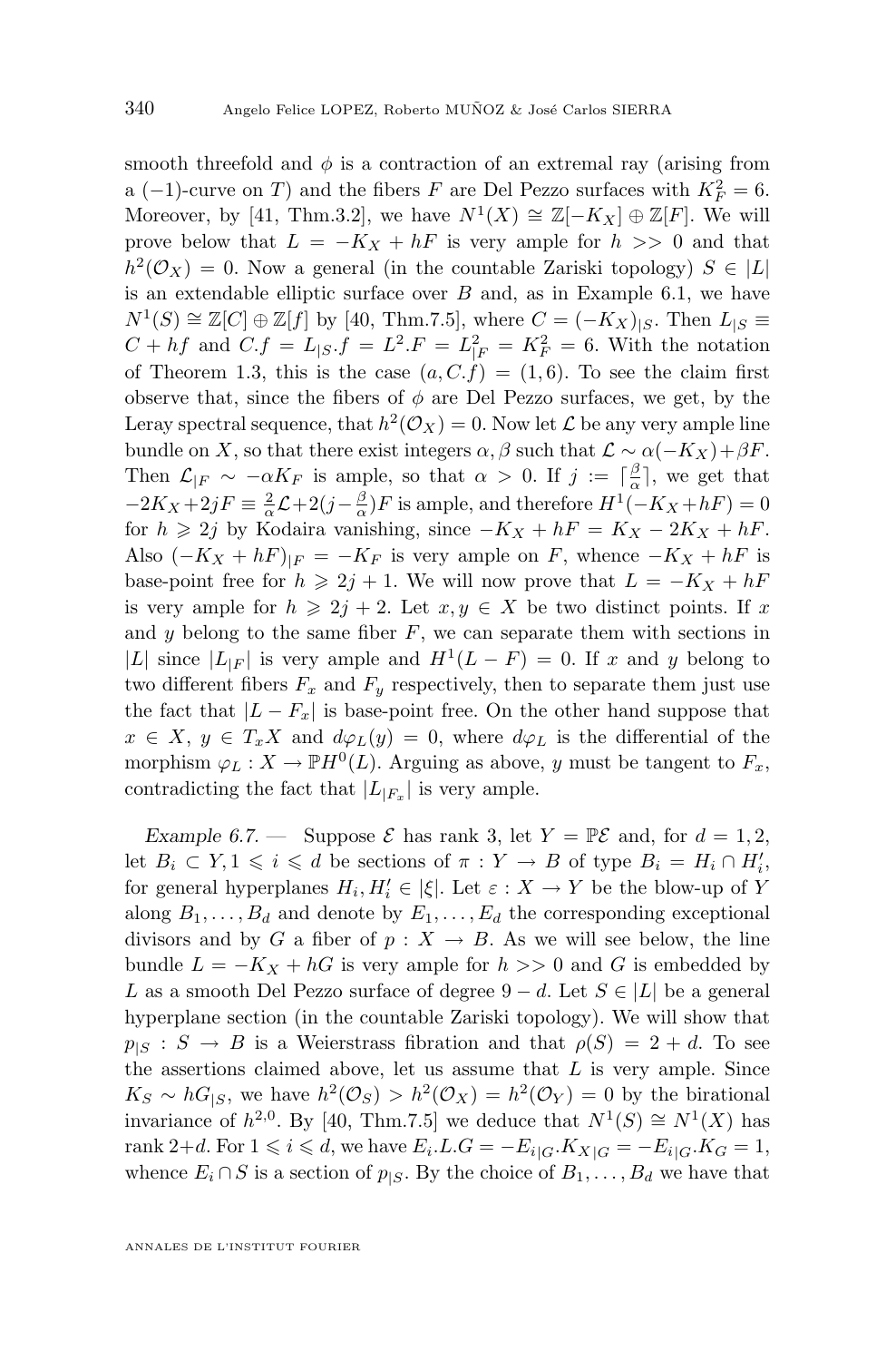each fiber G of  $p: X \to B$  is just  $\mathbb{P}^2$  blown-up at d distinct points and  $L_{|G} \sim -K_G$  is very ample, so that G is embedded in  $\mathbb{P}^N = \mathbb{P}H^0(L)$  by  $-K_G$ . In particular G is not ruled by lines and therefore by Castelnuovo-Kronecker's theorem (see for example [\[35,](#page-35-0) LemmaII.2.4]) we find that  $G$ does not have a  $(N-1)$ -dimensional family of reducible hyperplane sections. Therefore a general hyperplane  $H \in (\mathbb{P}^{N})^*$  is such that  $S = X \cap H$  is smooth and  $G \cap H$  is irreducible for all fibers G of p. Hence  $p_{|S} : S \to B$  does not have reducible fibers and it must then be a Weierstrass fibration. Finally to see that L is very ample observe that  $L_{|G} \sim -K_G$  is very ample by [\[20,](#page-34-0) Thm.V.4.6], whence, arguing as in example [6.6,](#page-29-0) it is enough to find some  $h_1 > 0$  such that  $H^1(-K_X + hG) = 0$  for  $h \ge h_1$ . Then  $L = -K_X + hG$  will be very ample for  $h \ge h_1 + 2$ . To find such  $h_1$ , for each  $b \in B$  and each fiber  $G_b = p^{-1}(b)$ , let  $G_{b,n} = X \times_B \text{Spec } \mathcal{O}_{B,b}/m_b^n$  be the n-th thickening of  $G_b$ . Now if  $\mathcal J$  is the ideal sheaf of  $G_b$  we have that  $\mathcal J^n/\mathcal J^{n+1} \cong \text{Sym}^n \mathcal J/\mathcal J^2 \cong$  $\mathcal{O}_{G_b}$ , whence, as in [\[20,](#page-34-0) Proof of Prop.V.3.4], there is an exact sequence

$$
(6.1) \t 0 \longrightarrow \mathcal{O}_{G_b} \longrightarrow \mathcal{O}_{G_{b,n+1}} \longrightarrow \mathcal{O}_{G_{b,n}} \longrightarrow 0.
$$

Since  $H^1(L_{|G_b}) = H^1(-K_{G_b}) = 0$  it follows from (6.1) by induction on *n* that  $H^1(L_{|G_{b,n}}) = 0$  for each  $n \ge 1$  and now the theorem on formal functions [\[20,](#page-34-0) Thm.III.11.1] gives that  $R^1p_*L = 0$ . Therefore, by the Leray spectral sequence, we have  $H^1(X, L) \cong H^1(B, p_*L) \cong H^1(B, \pi_*(\varepsilon_*L)).$ Hence it will be enough to prove that  $H^1(Y, \varepsilon_* L) = 0$ . Now if g is the genus of B and e is the degree of E we have that  $\varepsilon_* L \cong \mathcal{J}_{\{B_1 \cup \ldots \cup B_d\}/Y} (3\xi +$  $\pi^*(N - K_B - \det \mathcal{E})$  for some line bundle  $N \in \operatorname{Pic}^h B$ . Now let  $M =$  $3\xi + \pi^*(N - K_B - \det \mathcal{E}) \equiv 3\xi + (h - 2g + 2 - e)F$  and consider the exact sequence

$$
(6.2) \qquad 0 \longrightarrow \mathcal{J}_{\{B_1 \cup \ldots \cup B_d\}/Y}(M) \longrightarrow M \longrightarrow \mathcal{O}_{B_1 \cup \ldots \cup B_d}(M) \longrightarrow 0.
$$

It is easily seen that, for  $h \geq 0$  we have  $H^1(M) = 0$ , whence, from (6.2), it remains to show that  $H^0(M) \to H^0(\mathcal{O}_{B_1 \cup ... \cup B_d}(M))$  is surjective. For  $d = 1$  the required surjectivity follows easily by the definition of  $B_1$ . For  $d = 2$  we need to show, for  $\{i, j\} = \{1, 2\}$ , that the maps  $H^0(\mathcal{J}_{B_i/Y}(M) \to H^0(\mathcal{O}_{B_j}(M))$  are surjective. To this end consider the

TOME 59 (2009), FASCICULE 1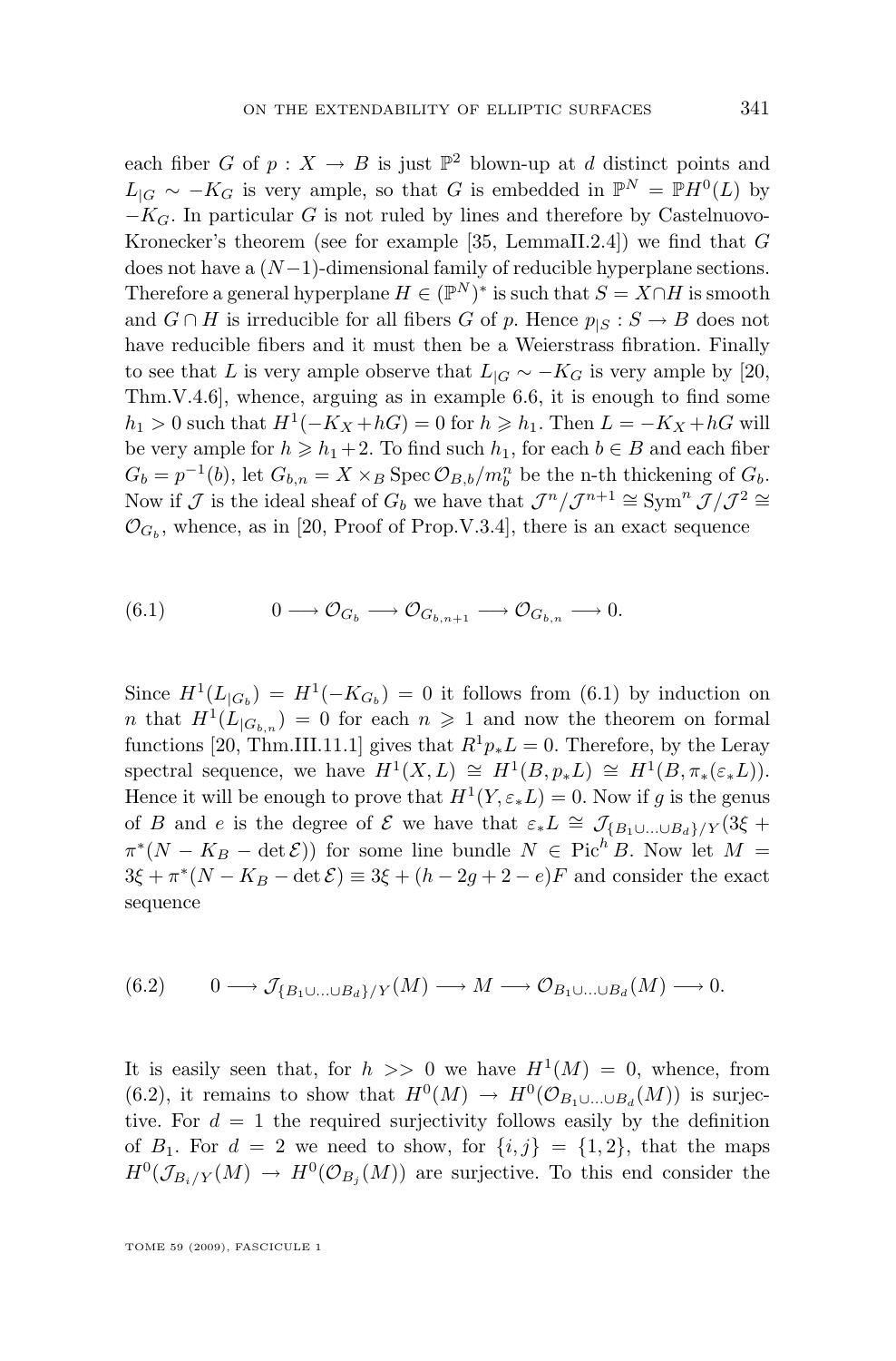following exact diagram, defining the sheaf  $\mathcal{F}$ , where the middle exact sequence is the Koszul resolution of  $B_i \subset Y$ :



Now we just need  $H^1(\mathcal{F}) = 0$ , which, in turn, follows from  $H^1(\mathcal{J}_{B_i/Y}(M \zeta$ )) =  $H^2(\mathcal{J}_{B_i/Y}(M-2\xi)) = 0$  for  $i = 1, 2$ . Finally the latter two vanishings follow easily from the Koszul resolution of  $B_i \subset Y$ .

We end the section with two simple examples of extendable elliptic  $K3$ surfaces of rank two.

*Example 6.8.* — Consider  $S_4 \subset \mathbb{P}^3$  a general quartic surface containing a line C. The pencil of planes through C gives a fibration  $\pi : S \to \mathbb{P}^1$  by elliptic plane cubic curves,  $\rho(S) = 2$  (by [\[35,](#page-35-0) Cor.II.3.8] or by [\[27,](#page-35-0) Thm.1.1]),  $C^2 = -2$ ,  $C.f = 3$  and  $S_4 \subset \mathbb{P}^3$  is extendable.

*Example 6.9.* — Consider  $S_{2,3} \subset \mathbb{P}^4$  a general complete intersection containing a linearly normal elliptic quintic  $C \subset \mathbb{P}^4$ . Then  $\rho(S) = 2$  (by [\[35,](#page-35-0) Thm.III.2.1] or by [\[27,](#page-35-0) Thm.1.1]), and S has an elliptic fibration  $\pi : S \to \mathbb{P}^1$ given by  $f \sim 5H - 3C$ ,  $C^2 = 0$ ,  $C.f = 25$  and  $S_{2,3} \subset \mathbb{P}^4$  is extendable.

As a matter of fact, if  $\pi : S \to \mathbb{P}^1$  is a K3 elliptic surface with  $\rho(S) =$ 2 then, by [\[31,](#page-35-0) Thm.5.1] and [\[34,](#page-35-0) Exa.1.4.33], there exists an irreducible effective curve  $C \subset S$  such that  $\overline{NE}(S) = {\alpha C + \beta f \mid \alpha, \beta \geq 0}$  such that either  $C^2 = -2$  and  $C \cong \mathbb{P}^1$  or  $C^2 = 0$  and  $p_a(C) = 1$ .

#### **7. A non extendability condition for other fibered surfaces**

Following the ideas of Section [6](#page-28-0) we present a criterion for a fibered surface  $S \subset \mathbb{P}^N$  not to be extendable.

<span id="page-32-0"></span>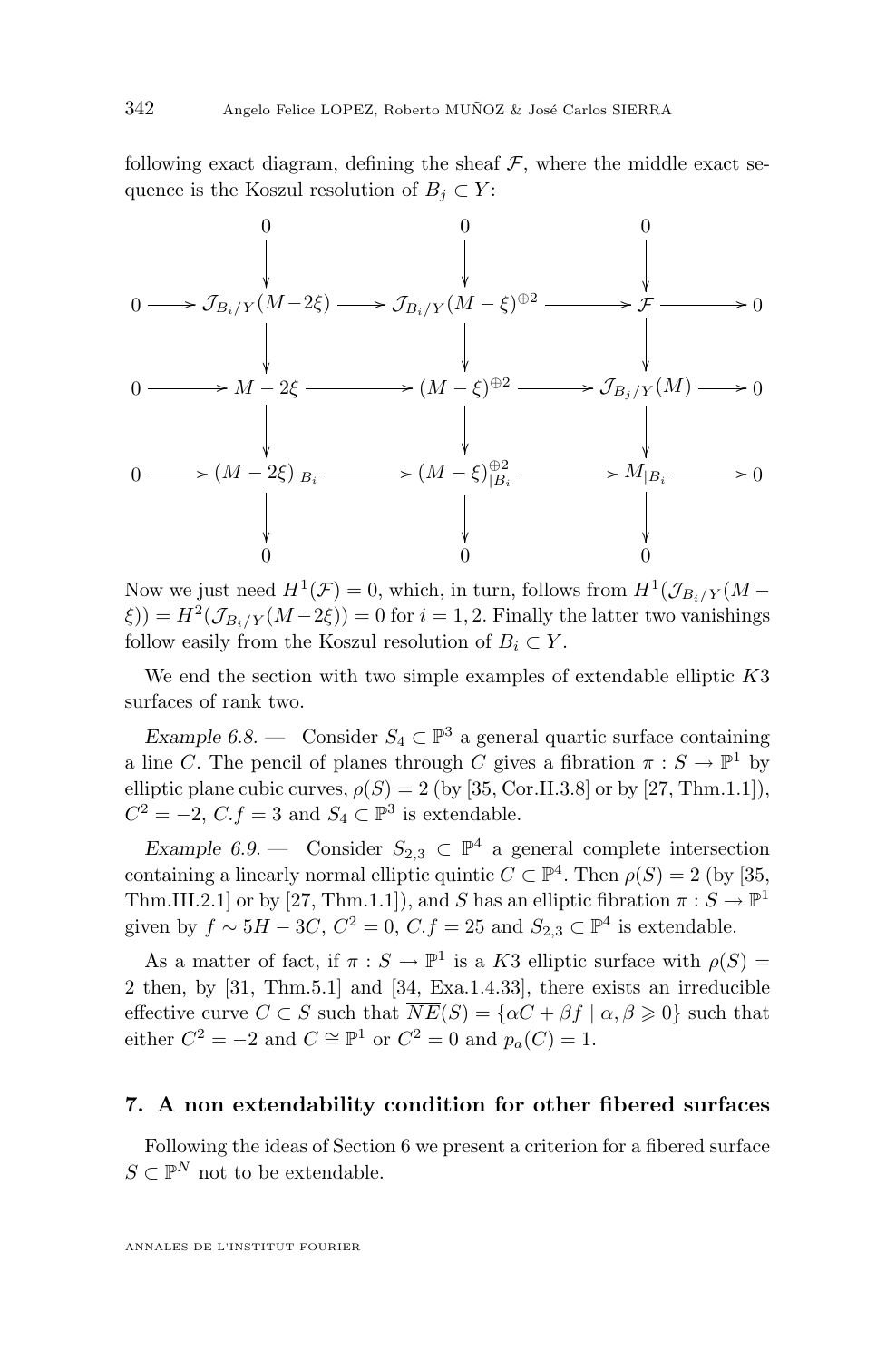<span id="page-33-0"></span>PROPOSITION 7.1. — Let  $Y \subset \mathbb{P}^N$  be a smooth irreducible nondegen*erate variety.* Let  $p: Y \to Z$  be a surjective morphism onto a projective *variety* Z *having a finite-to-one morphism into an abelian variety and suppose that* dim  $Y \geq \dim Z + 1$ . If the general fiber  $f \subset \mathbb{P}^N$  of p is not *extendable and is not a linear subspace, then* Y *is not extendable to a normal variety*  $X \subset \mathbb{P}^{N+1}$  *with rational singularities.* 

*Proof.* — Let  $X \subset \mathbb{P}^{N+1}$  be a normal variety with rational singularities containing  $Y \subset \mathbb{P}^N$  as a hyperplane section. By [\[5,](#page-34-0) Thm.5.2.3] the morphism  $p: Y \to Z$  extends to a morphism  $\overline{p}: X \to Z$ . Let f and F denote their respective fibers. Since  $f \subset \mathbb{P}^N$  is not extendable we have that  $F \subset \mathbb{P}^{N+1}$  is a cone over f, whence F is singular since f is not a linear subspace.

On the other hand  $F$  is smooth by Bertini's theorem and this contradiction proves the theorem.

We have the following nice consequence of Proposition [7.1](#page-32-0) (by Proposition [5.2](#page-23-0) and Zak's theorem [\[50\]](#page-36-0), p. 277).

Corollary 7.2. — *Let* S *be a smooth irreducible surface with a surjective morphism*  $\pi : S \to B$  *onto a smooth irreducible curve with*  $g(B) > 0$ *. Let* L *be a very ample line bundle on* S *such that, on a general fiber* f *of*  $\pi$  *we have that*  $H^0(S, L) \to H^0(f, L_{|f})$  *is surjective,*  $g(f) > 0$  *and the Gaussian map*  $\Phi_{L_{|f}, \omega_f}$  *is surjective. Then, in the embedding*  $S \subset \mathbb{P}H^0(L)$ *,* S *is not extendable to a normal variety with rational singularities.*

For example one can take any fibration whose general fiber is not trigonal and not isomorphic to a plane quintic and line bundles  $L = 2K<sub>S</sub> + f + A$ for any line bundle A on S such that  $K_S + A$  is big and nef and  $A.f \geq 1$ . In this case  $H^1(L-f) = 0$  by Kawamata-Viehweg vanishing and the Gaussian map  $\Phi_{L_{|f},\omega_f}$  is surjective by Theorem [5.3](#page-24-0) (since  $\deg L_{|f} = 2K_S.f + A.f \geq$  $4q(f) - 3$ .

#### BIBLIOGRAPHY

- [1] A. Altman & S. Kleiman, "Introduction to Grothendieck duality theory", in *Lecture Notes in Mathematics*, vol. 146, Springer-Verlag, Berlin-New York, 1970.
- [2] E. ARBARELLO  $&\&$  E. SERNESI, "Petri's approach to the study of the ideal associated to a special divisor", *Invent. Math.* **49** (1978), p. 99-119.
- [3] L. BADESCU, "Infinitesimal deformations of negative weights and hyperplane sections", in *Algebraic geometry* (Springer, ed.), vol. 1417 (L'Aquila, 1988), Lecture Notes in Math., 1990, p. 1-22.
- [4] W. Barth, C. Peters & A. van de Ven, "Compact complex surfaces", in *Ergebnisse der Mathematik und ihrer Grenzgebiete*, vol. 4, Springer-Verlag, Berlin-New York, 1984.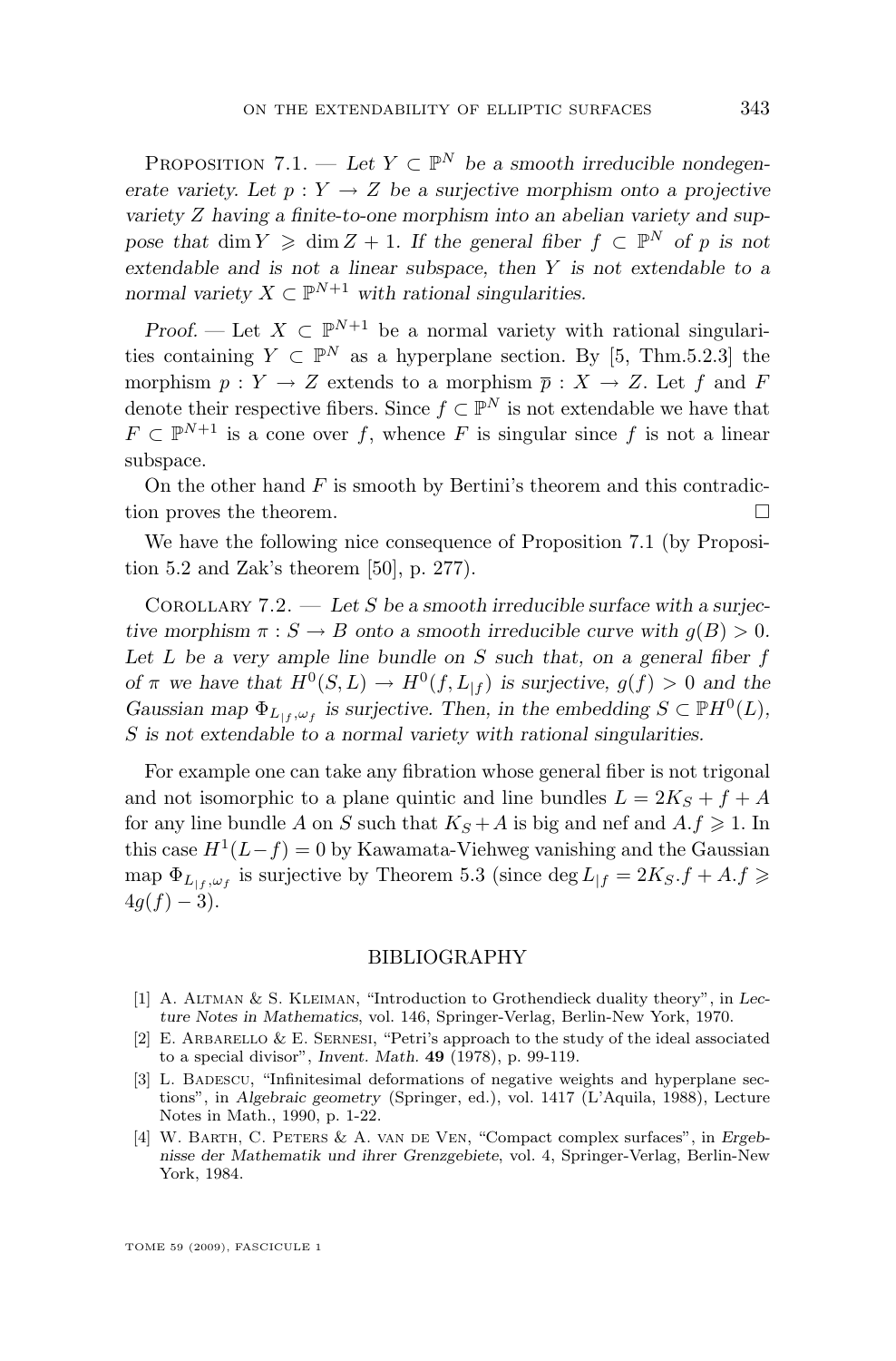- <span id="page-34-0"></span>[5] M. C. BELTRAMETTI  $& A$ . J. SOMMESE, "The adjunction theory of complex projective varieties", in *de Gruyter Expositions in Mathematics*, vol. 16, Walter de Gruyter & Co., Berlin, 1995.
- [6] A. BERTRAM, L. EIN & R. LAZARSFELD, "Surjectivity of Gaussian maps for line bundles of large degree on curves", in *Algebraic geometry* (Berlin) (Springer, ed.), Lecture Notes in Math., vol. 1479 (Chicago, IL, 1989), 1991, p. 15-25.
- [7] G. BROWN, A. CORTI & F. ZUCCONI, "Birational geometry of 3-fold Mori fiber spaces" (Turin), The Fano Conference, Univ. Torino, 2004, p. 235-275.
- [8] F. Catanese & M. Franciosi, "Divisors of small genus on algebraic surfaces and projective embeddings", in *Israel Math. Conf. Proc.* (Bar-Ilan Univ., Ramat Gan), vol. 9, Proceedings of the Hirzebruch 65 Conference on Algebraic Geometry (Ramat Gan, 1993), 1996, p. 109-140.
- [9] C. CILIBERTO, A. F. LOPEZ & R. MIRANDA, "Projective degenerations of  $K3$  surfaces, Gaussian maps, and Fano threefolds", *Invent. Math.* **114** (1993), p. 641-667.
- [10] ——— , "Classification of varieties with canonical curve section via Gaussian maps on canonical curves", *Amer. J. Math.* **120** (1998), p. 1-21.
- [11] D. A. Cox, "The Noether-Lefschetz locus of regular elliptic surfaces with section and  $p_q \geq 2$ ", *Amer. J. Math.* **112** (1990), p. 289-329.
- [12] H. D'Souza, "Threefolds whose hyperplane sections are elliptic surfaces", *Pacific J. Math.* **134** (1988), p. 57-78.
- [13] R. Elkik, "Rationalité des singularités canoniques", *Invent. Math.* **64** (1981), p. 1- 6.
- [14] M. L. Fania & H. D'Souza, "Varieties whose surface sections are elliptic", *Tohoku Math. J.* **42** (1990), p. 457-474.
- [15] T. Fujita, "On singular del Pezzo varieties", in *Algebraic geometry* (Berlin), Lecture Notes in Math., vol. 1417 (L'Aquila, 1988), Springer, 1990, p. 117-128.
- [16] F. Gherardelli, "Un teorema di Lefschetz sulle intersezioni complete", *Atti Accad. Naz. Lincei. Rend. Cl. Sci. Fis. Mat. Natur.* **28** (1960), p. 610-614.
- [17] L. Giraldo, A. F. Lopez & R. Muñoz, "On the existence of Enriques-Fano threefolds of index greater than one", *J. Algebraic Geom.* **13** (2004), p. 143-166.
- [18] M. Green, "Koszul cohomology and the geometry of projective varieties", *J. Differ. Geom.* **19** (1984), p. 125-171.
- [19] J. Harris, *Algebraic geometry. A first course*, Graduate Texts in Mathematics, vol. 133, Springer-Verlag, New York, 1992.
- [20] R. Hartshorne, *Algebraic geometry*, Graduate Texts in Mathematics, vol. 52, Springer-Verlag, New York-Heidelberg, 1977.
- [21] P. Ionescu, "Generalized adjunction and applications", *Math. Proc. Cambridge Philos. Soc.* **99** (1986), p. 457-472.
- [22] V. A. Iskovskih, "Fano threefolds. I", *Izv. Akad. Nauk SSSR Ser. Mat.* **41** (1977), p. 516-562, 717, English translation in Math. USSR-Izvestija, 11 (1977), 485–527.
- [23] ——— , "Fano threefolds. II", *Izv. Akad. Nauk SSSR Ser. Mat.* **42** (1978), p. 506- 549, English translation in Math. USSR-Izvestija, 12 (1978), 469–506.
- [24] Y. KAWAMATA, K. MATSUDA & K. MATSUKI, "Introduction to the minimal model problem", in *Algebraic geometry*, Adv. Stud. Pure Math., vol. 10, Sendai, 1985, North-Holland, Amsterdam, 1987, p. 283-360.
- [25] S. Kleiman, "Les théorèmes de finitude pour le foncteur de Picard", in *Lecture Notes in Mathematics* (Berlin-New York), vol. 225, Théorie des intersections et théorème de Riemann-Roch. Séminaire de Géométrie Algébrique du Bois-Marie 1966–1967 (SGA 6), Springer-Verlag, 1971, Exposé XIII, p. 616-666.
- [26] R. Kloosterman, "Higher Noether-Lefschetz loci of elliptic surfaces", *J. Differential Geom.* **76** (2007), p. 293-316.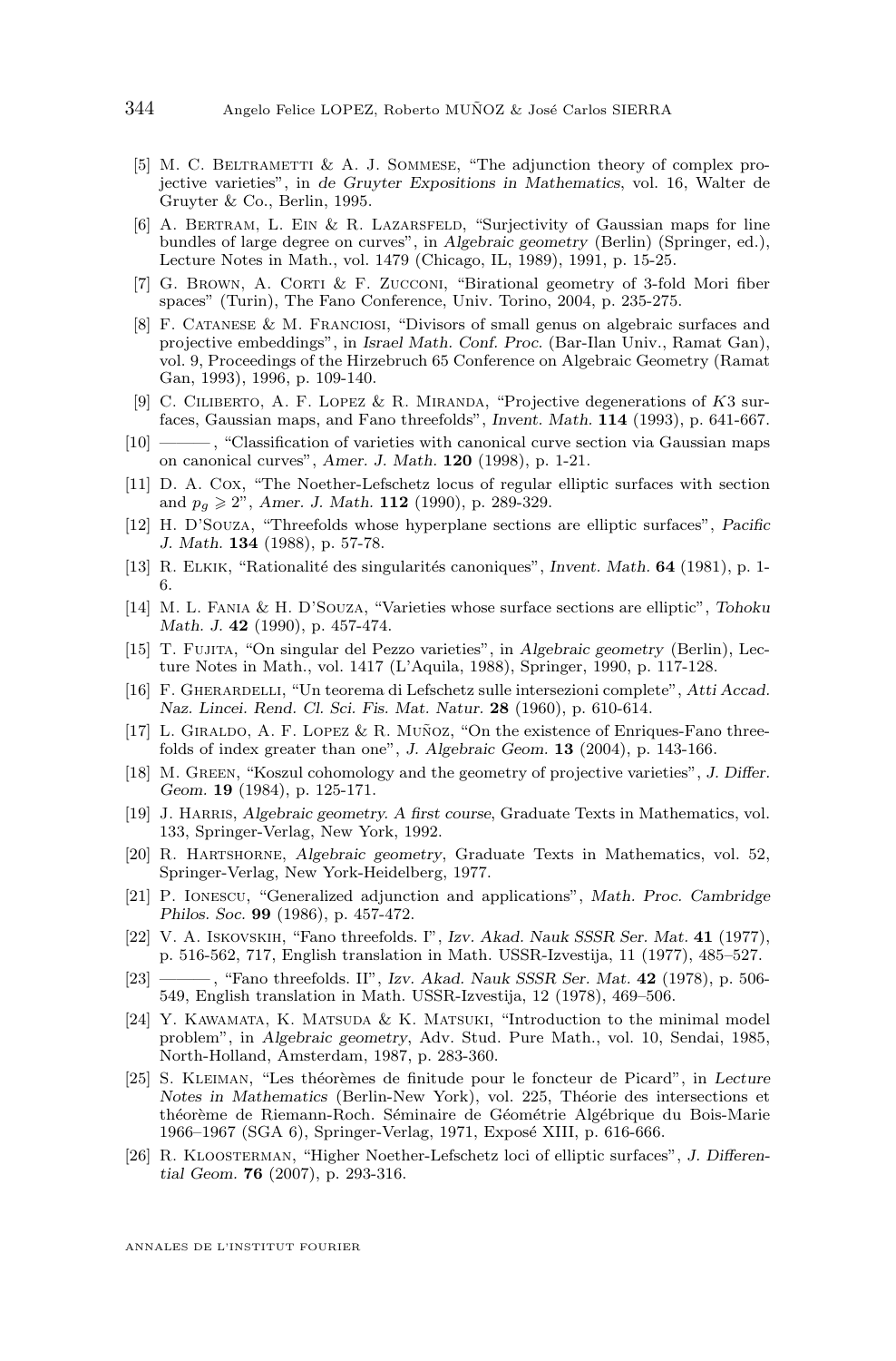- <span id="page-35-0"></span>[27] A. L. Knutsen, "Smooth curves on projective K3 surfaces", *Math. Scand.* **90** (2002), p. 215-231.
- [28] A. L. Knutsen & A. F. Lopez, "Surjectivity of Gaussian maps for curves on Enriques surfaces", *Adv. Geom.* **7** (2007), p. 215-247.
- [29] A. L. Knutsen, A. F. Lopez & R. Muñoz, "On the extendability of projective surfaces and a genus bound for Enriques-Fano threefolds", Preprint, 2006.
- [30] J. Kollár & S. Mori, *Birational geometry of algebraic varieties*, Cambridge Tracts in Mathematics, vol. 134, Cambridge University Press, Cambridge, 1998.
- [31] S. J. Kovács, "The cone of curves of a K3 surface", *Math. Ann.* **300** (1994), p. 681-691.
- [32] A. Lanteri & H. Maeda, "Elliptic surfaces and ample vector bundles", *Pacific J. Math.* **200** (2001), p. 147-157.
- [33] R. LAZARSFELD, "A sampling of vector bundle techniques in the study of linear series", in *Lectures on Riemann surfaces*, World Sci. Publishing, Teaneck, NJ, 1989 (Trieste, 1987), p. 500-559.
- [34] ——— , *Positivity in Algebraic geometry. I*, Ergebnisse der Mathematik und ihrer Grenzgebiete, vol. 48, Springer-Verlag, Berlin, 2004.
- [35] A. F. Lopez, "Noether-Lefschetz theory and the Picard group of projective surfaces", *Mem. Amer. Math. Soc.* **89** (1991), no. 438, p. 100p.
- [36] S. L'vovsky, "Extensions of projective varieties and deformations. I", *Michigan Math. J.* **39** (1992), p. 41-51.
- [37] K. Matsuki, *Introduction to the Mori program*, Universitext, Springer-Verlag, New York, 2002.
- [38] R. MIRANDA, "The moduli of Weierstrass fibrations over  $\mathbb{P}^{1}$ ", *Math. Ann.* 255 (1981), p. 379-394.
- [39] ——— , *The basic theory of elliptic surfaces*, Dottorato di Ricerca in Matematica, ETS Editrice, Pisa, 1989.
- [40] B. G. Moishezon, "Algebraic homology classes on algebraic varieties", *Izv. Akad. Nauk SSSR Ser. Mat.* **31** (1967), p. 225-268, English translation in Math. USSR-Izvestija, 1 (1967), 209–251.
- [41] S. Mori, "Threefolds whose canonical bundles are not numerically effective", *Ann. of Math.* **116** (1982), p. 133-176.
- [42] S. Mori & S. Mukai, "Classification of Fano 3-folds with  $B_2 \geqslant 2$ ", *Manuscripta Math.* **36** (1981/82), p. 147-162, Erratum: "Classification of Fano 3-folds with  $B_2 \geq$ 2". Manuscripta Math., 110 (2003), 407.
- [43] M. Nagata, "On rational surfaces. I. Irreducible curves of arithmetic genus 0 or 1", *Mem. Coll. Sci. Univ. Kyoto Ser. A Math.* **32** (1960), p. 351-370.
- [44] Y. Namikawa, "Smoothing Fano 3-folds", *J. Algebraic Geom.* **6** (1997), p. 307-324.
- [45] R. Paoletti, "Free pencils on divisors", *Math. Ann.* **303** (1995), p. 109-123.
- [46] Y. G. Prokhorov, "The degree of Fano threefolds with canonical Gorenstein singularities", *Mat. Sb.* **196** (2005), p. 81-122, English translation: Sb. Math., 196 (2005), 77–114.
- [47] V. V. Shokurov, "The existence of a line on Fano varieties", *Izv. Akad. Nauk SSSR Ser. Mat.* **43** (1979), p. 922-964, 968, English translation: Math. USSR-Izv., 15 (1979), 173–209.
- [48] ——— , "Smoothness of a general anticanonical divisor on a Fano variety", *Izv. Akad. Nauk SSSR Ser. Mat.* **43** (1979), p. 430-441, English translation: Math. USSR-Izv., 14 (1980), 395–405.
- [49] J. Wahl, "Introduction to Gaussian maps on an algebraic curve", Complex Projective Geometry. Trieste-Bergen 1989, Lond. Math. Soc. Lect. Note Ser. 179, Cambridge Univ. Press, Cambridge 1992, 304-323.